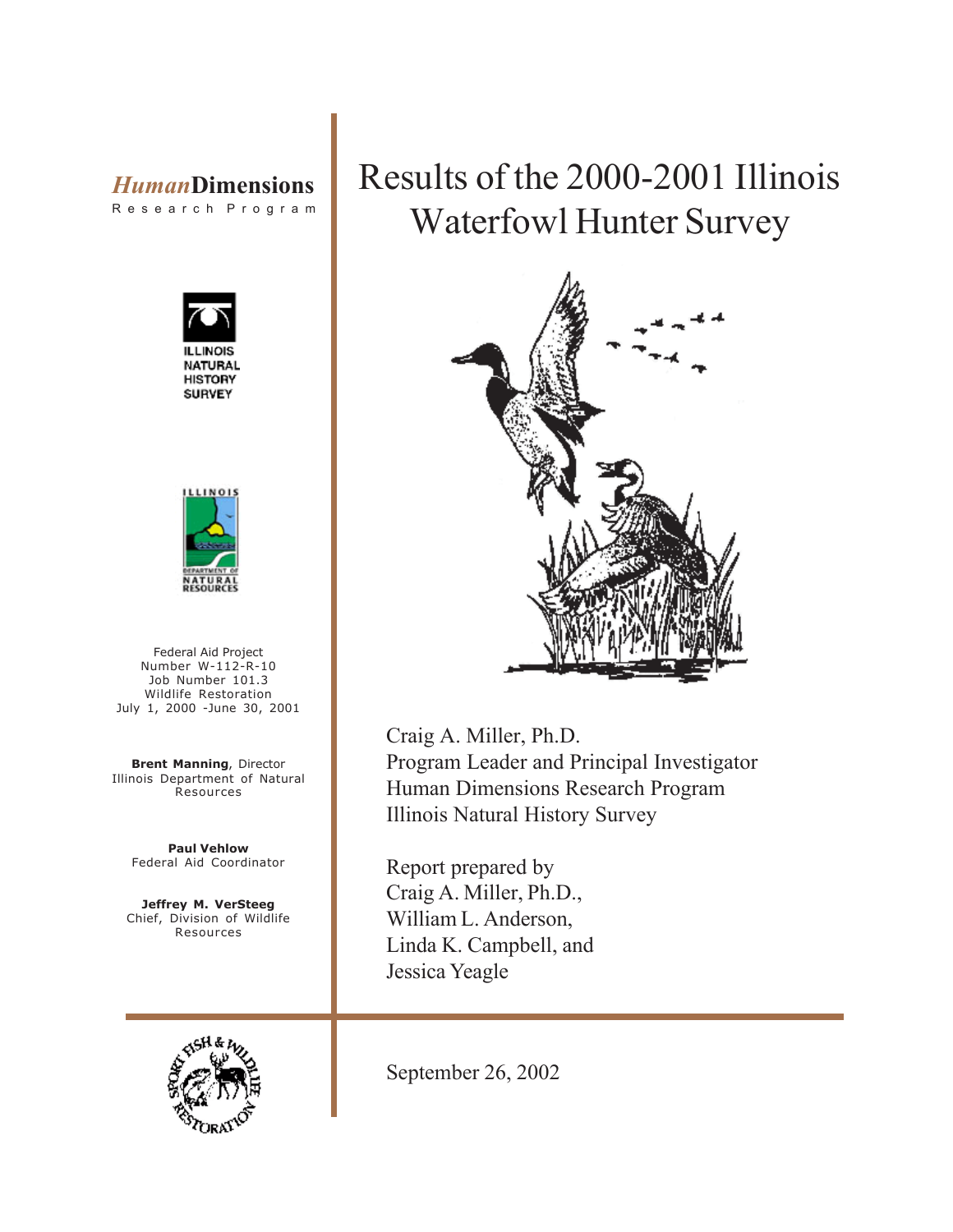## **Results of the 2000-2001 Illinois Waterfowl Hunter Survey**

#### **JOB COMPLETION REPORT**

## WILDLIFE HARVEST AND HUMAN DIMENSIONS RESEARCH PROGRAM

#### STATE OF ILLINOIS

### PROJECT NUMBER: W-112-R-10 STUDY 101 JOB NO. 101.3

Prepared by Craig A. Miller, William L. Anderson, Linda K. Campbell, and Jessica A. Yeagle Illinois Natural History Survey Champaign, IL

September 26, 2002

Federal Aid in Wildlife Restoration W-112-R-10

Illinois Department of Natural Resources

Brent Manning, Director and Resources<br>
Illinois Department of Natural Resources<br>
Division of Wildlife Resources Illinois Department of Natural Resources

Suggested Citation:

Miller, C.A., W.L. Anderson, L.K. Campbell, and J. A. Yeagle. 2002. Results of the 2000-2001 Illinois Waterfowl Hunter Survey. Job Completion Report, Federal Aid in Wildlife Restoration W-112-R-10. Waterfowl Program Periodic Report 103. Human Dimensions Program Report HR-00-04. Illinois Natural History Survey, Champaign, IL.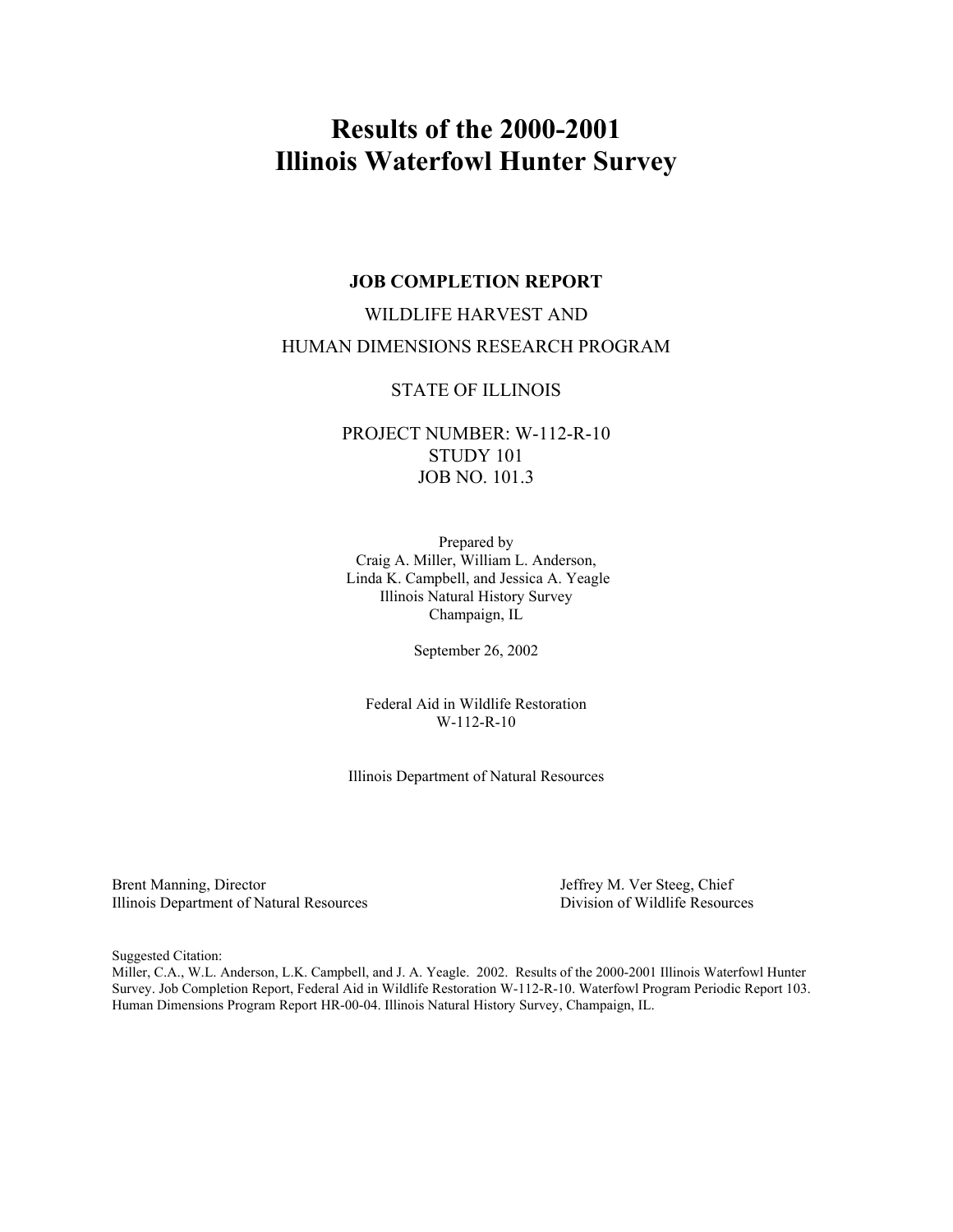#### **ABSTRACT**

The final response rate for Illinois waterfowl hunters to the 2000-2001 Illinois Waterfowl Hunter Survey was 1,857 (70.9%). Hunters reported spending 1,119,048 days afield, a decrease of 24% from the record high 1,472,301 days for the 1999-2000 license year. Waterfowl harvest decreased 10% from 783,195 birds during 1999-2000 to 708,092 during 2000-2001. Duck harvest estimates were as follows: 271,903 mallards, 58,604 wood ducks, and 166,834 other ducks. A total of 38,597 teal were harvested during the early September teal season. Goose hunters harvested 128,387 Canada geese during the regular Canada goose season.

#### **OBJECTIVE**

To survey waterfowl (duck, goose, and coot) hunters annually to determine their activities, harvest, characteristics, attitudes, and opinions.

#### **METHODS**

A total of 4,822 migratory bird hunters were sampled from the population of Illinois migratory bird hunters registered with the federal Harvest Information Program (HIP). From this initial sample, 2,351 hunters responded to the 2000-2001 Illinois Waterfowl Hunter Survey. This sample represented all migratory bird hunters (including dove hunters) in Illinois and consisted of an estimated 54.3% waterfowl hunters. Of the 2,351 completed surveys received, 1,857 (79%) were from respondents who hunted waterfowl in Illinois during the 2000-2001 seasons. The final response rate for Illinois waterfowl hunters to the 2000-2001 Illinois Waterfowl Hunter Survey was therefore 70.9%. After the season, hunters were mailed a 12-page self-administered questionnaire and a letter of explanation (Appendices A and B). The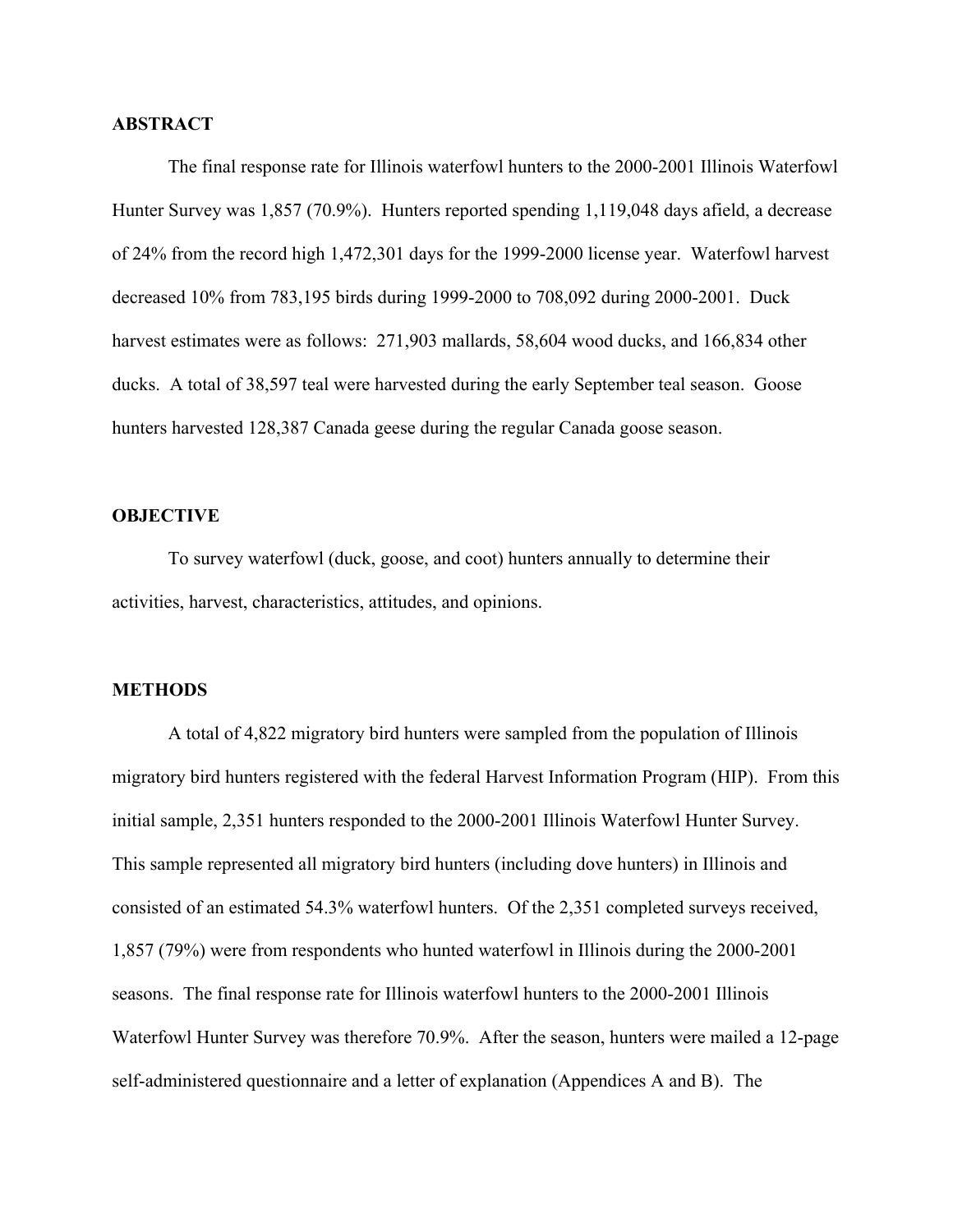questionnaire addressed days afield, harvest, and attitudes toward specific issues related to waterfowl seasons, limits, and management practices. Hunters received a follow-up postcard 10 days after the questionnaire, thanking them for returning their survey questionnaire and reminding nonrespondents to return the completed questionnaire. Nonrespondents received a second questionnaire 10 days after the postcard reminder, followed 10 days later with another postcard. Estimates of number of hunters, days afield, and waterfowl harvested (and confidence intervals) were computed following the procedures outlined in Anderson et al. (1998). Coded data were entered and analyzed using SPSS 6.0. Because the initial sample was "contaminated" with non-waterfowl migratory bird hunters, the long-term (1988-1998) average (87.4%) for percent of respondents hunting waterfowl was used to calculate total waterfowl hunters in 2000-2001.

#### **SEASON LENGTHS AND BAG LIMITS**

Hunters enjoyed a 16-day early (September) teal season with a 4-bird daily bag limit, a 14-day/2-bird (or 5-bird) early (September) Canada goose season, a 60-day/6-bird duck season, and a 127,000 statewide Canada goose quota (season dates and lengths varied according to zone). See Appendix C for details of season dates, legal shooting hours, and bag limits.

#### **RESULTS**

#### Waterfowl Harvest and Days Afield

The number of waterfowl hunters decreased from 58,003 during the 1999-2000 season to 56,954 during the 2000-2001 season, which represents a 1.8% decrease in hunters (Table 1). Hunters reported spending 1,119,048 days afield in 2000-2001, a decrease of 24% from the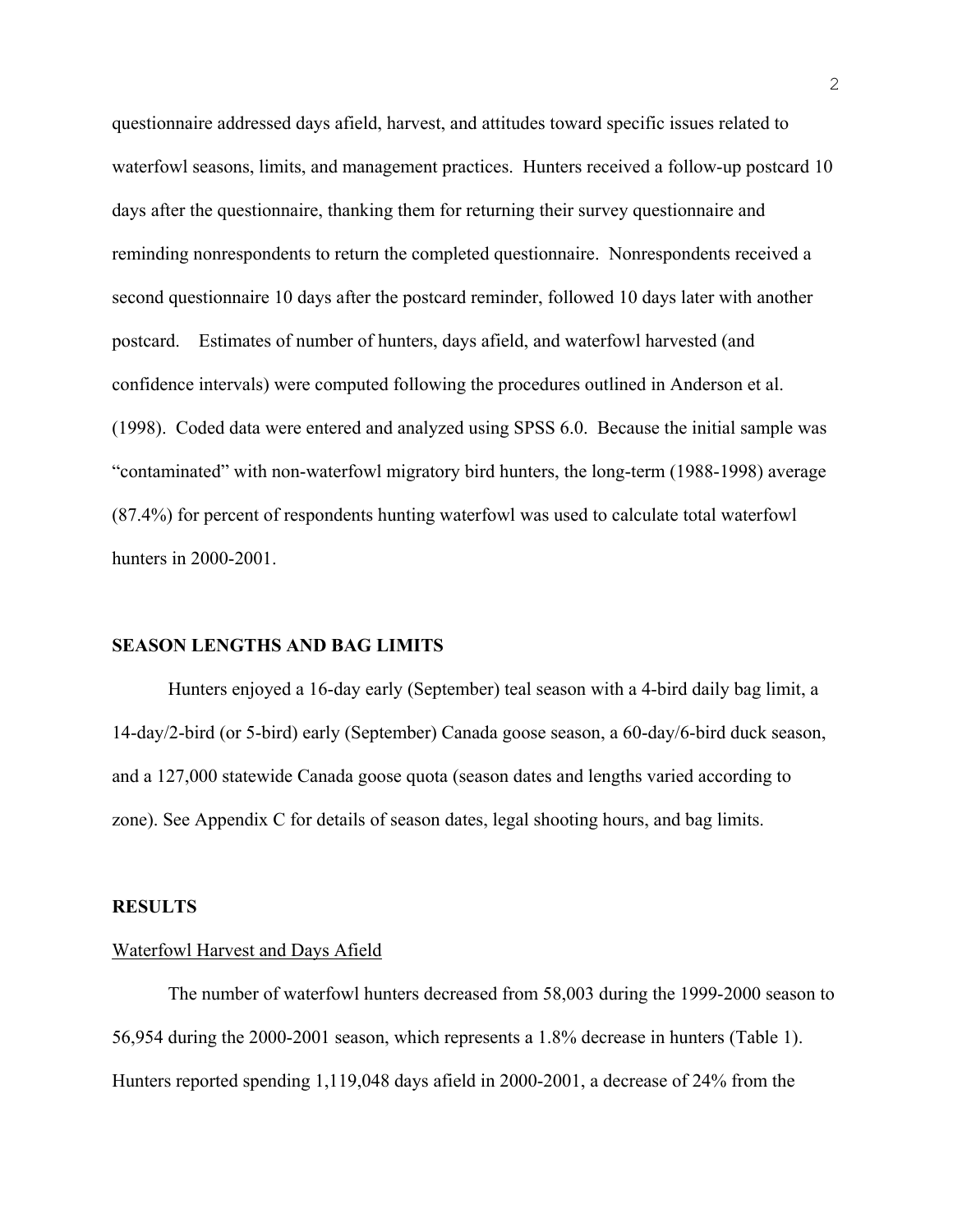record high 1,472,301 days afield in 1999-2000. Waterfowl harvest decreased 10% from 783,195 during 1999-2000 to 708,092 during 2000-2001. One-third (34%) of the hunters hunted ducks only, whereas 23% hunted geese only, and 43% hunted both ducks and geese (Table 2).

#### *Teal*

The number of early (September) teal hunters decreased 26% from 20,036 during 1999- 2000 to 14,733 during 2000-2001 (Table 3). Days afield by teal hunters also decreased, from 74,170 during 1999-2000 to 52,229 during 2000-2001, which represents a 30% decrease. The 2000-2001 hunters harvested 38,597 blue-winged teal (*Anas discors)*/green-winged teal (*A. crecca*), a decrease of 30% from the previous year's harvest. Teal hunters averaged 3.55 days afield in 2000-2001, and they harvested an average of 0.74 teal per hunter per day and 2.62 teal per hunter per season (Table 4).

#### *Youth Waterfowl Hunting Days*

The U.S. Fish and Wildlife Service allowed Illinois and the other states to have 2 Youth Waterfowl Hunting Days in 2000-2001. In previous years, beginning in 1996, only 1 day was designated specifically for youths. Thus, the youth hunting program gained substantially in 2000-2001, with 6,815 adults taking 10,107 youths waterfowl hunting (Table 5). In 1999-2000, an estimated 5,505 adults and 8,113 youths participated in the youth hunting program. The youth waterfowl (ducks, geese, and coots combined) harvest increased from 7,035 birds in 1999- 2000 to 9,308 in 2000-2001.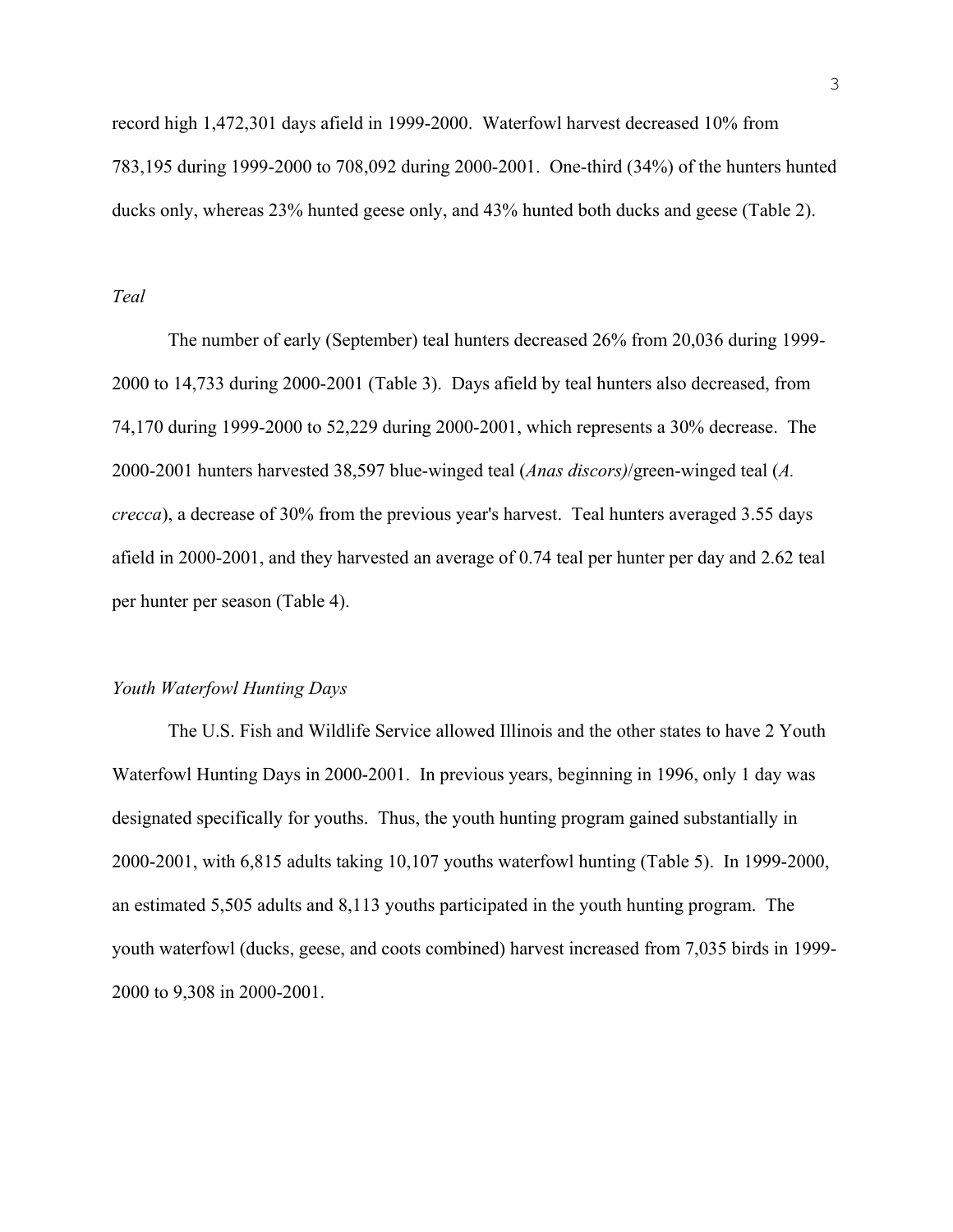*Ducks*

Total duck hunters decreased by 8,040 (16%), from 51,850 hunters during 1999-2000 to 43,810 during 2000-2001 (Table 6). Duck hunters spent 621,542 days afield during 2000-2001, a decrease of 28% from the 860,368 days reported during 1999-2000. Mallards (*Anas platyrhynchos*) harvested decreased 39,422 (13%) from 311,325 during 1999-2000 to 271,903 during 2000-2001. Harvest of wood ducks (*Aix sponsa*) declined by 11,326 ducks (16%) to 58,604 during the 2000-2001 season. Harvest of other ducks decreased by 14,816 (8.2%) to 166,834 ducks during the 2000-2001 season. Total duck harvest during 2000-2001 was 497,341, 12% less than the 562,905 reported for 1999-2000. Coot (*Fulica americana*) harvest decreased 40%, from 3,654 for the 1999-2000 season to 2,206 for 2000-2001. Duck harvest per hunter per day increased from 0.65 for 1999-2000 to 0.80 for 2000-2001, and duck harvest per hunter per season increased from 10.86 for 1999-2000 to 11.36 for 2000-2001 (Table 7). The duck harvest rates for 2000-2001 were the highest recorded since the Illinois Waterfowl Hunter Survey was initiated in 1981.

#### *Geese*

Statewide, 13,289 hunters participated in the early (September) Canada goose season during 2000-2001 (Table 8). The majority of hunters (6,908) were active in the Central Zone. The hunters harvested 15,897 Canada geese throughout Illinois during the early season, with more then half (8,774) being taken in the Central Zone. From 1999-2000 to 2000-2001, the number of September Canada goose hunters decreased 22% (from 16,945 to 13,289), their days afield decreased 26% (from 64,881 to 47,831), and their harvest of Canada geese decreased 21% (from 20,223 to 15,897).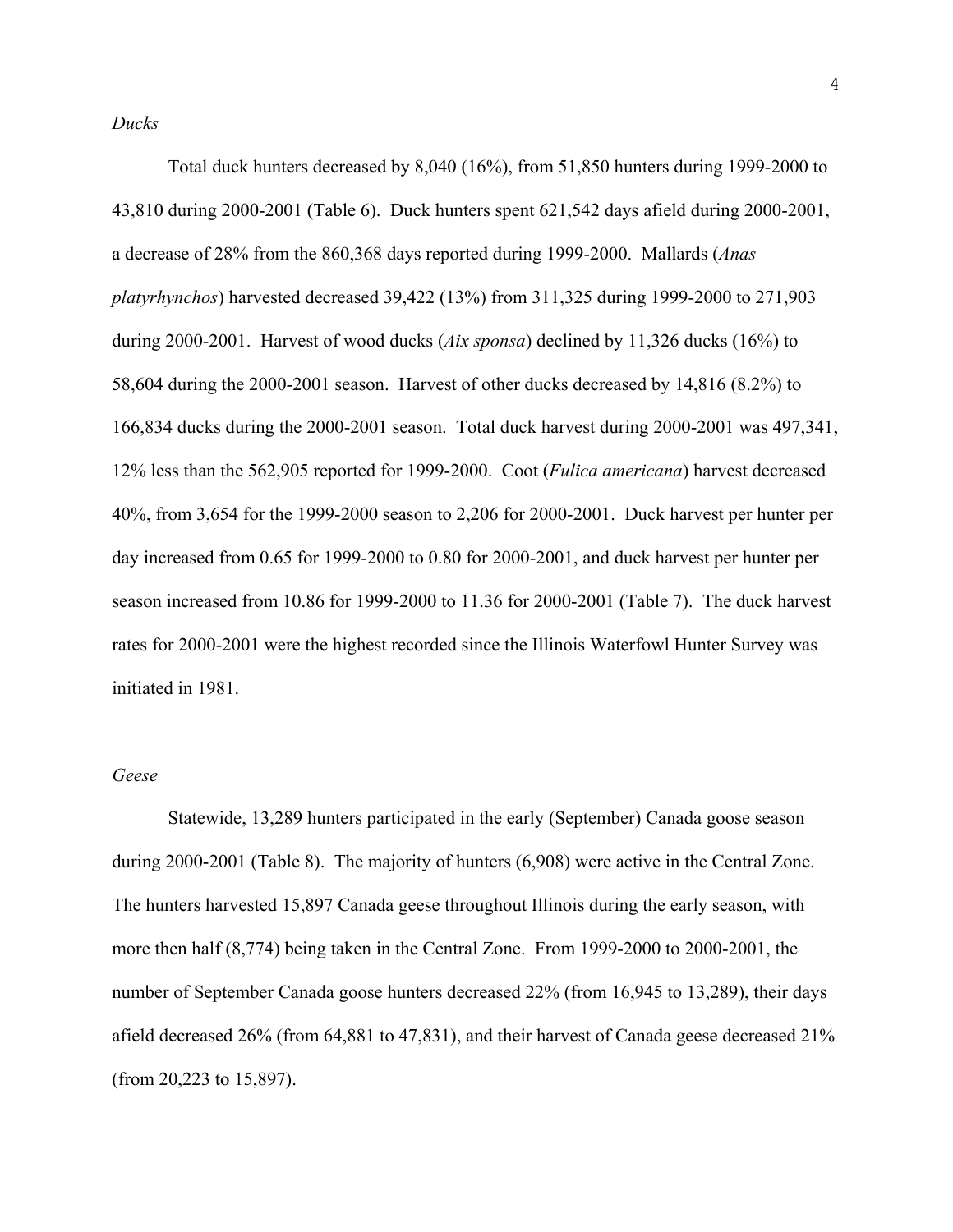Illinois goose hunters numbered 37,593, and they spent 383,367 days afield, during the regular goose season in 2000-2001 (Table 9). These hunters harvested 128,387 Canada geese during the regular goose season (statewide quota was 127,000). They also harvested 16,356 other geese (of which 14,797 were snow/blue geese, *Chen caerulescens*), for a total combined goose harvest of 144,743 birds. The Southern Illinois Quota Zone lead the state in number of goose hunters (9,849) and number of Canada geese harvested (35,815) (Table 10). However, the Central Quota Zone accounted for the most goose hunting days afield (95,467). Canada goose harvest during the regular season is presented by waterfowl zone and county in Table 11.

#### *Conservation Order Season for Snow/Blue Geese*

 Twelve percent (6,834) of Illinois' waterfowl hunters participated in the 2000 Conservation Order Season for snow/blue geese (Table 12). Forty-five percent of these hunters were active in the South Zone, 49% were active in the Central Zone, and 6% were active in the North Zone.

In comparison, 10% (5,695) of Illinois' waterfowl hunters participated in the 2001 Conservation Order Season for snow/blue geese. Forty percent of these hunters were active in the South Zone, 55% were active in the Central Zone, and 5% were associated with the North Zone. These hunters reported harvesting 30,236 snow/blue geese statewide, with about half (15,852) being taken in the South Zone. An additional 13,467 geese were harvested in the Central Zone.

The 2001 Conservation Order Season snow/blue goose hunters frequently utilized electronic calls (59%), unplugged shotguns (53%), and after-sunset hunting (60%) (Table 13). The most commonly used hunting tactic was the deployment of decoys on land, which was often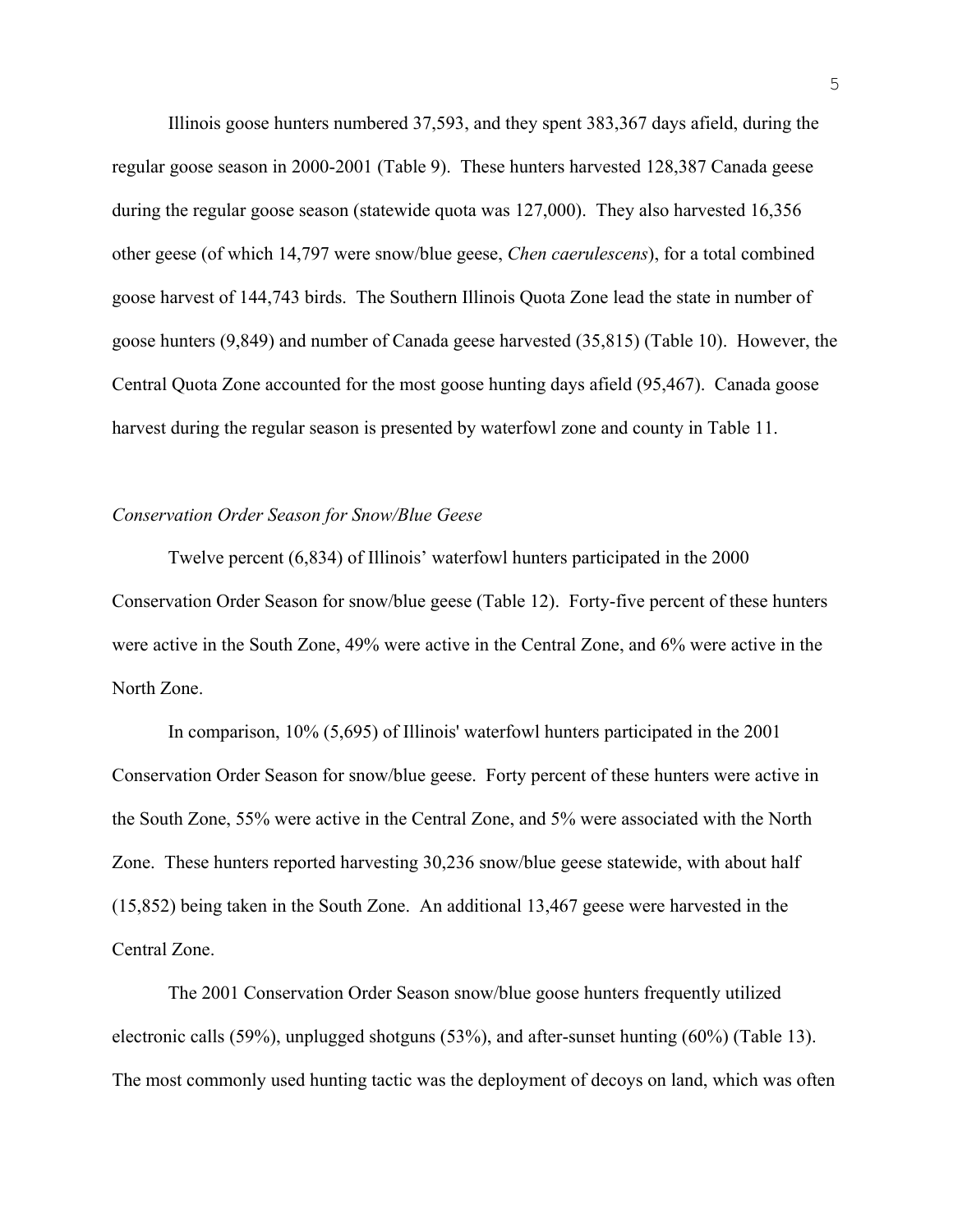used by 71% of the hunters. However, almost half (47%) of the hunters often engaged in pass shooting, and 38% often attempted to sneak/creep on snow/blue geese.

#### Hunter Behavior and Attitudes

#### *Areas Hunted*

Ninety percent of the duck hunting days afield in 2000-2001 occurred on public areas with no fee (47%) or on noncommercial (private) areas (43%) (Table 14). The duck harvest was proportional, 47% and 43%, respectively. For goose hunting days afield, 55% occurred on noncommercial (private) areas, 25% on public areas with no fee, and 16% on commercial areas. The distribution of goose harvest on these areas was 56%, 18%, and 23%, respectively.

#### *Types of Nontoxic Shot*

Almost all of Illinois' waterfowl hunters (95%) used steel shot during the 2000-2001 season (Table 15). However, 18% of the hunters used bismuth shot at least part of the time and 13% used 1 or more of the tungsten shots (tungsten-steel, tungsten-molymer, tungsten-matrix).

#### *Duck Hunting Regulations*

 About half (51%) of the duck hunters statewide prefer that the 2001-2002 duck season begin on the same dates as the 2000-2001 season (Table 16). However, 47% of the duck hunters in the South Zone prefer that the season begin on a later date. Of those hunters who prefer a later opening date, 49% felt that 1 week later was about right, whereas 50% wanted more than a 1-week delay. Of those who prefer an earlier date, 70% wanted 1 week earlier and 29% wanted the season moved up more than 1 week. With a 60-day season, 53% of the state's duck hunters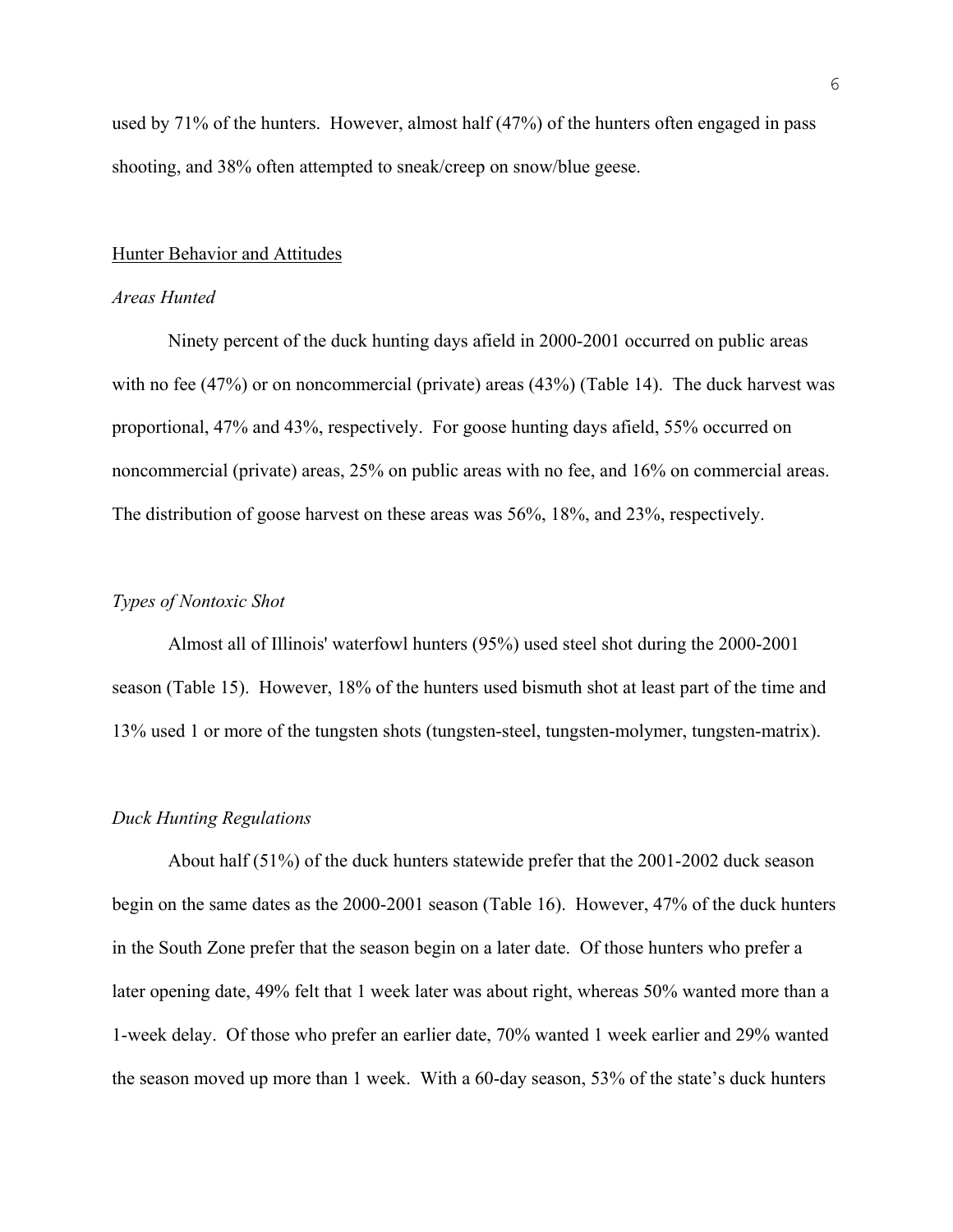prefer a Thursday opening over a Saturday opening. This feeling prevailed in the North Zone (57%) and in the South Zone (62%), but not in the Central Zone (49%) (Table 17). If the season has to be reduced to 45 days, a plurality of hunters (40%) prefer taking 7-8 days from both the beginning and the end of the season (Table 18).

Overwhelming majorities of the duck hunters prefer that the boundaries that separate the North and Central Zone (90%) and the Central and South Zones (89%) remain unchanged (Table 19). If zone boundaries are changed, 59% of the duck hunters thought it important to have hunter input via public meetings (Table 20). In addition, 51% of the hunters felt that the Illinois Waterfowl Hunter Survey was an important vehicle for determining the new boundaries.

Majorities of duck hunters (54%), September Canada goose hunters (59%), and all waterfowl hunters (54%), prefer opening the early teal season on September 1—concurrently with early Canada goose season--and running for 16 days (Table 21). However, a majority of the early teal hunters (52%) prefer a September 8 opening--1 week after opening of the early Canada goose season--and running for 16 days.

The vast majority of waterfowl hunters (86%) support continuing with the 2-day youth waterfowl hunting program next year (Table 22).

#### *Rotating-Wing Decoys*

Battery-operated rotating wing decoys were used by 61% of duck hunters statewide in 2000-2001 (Table 23). The practice was most common in the Central Zone, where 69% of duck hunters used these decoys. Of the hunters who used rotating-wing decoys, 37% always, 48% often, and 15%, rarely did so. Almost all (96%) duck hunters thought rotating-wing decoys were effective at least part of the time. Nearly two-thirds (62%) of the hunters felt it moderately/very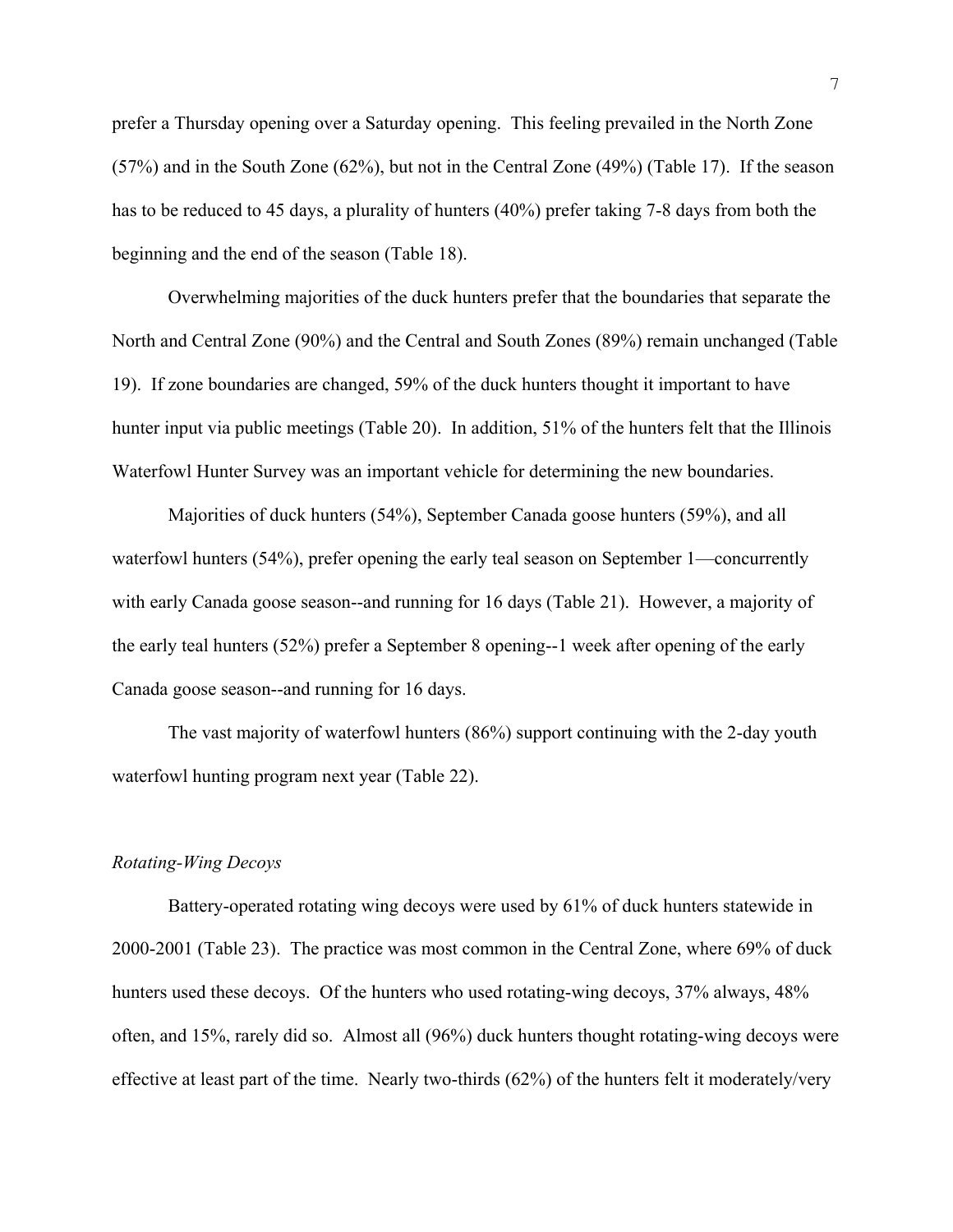important to use rotating-wing decoys in order to compete with other hunters (Table 24). Similarly, 62% of the hunters thought rotating-wing decoys moderately/very important in providing an advantage over traditional decoys.

Of those duck hunters who did not use rotating-wing decoys, 55% believed they were too expensive; 55% also expressed a preference for using traditional duck hunting methods (Table 25). If rotating-wing decoys are found to increase duck harvest and lead to shorter seasons, most (60%-76%) duck hunters would support prohibiting their use.

#### *September Canada Goose Season*

When asked to give reasons for participating in the September Canada goose season, an overwhelming majority of hunters (89%) listed "to extend my hunting opportunities" as moderately/very/extremely important (Table 26). Majorities of the hunters also listed "to hunt geese while teal hunting" (54%), "to improve my shooting" (54%), and "to decrease local goose populations" (53%) as moderately/very/extremely important.

If Illinois is given enough of a quota for Canada geese, majorities of goose hunters (53%- 78%) prefer having a 9-15 day September Canada goose season (Table 27). When presented with possible tradeoffs between having a September Canada goose season, a larger quota, and longer or shorter seasons, majorities of goose hunters prefer continuing with a 9-15 day September season (Table 28).

#### *Regular Goose Season*

Vast majorities of goose hunters in the North (84%) and Central Zones (71%) rejected the idea of having a split goose season (Table 29). However, if a split season is adopted,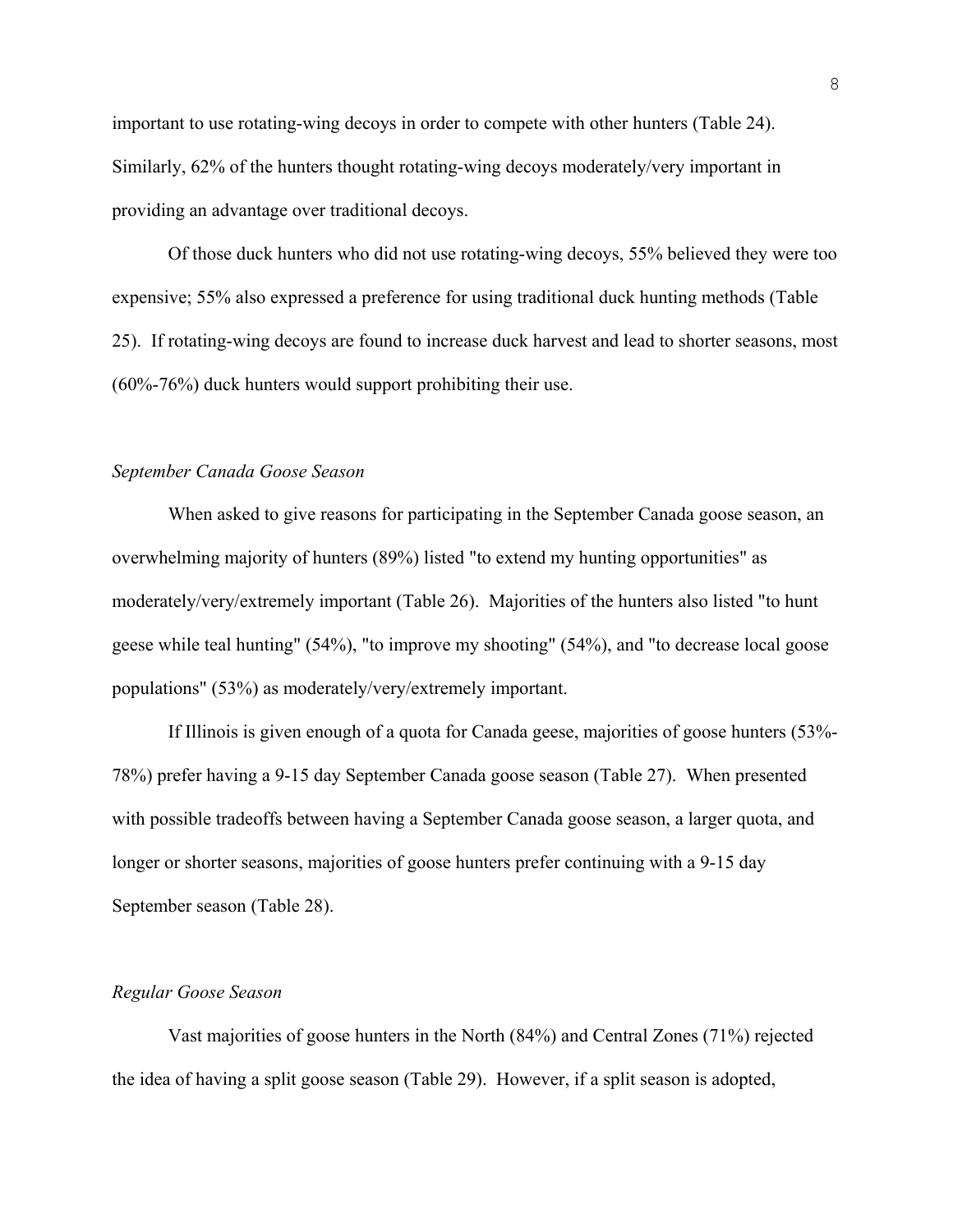majorities of hunters in these zones (66% and 55%, respectively) prefer that the season encompass the first 9 days of the duck season, close, and then reopen at a later date. In the South Zone, a plurality of hunters (46%) would like to see the goose season open after Thanksgiving and run straight through the closing date (Table 30).

In the Southern Illinois Quota Zone, majorities of hunters (72%), their days afield (58%), and goose harvest (70%) took place on commercial (fee charged, public or private) areas (Table 31). The percentages for non-commercial areas were 37%, 42%, and 30%, respectively.

#### *Characteristics of Waterfowl Hunters*

Waterfowl hunters who were active in Illinois during the 2000-2001 season were primarily in-state residents (93.5%). The remaining 6.5% were non-residents--i.e., were residents of other states. Resident hunters averaged 45 years of age, with 46% of them being between 31 and 50 years old. They have hunted waterfowl for an average of 23 years, and the vast majority of them (84%) hunt waterfowl every year. Sixty percent of residents hunted on private land, and 38% hunted on public land, during the 2000-2001 season. Twenty-one percent of resident hunters reported hunting waterfowl in another state during 2000-2001, with the states most frequently visited being Arkansas, Wisconsin, Missouri, and North Dakota. The vast majority of resident waterfowl hunters (84%) felt the telephone system for registering with the Harvest Information Program (HIP) was easy or very easy to use. Additional information relating to the characteristics of Illinois waterfowl hunters is summarized in Table 32.

#### *Reasons for Hunting*

Sportspersons are attracted to waterfowl hunting for a variety of reasons. These reasons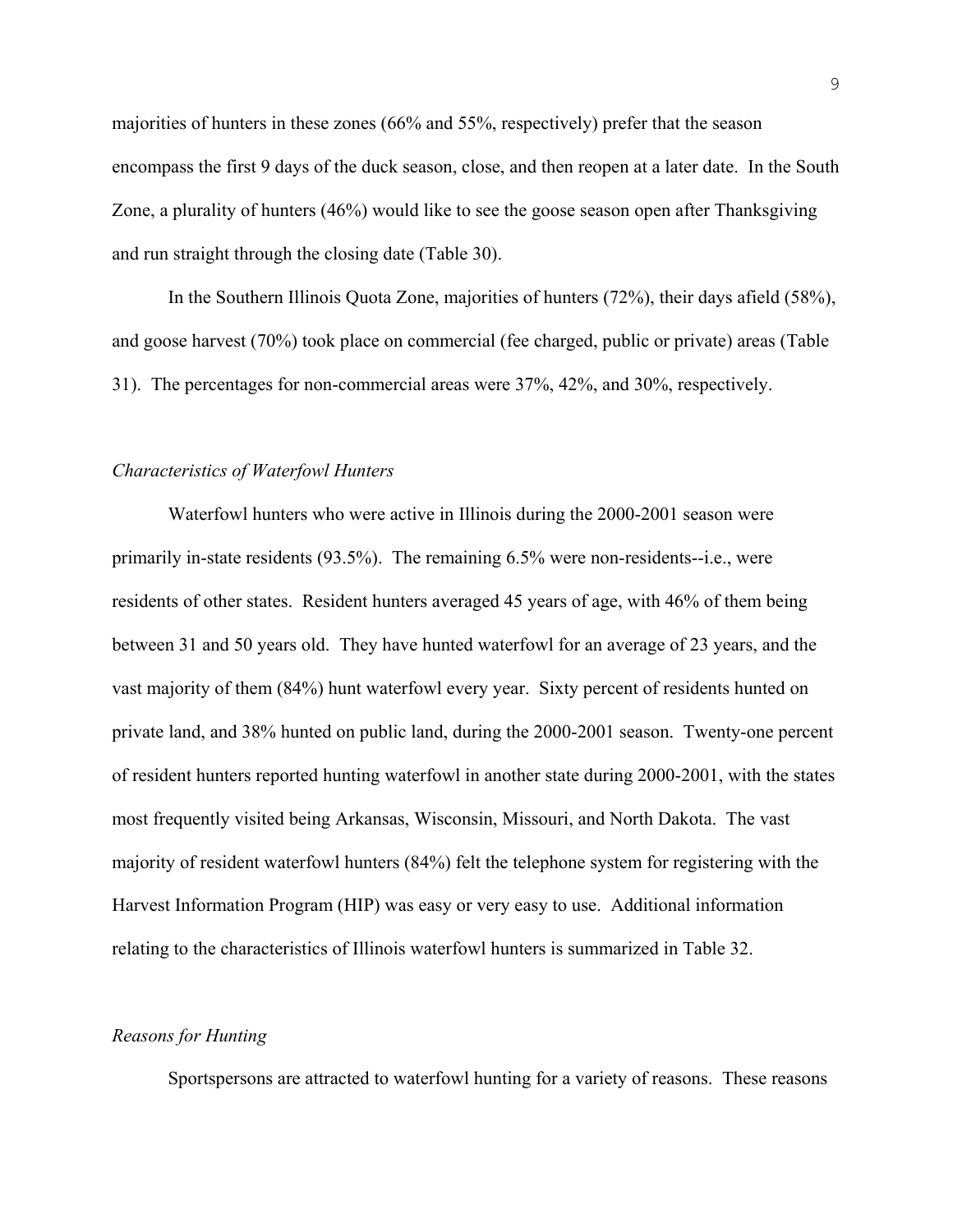#### **REFERENCES**

- Anderson, W.L., R.W. Marshalla, R.M. Whitton, and D.J. Holm. 1998. Illinois waterfowl harvest, hunter activity, and attitudes toward youth waterfowl hunting day, quality hunting, and duck/goose regulations, plus sex/age of hunters, 1996-97 season. Ill. Dep. Nat. Res., Waterfowl Program, Period. Rep. 95. 79pp.
- \_\_\_\_\_\_\_\_, and R.A. Williamson. 1994. Illinois waterfowl harvest, hunter activity, and attitudes toward September teal season, duck shooting time, and goose hunting regulations, in 1992-93. Ill. Dep. Conserv., Waterfowl Program, Period. Rep. 80. 58pp + appendix.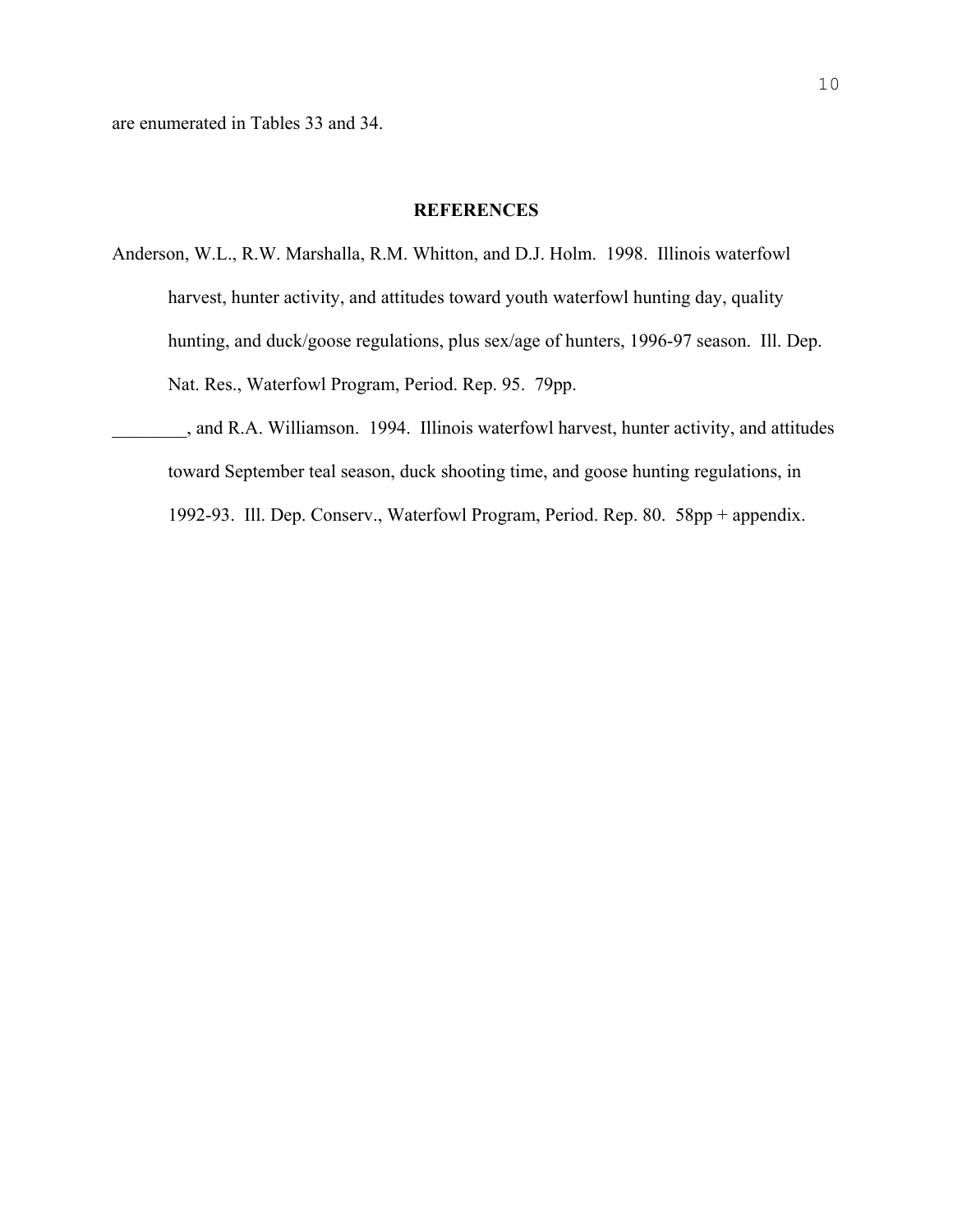| Season<br>(Year)  | <b>Stamps</b><br>Purchased | Hunters | Days<br>Afield | Waterfowl<br>Harvested <sup>a</sup> |
|-------------------|----------------------------|---------|----------------|-------------------------------------|
| 1981              | 61,929                     | 63,652  | 874,730        | 413,264                             |
| 1982              | 57,691                     | 58,766  | 795,807        | 392,897                             |
| 1983              | 56,162                     | 58,240  | 815,523        | 475,601                             |
| 1984              | 55,250                     | 56,533  | 748,390        | 420,357                             |
| 1985              | 55,670                     | 56,899  | 699,113        | 392,253                             |
| 1986              | 59,734                     | 61,876  | 887,446        | 467,164                             |
| 1987              | 58,803 $(5,550)^b$         | 60,371  | 814,918        | 354,194                             |
| 1988 <sup>c</sup> | 53,498 (4,350)             | 53,450  | 644,056        | 264,316                             |
| $1989^{\circ}$    | 55,693 (3,570)             | 55,709  | 749,033        | 322,359                             |
| $1990^\circ$      | 55,009 (2,390)             | 55,152  | 708,391        | 270,796                             |
| 1991 <sup>c</sup> | 58,421 (2,130)             | 59,038  | 855,279        | 406,854                             |
| 1992              | 51,261 (1,395)             | 51,274  | 714,550        | 292,535                             |
| 1993              | 50,976 (995)               | 51,340  | 682,498        | 326,446                             |
| 1994              | 57,543 (<br>955)           | 53,226  | 816,185        | 332,803                             |
| 1995              | $60,564$ (<br>665)         | 55,454  | 884,328        | 498,854                             |
| 1996              | $62,417$ (<br>545)         | 56,956  | 836,793        | 376,248                             |
| 1997              | 59,961 (<br>480)           | 54,715  | 881,030        | 401,236                             |
| 1998              | 54,550 (<br>450)           | 50,288  | 795,561        | 471,072                             |
| 1999              | $63,782$ (<br>350)         | 58,003  | 1,472,301      | 783,195                             |
| 2000              | $62,701$ (<br>330)         | 56,954  | 1,119,048      | 708,092                             |

Table 1. Summary of Illinois Migratory Waterfowl Stamps purchased, hunter activity, and waterfowl harvest in Illinois from 1981 through 2000 hunting seasons.

<sup>a</sup>Teal, ducks, coots, geese, and early (September) Canada geese combined. The U.S. Fish and Wildlife Service suspended the September teal season in 1988 through 1991.

<sup>b</sup>Stamps purchased for commercial art purposes. These stamps were not included in the numbers to the left.

c Estimates of waterfowl hunters and days afield for these years reduced to 92.48% - 96.48% of the original estimates. Estimates of waterfowl (teal, ducks, coots, and geese combined) harvested reduced to 94.54% - 97.74% of original estimates. See last paragraph of the METHODS section in Anderson and Williamson (1994) for explanation.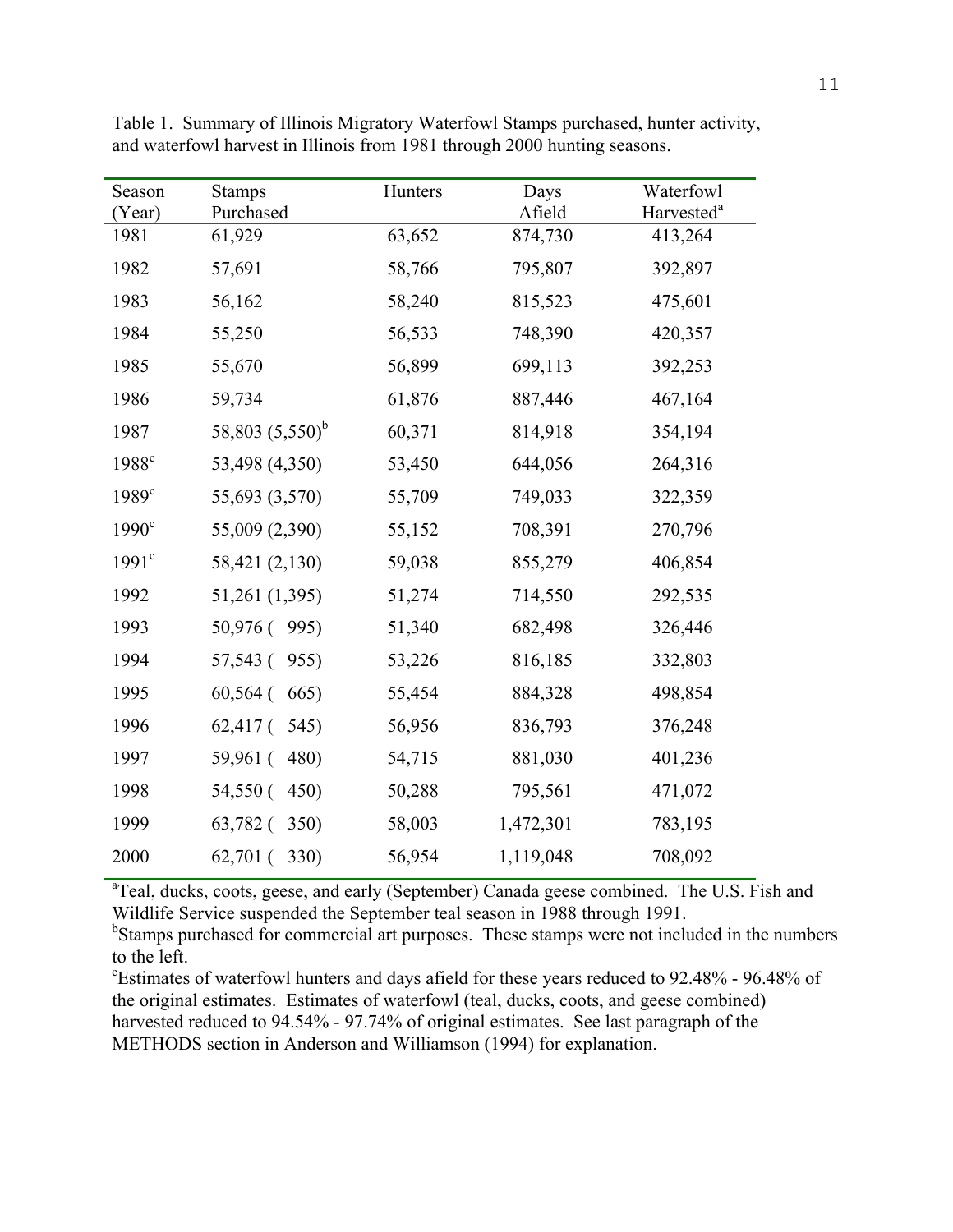|        |       | Percentage Who Hunted: |                   |         | Percentage Who Were: |
|--------|-------|------------------------|-------------------|---------|----------------------|
| Season | Ducks | Geese                  | <b>Both Ducks</b> | Duck    | Goose                |
| (Year) | Only  | Only                   | and Geese         | Hunters | Hunters              |
| 1981   | 63    | 14                     | 23                | 86      | 37                   |
| 1982   | 59    | $11\,$                 | 30                | 89      | 31                   |
| 1983   | 55    | 13                     | 32                | 87      | 45                   |
| 1984   | 60    | 12                     | 28                | 88      | 40                   |
| 1985   | 61    | $10\,$                 | 29                | 90      | 39                   |
| 1986   | 51    | 13                     | 36                | 87      | 49                   |
| 1987   | 47    | 14                     | 39                | 86      | 53                   |
| 1988   | 36    | 19                     | 45                | 81      | 64                   |
| 1989   | 29    | 21                     | $50\,$            | 79      | $71\,$               |
| 1990   | 27    | 30                     | 43                | 70      | 73                   |
| 1991   | 26    | 27                     | 47                | 73      | 74                   |
| 1992   | 31    | 24                     | 45                | $76\,$  | 69                   |
| 1993   | 30    | 20                     | 50                | 80      | 69                   |
| 1994   | 30    | $17\,$                 | 53                | 83      | $70\,$               |
| 1995   | 33    | 23                     | 44                | 77      | 67                   |
| 1996   | 36    | 23                     | 41                | $77 \,$ | 64                   |
| 1997   | 39    | 22                     | 39                | 78      | 61                   |
| 1998   | 48    | 17                     | 35                | 83      | 52                   |
| 1999   | 27    | $11\,$                 | 62                | 89      | 73                   |
| 2000   | 34    | 23                     | 43                | 77      | 66                   |

Table 2. The percentage of waterfowl hunters who hunted ducks, and the percentage who hunted geese, in Illinois from 1981 through 2000 seasons.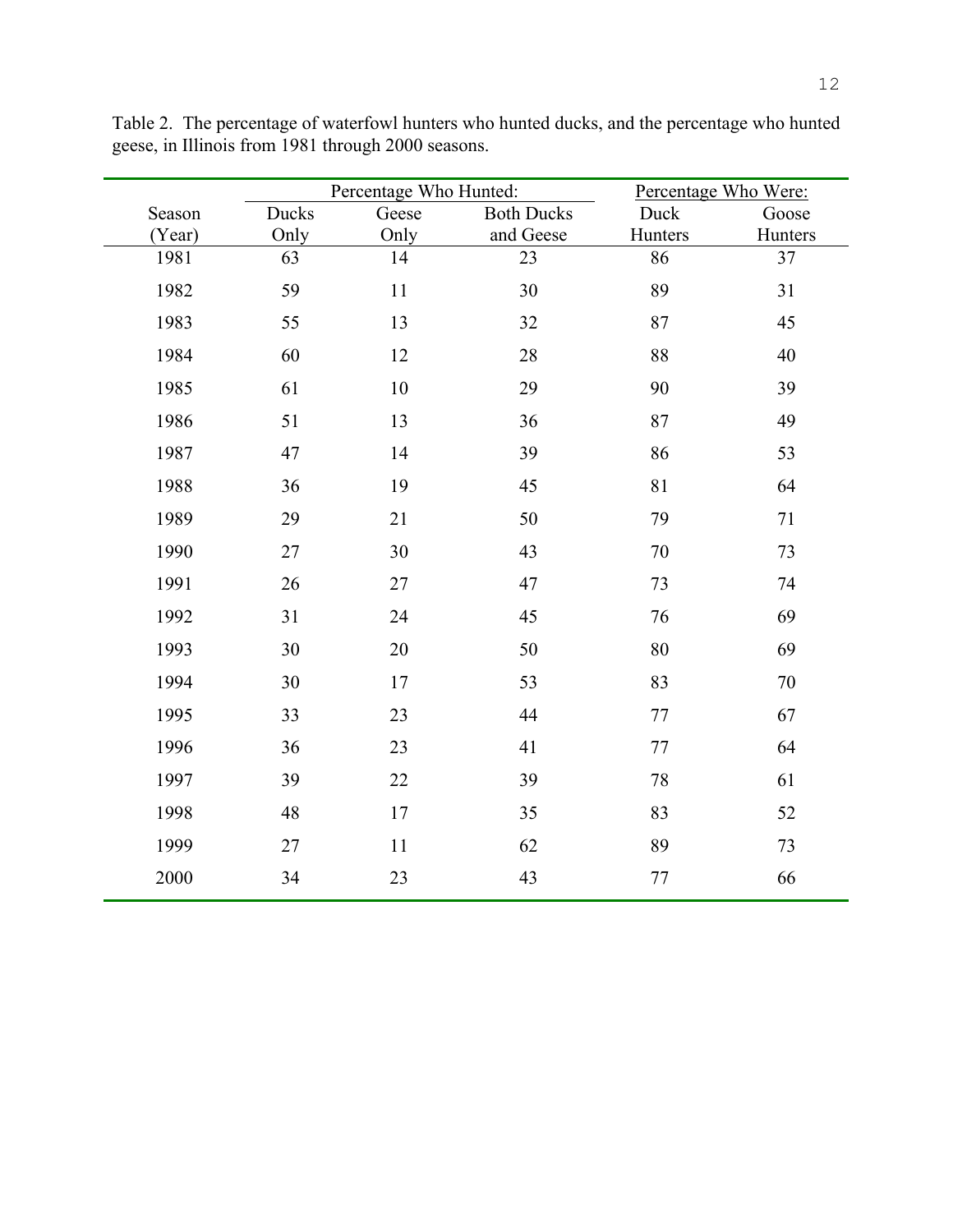| Year              | Hunters | Days Afield | Number of Teal |
|-------------------|---------|-------------|----------------|
| 1981              | 14,802  | 38,586      | 22,946         |
| 1982              | 14,863  | 41,856      | 28,785         |
| 1983              | 13,295  | 39,475      | 29,355         |
| 1984              | 14,158  | 39,481      | 32,730         |
| 1985              | 13,852  | 36,521      | 29,260         |
| 1986              | 15,449  | 40,241      | 30,375         |
| 1987              | 12,297  | 32,582      | 23,193         |
| 1988 <sup>a</sup> |         |             |                |
| $1989^a$          |         |             |                |
| $1990^a$          |         |             |                |
| $1991^a$          |         |             |                |
| 1992              | 7,696   | 18,265      | 12,069         |
| 1993              | 6,474   | 16,722      | 8,562          |
| 1994              | 8,062   | 20,341      | 12,436         |
| 1995              | 9,123   | 24,865      | 19,731         |
| 1996              | 8,964   | 22,825      | 11,565         |
| 1997              | 11,819  | 32,179      | 22,005         |
| 1998              | 10,307  | 33,049      | 21,270         |
| 1999              | 20,036  | 74,170      | 55,199         |
| 2000              | 14,733  | 52,229      | 38,597         |

Table 3. Summary of teal harvest and hunter activity during the September teal season in Illinois from 1981 through 2000.

<sup>a</sup>The September teal season was suspended by the U.S. Fish and Wildlife Service during these years.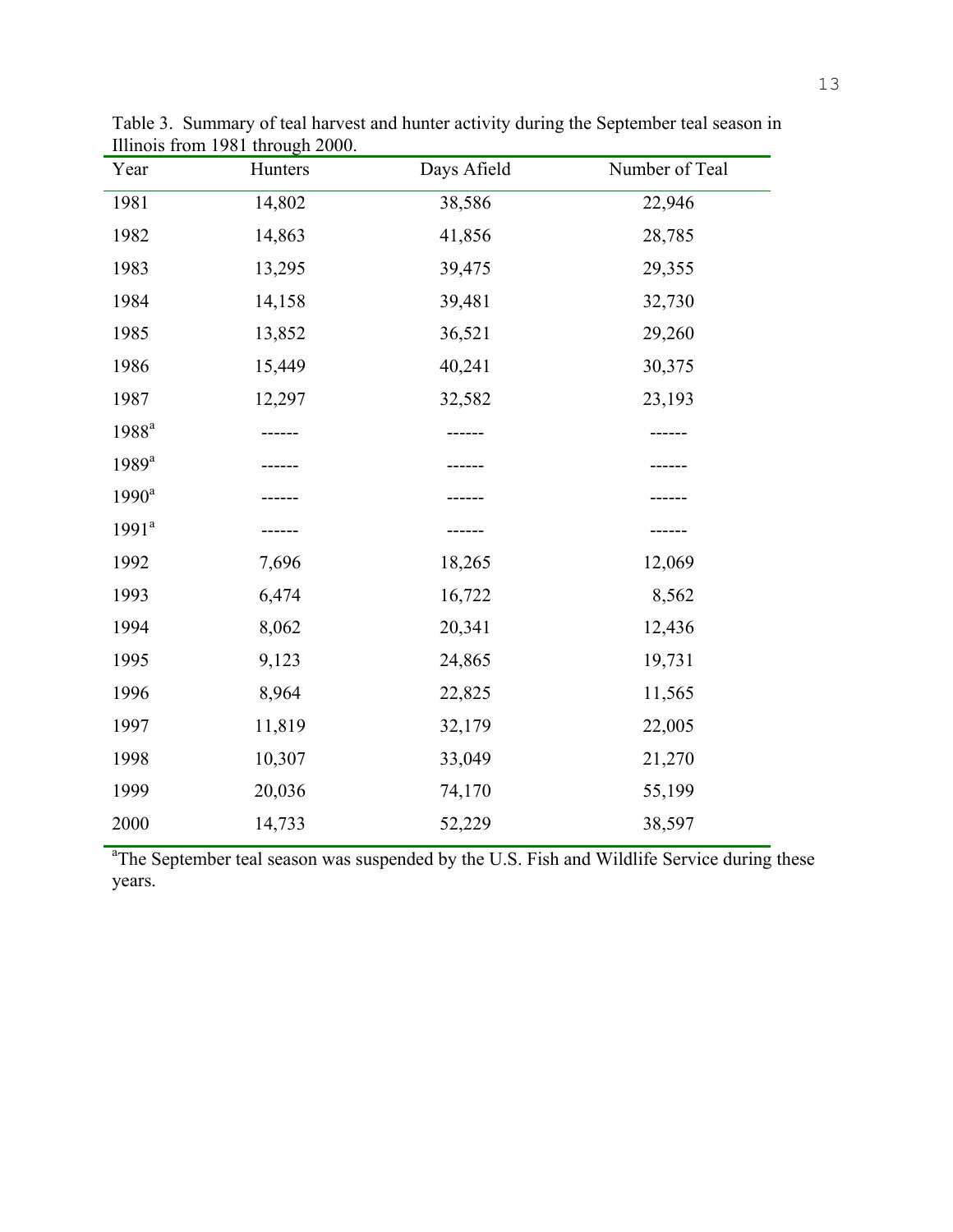|                   |                         |                           |         | Teal Harvest Per Hunter |
|-------------------|-------------------------|---------------------------|---------|-------------------------|
|                   | Season Length/          | Days Afield<br>Per Hunter | Per Day | Per Season              |
| Year<br>1981      | <b>Bag Limit</b><br>9/4 | 2.61                      | 0.59    | 1.55                    |
|                   |                         |                           |         |                         |
| 1982              | 9/4                     | 2.82                      | 0.69    | 1.94                    |
| 1983              | 9/4                     | 2.97                      | 0.74    | 2.21                    |
| 1984              | 9/4                     | 2.79                      | 0.83    | 2.31                    |
| 1985              | 9/4                     | 2.64                      | 0.80    | 2.11                    |
| 1986              | 9/4                     | 2.60                      | 0.75    | 1.97                    |
| 1987              | 9/4                     | 2.65                      | 0.71    | 1.89                    |
| 1988 <sup>a</sup> |                         |                           |         |                         |
| $1989^a$          |                         |                           |         |                         |
| $1990^a$          |                         |                           |         |                         |
| $1991^a$          |                         |                           |         |                         |
| 1992              | 9/4                     | 2.37                      | 0.66    | 1.57                    |
| 1993              | 9/4                     | 2.58                      | 0.51    | 1.32                    |
| 1994              | 9/4                     | 2.52                      | 0.61    | 1.54                    |
| 1995              | 9/4                     | 2.73                      | 0.79    | 2.16                    |
| 1996              | 9/4                     | 2.55                      | 0.51    | 1.29                    |
| 1997              | 9/4                     | 2.72                      | 0.68    | 1.86                    |
| 1998              | 16/4                    | 3.21                      | 0.64    | 2.06                    |
| 1999              | 16/4                    | 3.70                      | 0.74    | 2.75                    |
| 2000              | 16/4                    | 3.55                      | 0.74    | 2.62                    |

Table 4. Rates of teal harvest and hunter activity during the September teal season in Illinois in 1981 through 2000. Legal shooting hours were 7 am to 4 pm in 1981-1987 and 1992, and sunrise to sunset in 1993-2000.

<sup>a</sup>The September teal season was suspended by the U.S. Fish and Wildlife Service during these years.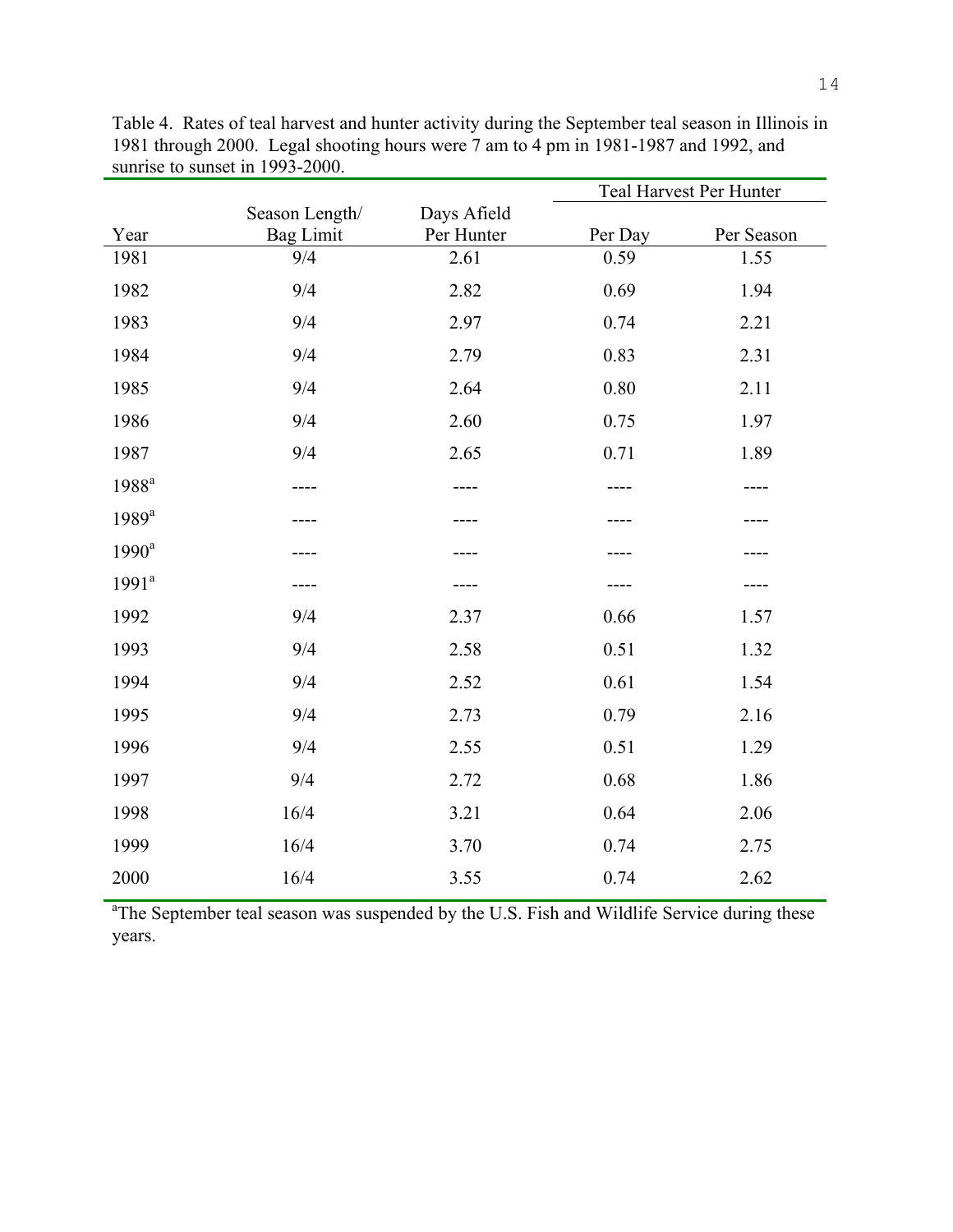| Characteristic                                | $1996^{\circ}$ | $1997^a$ | 1998 <sup>a</sup> | $1999^a$ | 2000 <sup>b</sup> |
|-----------------------------------------------|----------------|----------|-------------------|----------|-------------------|
| Adult hunters who took $\geq 1$ youths afield | 2,749          | 3,163    | 3,343             | 5,505    | 6,815             |
| Youth hunters participating                   | 4,353          | 4,322    | 5,142             | 8,113    | 10,107            |
| Youth days afield                             | 4,353          | 4,322    | 5,142             | 8,113    | 14,079            |
| Mean youths per hunting party                 | 1.58           | 1.37     | 1.54              | 1.47     | 1.48              |
| <b>Waterfowl Harvest</b>                      |                |          |                   |          |                   |
| <b>Total Ducks</b>                            | 3,171          | 3,451    | 4,159             | 5,835    | 8,388             |
| Ducks per youth per day                       | 0.73           | 0.80     | 0.81              | 0.72     | 0.60              |
| <b>Total Coots</b>                            | 230            | 387      | 208               | 629      | 38                |
| Coots per youth per day                       | 0.05           | 0.09     | 0.04              | 0.08     | < 0.01            |
| Total Geese <sup>c</sup>                      |                |          | 289               | 571      | 882               |
| Geese per youth per day                       |                |          | 0.06              | 0.07     | 0.06              |

Table 5. Waterfowl harvest and hunter activity during the Youth Waterfowl Hunting Day(s) in Illinois, 1996-2000.

<sup>a</sup>l day.<br><sup>b</sup>2 days.<br><sup>c</sup>Could not hunt geese during Youth Waterfowl Hunting Day in 1996 and 1997.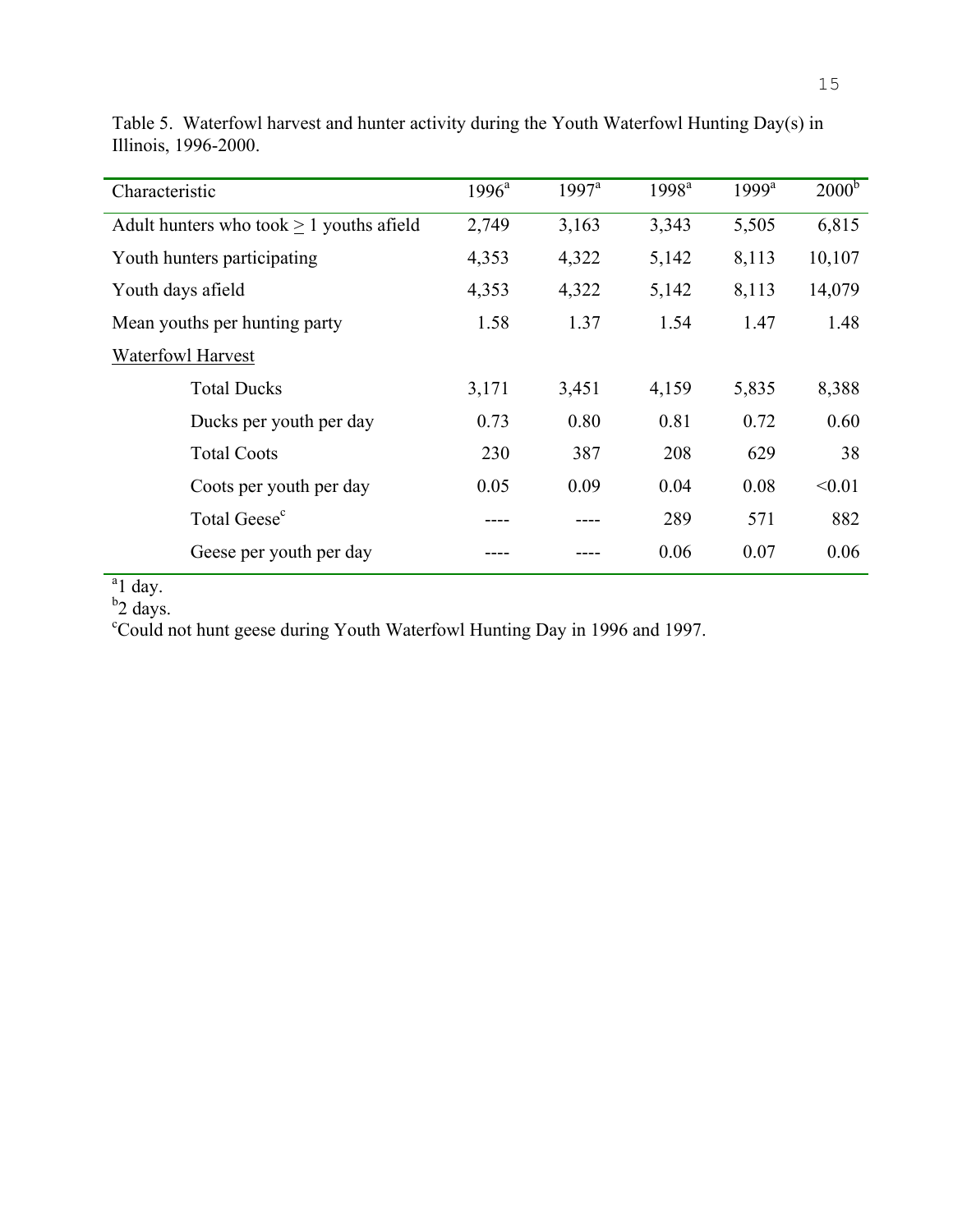| Season              |         | Days    |          | Wood   | Other             |         |        |
|---------------------|---------|---------|----------|--------|-------------------|---------|--------|
| (Year)              | Hunters | Afield  | Mallards | Ducks  | Ducks             | Total   | Coots  |
| 1981                | 54,744  | 703,534 | 170,972  | 72,065 | 94,947            | 337,984 | 4,950  |
| 1982                | 52,220  | 646,394 | 163,439  | 61,706 | 101,989           | 327,134 | 5,905  |
| 1983                | 50,440  | 651,409 | 220,317  | 72,237 | 110,862           | 403,416 | 10,472 |
| 1984                | 49,715  | 606,325 | 182,132  | 52,955 | 120,016           | 355,103 | 7,702  |
| 1985                | 51,362  | 556,800 | 168,549  | 51,216 | 97,155            | 316,920 | 5,773  |
| 1986                | 53,588  | 638,090 | 201,676  | 65,414 | 112,490           | 379,580 | 7,372  |
| 1987                | 51,704  | 558,172 | 155,783  | 58,488 | 74,748            | 289,019 | 2,694  |
| 1988 <sup>a</sup>   | 43,233  | 381,985 | 119,149  | 23,743 | 42,836            | 185,728 | 1,936  |
| $1989$ <sup>a</sup> | 43,841  | 407,478 | 133,128  | 28,065 | 63,073            | 224,266 | 2,049  |
| $1990^a$            | 38,759  | 350,119 | 112,370  | 33,253 | 51,562            | 197,185 | 2,287  |
| $1991^a$            | 42,911  | 393,247 | 177,221  | 49,556 | 80,793            | 307,570 | 1,101  |
| 1992                | 39,272  | 362,275 | 124,112  | 34,280 | 58,035            | 216,427 | 3,275  |
| 1993                | 40,941  | 366,656 | 134,334  | 39,906 | 43,360            | 217,600 | 1,445  |
| 1994                | 44,447  | 475,264 | 137,263  | 44,683 | $64,998^{\rm b}$  | 246,944 | 3,880  |
| 1995                | 42,499  | 482,620 | 230,505  | 47,155 | $99,632^b$        | 377,292 | 3,386  |
| 1996                | 44,219  | 460,517 | 163,311  | 38,783 | $82,431^b$        | 284,525 | 3,286  |
| 1997                | 42,587  | 514,934 | 145,533  | 44,678 | $100,950^{\rm b}$ | 291,161 | 3,935  |
| 1998                | 41,755  | 517,372 | 200,030  | 57,393 | $129,439^b$       | 386,862 | 2,920  |
| 1999                | 51,850  | 860,368 | 311,325  | 69,930 | 181,650           | 562,905 | 3,654  |
| 2000                | 43,810  | 621,542 | 271,903  | 58,604 | 166,834           | 497,341 | 2,206  |

Table 6. Summary of duck and coot harvests and hunter activity during the regular duck season in Illinois from 1981 through 2000.

<sup>a</sup>Estimates of duck hunters, days afield, ducks and coots harvested for these years have been reduced to 92.48% - 96.48% of the original estimates. See last paragraph of the METHODS section in Anderson and Williamson (1994) for explanation.

<sup>b</sup>Includes 3,760 canvasback in 1994, 5,393 in 1995, 4,348 in 1996, 5,800 in 1997, 3,948 in 1998, 4,977 in 1999, and 4,231 in 2000.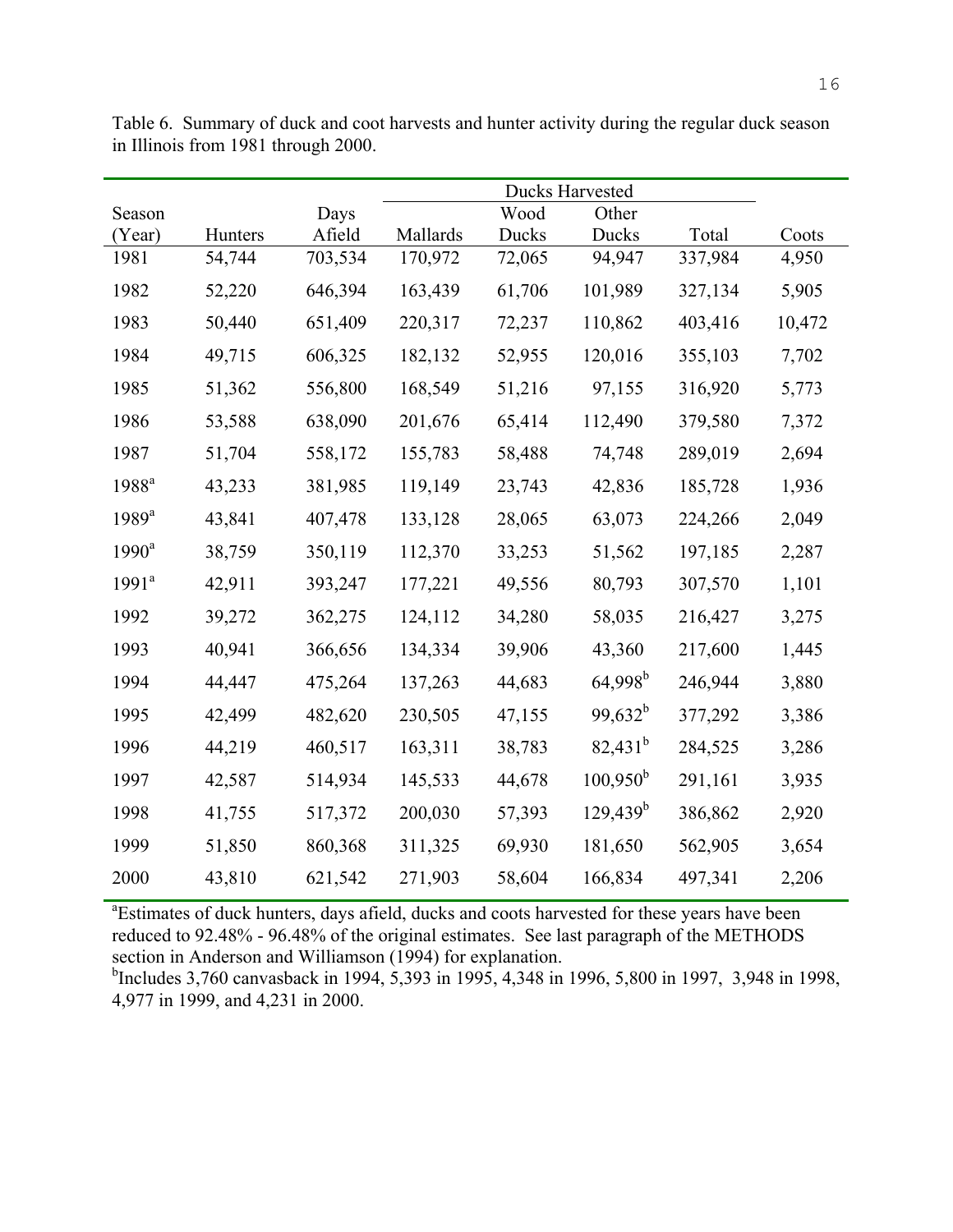|      |                        |             | Duck Harvest Per Hunter <sup>a</sup> |            |
|------|------------------------|-------------|--------------------------------------|------------|
|      | Season Length/         | Days Afield |                                      |            |
| Year | Bag Limit <sup>b</sup> | Per Hunter  | Per Day                              | Per Season |
| 1981 | 50/10(4,2)             | 12.85       | 0.48                                 | 6.17       |
| 1982 | 50/10(4,2)             | 12.38       | 0.51                                 | 6.26       |
| 1983 | 50/10(4,2)             | 12.91       | 0.62                                 | 8.00       |
| 1984 | 50/10(4,2)             | 12.20       | 0.59                                 | 7.14       |
| 1985 | 40/5(3,1)              | 10.84       | 0.57                                 | 6.17       |
| 1986 | 40/5(3,1)              | 11.91       | 0.59                                 | 7.08       |
| 1987 | 40/5(3,1)              | 10.80       | 0.52                                 | 5.59       |
| 1988 | 30/3(2,1)              | 8.84        | 0.49                                 | 4.30       |
| 1989 | 30/3(2,1)              | 9.29        | 0.55                                 | 5.12       |
| 1990 | 30/3(2,1)              | 9.03        | 0.54                                 | 4.90       |
| 1991 | 30/3(2,1)              | 9.16        | 0.72                                 | 6.57       |
| 1992 | 30/3(2,1)              | 9.22        | 0.57                                 | 5.22       |
| 1993 | 30/3(2,1)              | 8.96        | 0.58                                 | 5.21       |
| 1994 | 40/3(2,1)              | 10.96       | 0.51                                 | 5.47       |
| 1995 | 50/5(4,1)              | 11.36       | 0.74                                 | 8.40       |
| 1996 | 50/5(4,1)              | 10.41       | 0.58                                 | 6.03       |
| 1997 | 60/6(4,2)              | 12.09       | 0.57                                 | 6.84       |
| 1998 | 60/6(4,2)              | 12.39       | 0.75                                 | 9.27       |
| 1999 | 60/6(4,2)              | 16.59       | 0.65                                 | 10.86      |
| 2000 | 60/6(4,2)              | 14.19       | $0.80\,$                             | 11.36      |
|      |                        |             |                                      |            |

Table 7. Rates of duck harvest and hunter activity during the regular duck season in Illinois from 1981 through 2000.

<sup>a</sup> Excludes ducks harvested coincidentally to goose hunting.<br><sup>b</sup> The Point System was used in 1981-1987. A maximum of 10 ducks (4 mallards, 2 hens) was allowed in 1981-1984, and a maximum of 5 ducks (3 mallards, 1 hen) was allowed in 1985- 1987. The Conventional (Straight) System was used in 1988-2000.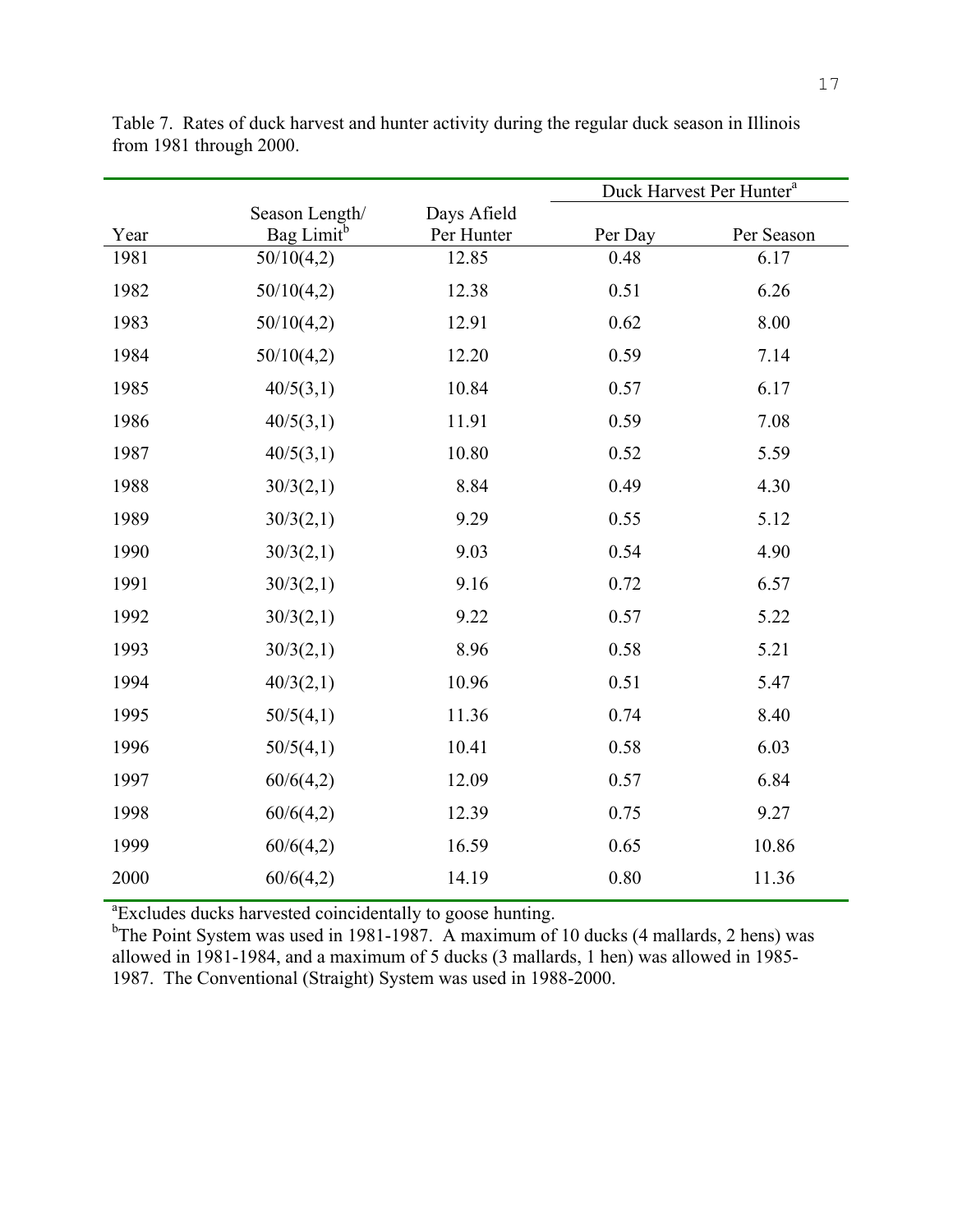|                |      | <b>Waterfowl Zone</b>  |                    |                      |       |                  |        |  |
|----------------|------|------------------------|--------------------|----------------------|-------|------------------|--------|--|
|                |      | Northeast <sup>a</sup> | North <sup>b</sup> | Central <sup>b</sup> | South | Unknown          | Total  |  |
| <b>Hunters</b> | 1997 | 3,438                  | 2,139              | 5,768                |       | 420              | 11,765 |  |
|                | 1998 | 3,158                  | 1,679              | 5,915                | 677   | 552              | 11,981 |  |
|                | 1999 | 3,758                  | 2,247              | 9,869                | 693   | 378              | 16,945 |  |
|                | 2000 | 3,274                  | 2,136              | 6,908                | 971   | $\boldsymbol{0}$ | 13,289 |  |
| Days           |      |                        |                    |                      |       |                  |        |  |
| Afield         | 1997 | 11,039                 | 6,952              | 15,890               |       | 1,107            | 34,988 |  |
|                | 1998 | 10,552                 | 5,339              | 18,247               | 1,880 | 1,304            | 37,322 |  |
|                | 1999 | 11,779                 | 10,016             | 39,768               | 2,625 | 693              | 64,881 |  |
|                | 2000 | 9,378                  | 8,018              | 27,078               | 3,357 | $\boldsymbol{0}$ | 47,831 |  |
| Canada         |      |                        |                    |                      |       |                  |        |  |
| Geese          | 1997 | 5,405                  | 2,216              | 3,774                |       | 48               | 11,443 |  |
|                | 1998 | 3,125                  | 1,059              | 3,046                | 384   | 238              | 7,852  |  |
|                | 1999 | 6,624                  | 2,500              | 10,491               | 491   | 117              | 20,223 |  |
|                | 2000 | 4,143                  | 2,048              | 8,774                | 932   | $\theta$         | 15,897 |  |

Table 8. Canada goose harvest and hunter activity during the early September Canada goose season in Illinois, 1997 through 2000.

<sup>a</sup>Cook, Du Page, Grundy, Kane, Kankakee, Kendall, Lake, McHenry, and Will counties (bag limit = 5).<br><sup>b</sup>Excluding those counties in the Northeast Zone (bag limit = 2).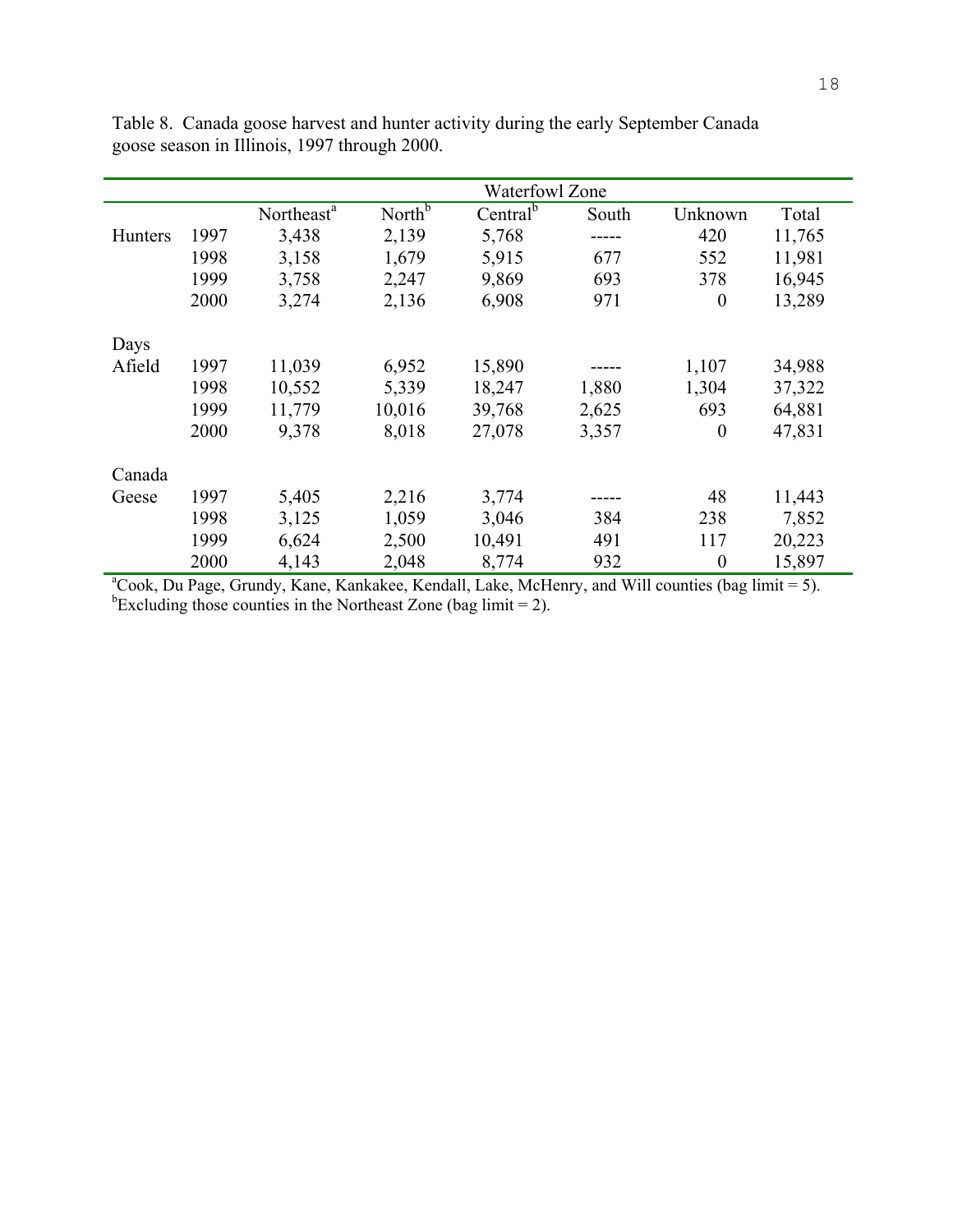|                  |         |                | Number of Geese Harvested |                                   |                                   |
|------------------|---------|----------------|---------------------------|-----------------------------------|-----------------------------------|
| Season<br>(Year) | Hunters | Days<br>Afield | Canada Geese              | Other Geese                       | Total                             |
| 1981             | 23,610  | 132,610        | 44,302 $(6,312)^{a}$      | 3,082 $(1,719)^a$                 | $47,384$ ( $8,031$ ) <sup>a</sup> |
| 1982             | 24,058  | 107,557        | 29,574 (4,968)            | 1,499 ( 710)                      | 31,073 (5,678)                    |
| 1983             | 26,199  | 124,639        | 31,395 (4,325)            | 962(<br>577)                      | 32,357 (4,902)                    |
| 1984             | 22,426  | 102,583        | 23,147 (2,859)            | $1,675$ (<br>593)                 | 24,822 (3,452)                    |
| 1985             | 22,160  | 105,792        | 37,976 (5,248)            | 2,324(<br>753)                    | 40,300(6,001)                     |
| 1986             | 30,327  | 200,291        | 45,535 (11,348)           | $2,625$ (<br>832)                 | 48,160 (12,180)                   |
| 1987             | 32,246  | 224,164        | 36,103 (3,563)            | 499)<br>$1,525$ (                 | 37,628 (4,062)                    |
| $1988^{b}$       | 34,456  | 251,176        | 72,550 (3,871)            | 1,832(<br>350)                    | 74,382 (4,221)                    |
| $1989^{b}$       | 39,459  | 329,369        | 91,379 (2,988)            | $1,715$ (<br>182)                 | 93,094 (3,170)                    |
| $1990^{\rm b}$   | 40,459  | 346,036        | $67,127$ (1,515)          | $1,319$ (<br>97)                  | 68,446 (1,612)                    |
| $1991^{\rm b}$   | 43,692  | 450,807        | 92,239 (1,245)            | $2,434$ (<br>70)                  | 94,673 (1,315)                    |
| 1992             | 35,253  | 334,010        | 59,352 (2,679)            | $1,412$ (<br>170)                 | 60,764 (2,849)                    |
| 1993             | 35,489  | 299,120        | 93,361 (1,260)            | 1,314(<br>82)                     | 94,675 (1,342)                    |
| 1994             | 37,090  | 320,580        | 67,790 (1,895)            | $1,753$ (<br>77)                  | 69,543 (1,972)                    |
| 1995             | 37,060  | 367,341        | 92,478 (4,034)            | $3,183$ (<br>245)                 | 95,661 (4,279)                    |
| 1996             | 36,582  | 339,253        | 65,864 (2,527)            | $4,939^{\circ}$ (<br>114)         | 70,803 (2,641)                    |
| 1997             | 33,498  | 295,107        | 61,282 (4,772)            | $7,572^{\rm d}$ (<br>438)         | 68,854 (5,210)                    |
| 1998             | 26,343  | 202,676        | 43,222 (2,463)            | $4,290^{\circ}$ (<br>305)         | 47,512 (2,968)                    |
| 1999             | 42,246  | 464,769        | 119,611 (1,846)           | $14,568^{\mathrm{f}}$ (152)       | 134,179 (1,998)                   |
| 2000             | 37,593  | 383,367        | 128,387 (1,406)           | $16,356^8$ (<br>$\left( 0\right)$ | 144,743 (1,406)                   |

Table 9. Summary of goose harvest and hunter activity during the regular goose season in Illinois from 1981-82 through 2000-01.

<sup>a</sup>Number of geese harvested coincidentally to duck hunting.

<sup>b</sup>The estimates of goose hunters and days afield for these years have been reduced to 92.48%-96.48% of the original estimates. The estimates for geese harvested have not been reduced. See last paragraph of the METHODS section in Anderson and Williamson (1994) for explanation.

c Includes 4,063 snow/blue geese.

d Includes 5,941 snow/blue geese.

e Includes 3,734 snow/blue geese.

fIncludes 12,220 snow/blue geese.

g Includes 14,797 snow/blue geese.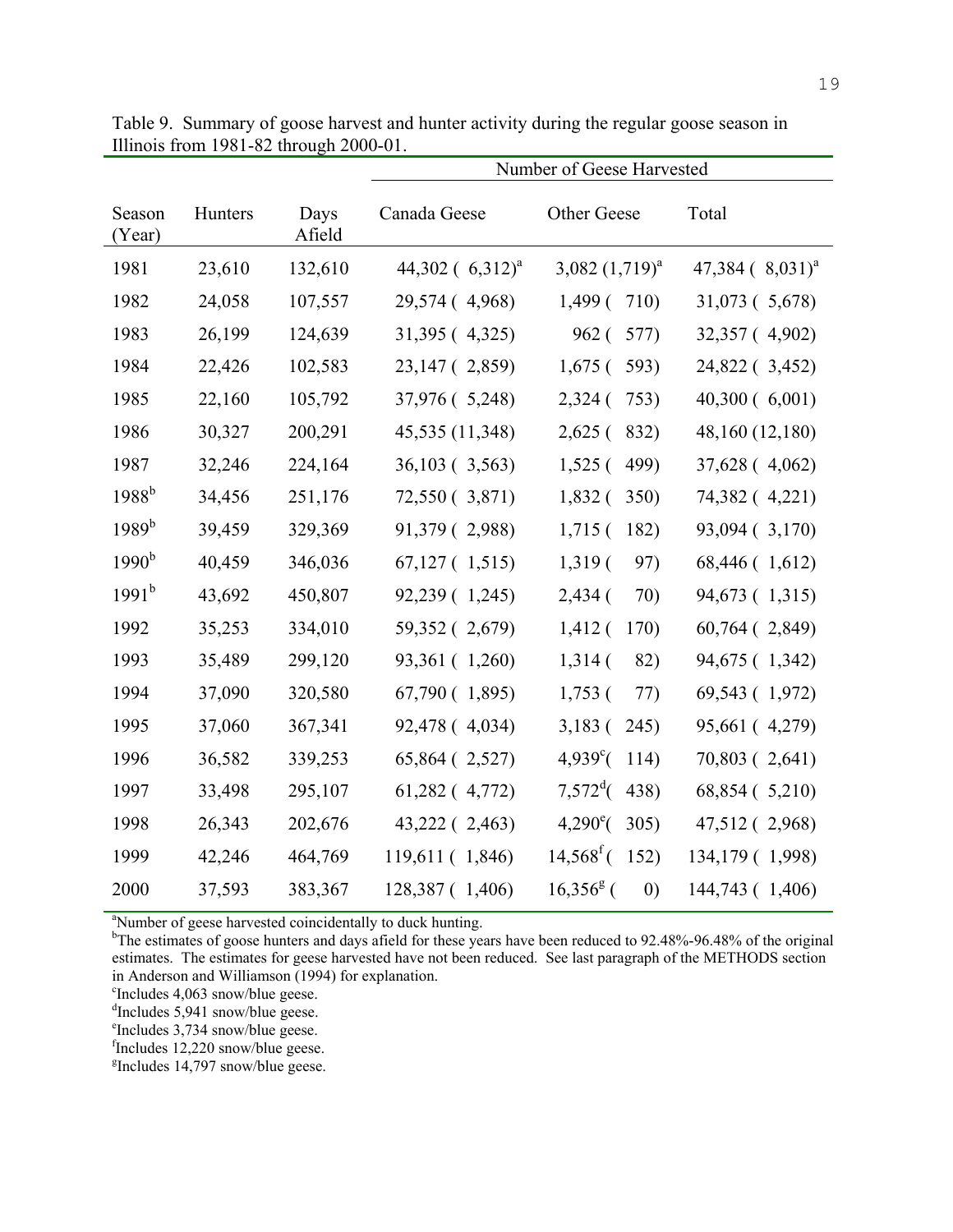| Zone              | <b>Hunters</b>   | Days    | Canada  | Snow/Blue | Other    | Total   |
|-------------------|------------------|---------|---------|-----------|----------|---------|
|                   |                  | Afield  | Geese   | Geese     | Geese    | Geese   |
|                   |                  |         |         |           |          |         |
| Southern Quota    | 9,849            | 68,999  | 35,815  | 428       | 245      | 36,488  |
| Rend Lake Quota   | 1,831            | 13,733  | 6,130   | 4,632     | 92       | 10,854  |
| North Non-Quota   | 3,576            | 35,468  | 8,395   | 16        | 38       | 8,449   |
| North Quota       | 4,467            | 38,453  | 14,705  | 76        | $\Omega$ | 14,781  |
| Central Non-Quota | 9,366            | 82,833  | 24,661  | 2,332     | 558      | 27,551  |
| Central Quota     | 9,128            | 95,467  | 20,193  | 3,286     | 352      | 23,831  |
| South Non-Quota   | 5,618            | 47,554  | 18,075  | 4,027     | 274      | 22,376  |
| Unknown           | 83               | 860     | 413     | $\Omega$  | $\Omega$ | 413     |
| Total             | $37,593^{\circ}$ | 383,367 | 128,387 | 14,797    | 1,559    | 144,743 |

Table 10. Goose harvest and hunter activity by zones in Illinois, 2000-01 regular season.

<sup>a</sup> The total is less than the sum of the above values because some hunters were active in  $>1$  zone.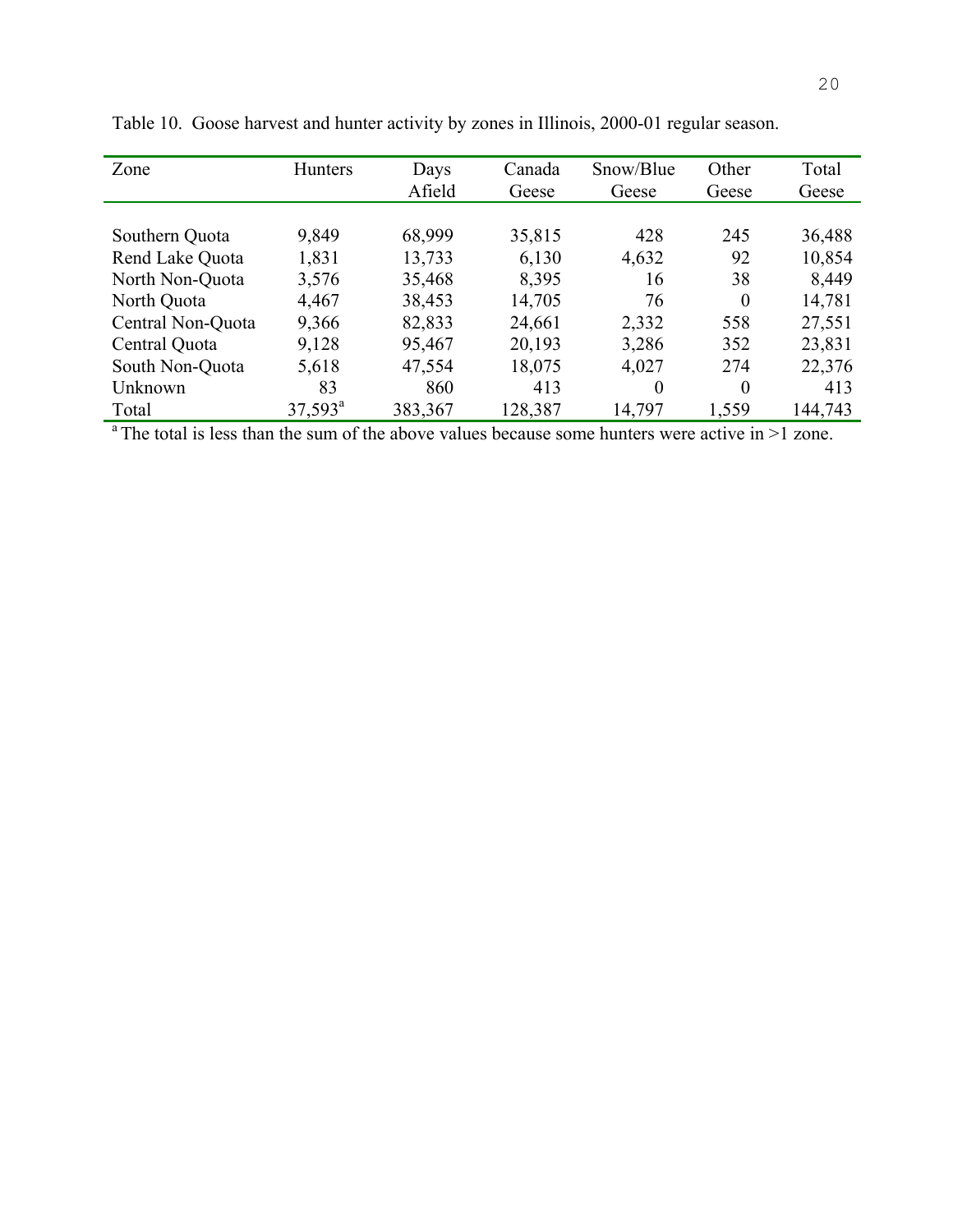| County                        | 1998-99          | 1999-00          | 2000-01          | Mean   |
|-------------------------------|------------------|------------------|------------------|--------|
| North Waterfowl Zone          |                  |                  |                  |        |
| Boone                         | 13               | 502              | 321              | 279    |
| Bureau <sup>a</sup>           | 166              | 549              | 344              | 353    |
| Carroll                       | 305              | 1,133            | 917              | 785    |
| Cook                          | 543              | 888              | 1,406            | 946    |
| DeKalb                        | 53               | 362              | 352              | 256    |
| Du Page                       | 358              | 865              | 1,009            | 744    |
| Jo Daviess                    | 26               | 105              | 61               | 64     |
| Kane                          | 1,245            | 4,323            | 3,562            | 3,043  |
| Kendall                       | 185              | 1,694            | 642              | 840    |
| LaSalleb                      | 67               | 474              | 459              | 333    |
| Lake                          | 821              | 5,970            | 4,219            | 3,670  |
| Lee                           | 146              | 724              | 397              | 422    |
| McHenry                       | 993              | 4,989            | 4,555            | 3,512  |
| Ogle                          | 371              | 467              | 214              | 351    |
| Rock Island <sup>a</sup>      | 93               | 281              | 306              | 227    |
| Stephenson                    | 26               | 456              | 61               | 181    |
| Whiteside                     | 212              | 841              | 1,009            | 687    |
| Will <sup>b</sup>             | 411              | 1,176            | 898              | 828    |
| Winnebago                     | 821              | 1,636            | 2,369            | 1,609  |
| North Non-Quota               | 2,960            | 9,638            | 8,395            | 6,998  |
| North Quota                   | 3,893            | 17,797           | 14,705           | 12,132 |
| North Zone Total              | 6,853            | 27,435           | 23,101           | 19,130 |
| <b>Central Waterfowl Zone</b> |                  |                  |                  |        |
| Adams                         | 66               | 1,752            | 1,070            | 963    |
| <b>Brown</b>                  | $\boldsymbol{0}$ | 70               | 183              | 84     |
| <b>Bureau</b> <sup>a</sup>    | 165              | 549              | 344              | 353    |
| Calhoun                       | 79               | 1,168            | 948              | 732    |
| Cass                          | $\boldsymbol{0}$ | 23               | 46               | 23     |
| Champaign                     | 93               | 467              | 1,697            | 752    |
| Christian                     | 278              | 210              | 1,330            | 606    |
| Clark <sup>c</sup>            | 40               | 29               | 69               | 46     |
| Coles                         | 53               | 245              | 245              | 181    |
| Cumberland                    | 53               | 129              | 46               | 76     |
| DeWitt                        | 66               | 561              | 306              | 311    |
| Douglas                       | 79               | $\boldsymbol{0}$ | 15               | 31     |
| Edgar                         | $\boldsymbol{0}$ | 234              | 31               | 88     |
| Ford                          | 40               | 93               | $\boldsymbol{0}$ | 44     |
| Fulton                        | 2,503            | 14,651           | 7,246            | 8,133  |
| Greene                        | 53               | 152              | 76               | 94     |
| Grundy                        | 212              | 958              | 1,269            | 813    |
| Hancock                       | $\boldsymbol{0}$ | 631              | 260              | 297    |
| Henderson                     | 106              | 304              | 413              | 274    |

Table 11. Harvest of Canada geese by waterfowl zone and county during the regular goose season in Illinois in 1998-99 through 2000-01. Due to rounding to whole numbers, discrepancies may occur in these data.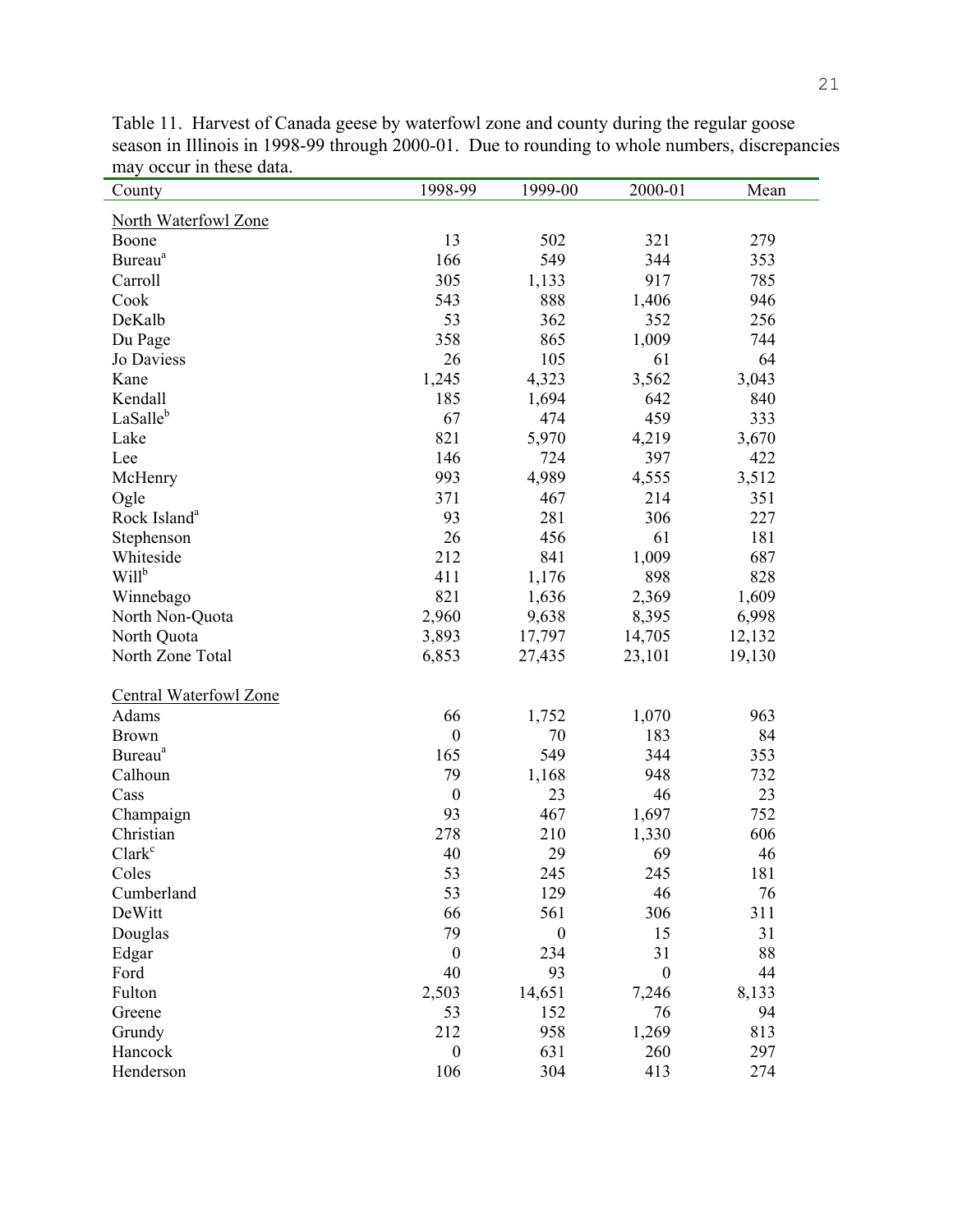Table 11. Continued – page 2.

| County                             | 1998-99          | 1999-00 | 2000-01          | Mean   |
|------------------------------------|------------------|---------|------------------|--------|
| Central Waterfowl Zone (continued) |                  |         |                  |        |
| Henry                              | 185              | 1,063   | 611              | 620    |
| Iroquois                           | 199              | 806     | 107              | 371    |
| Jersey                             | 146              | 292     | 122              | 187    |
| Kankakee                           | 305              | 1,367   | 734              | 802    |
| Knox                               | 583              | 2,313   | 1,743            | 1,546  |
| LaSalleb                           | 132              | 963     | 932              | 676    |
| Livingston                         | 172              | 386     | 183              | 247    |
| Logan                              | $\boldsymbol{0}$ | 269     | 31               | 100    |
| Macon                              | 172              | 210     | 535              | 306    |
| Macoupin                           | 185              | 619     | 2,201            | 1,002  |
| Madison                            | 212              | 1,157   | 4,036            | 1,802  |
| Marshall                           | 238              | 397     | 168              | 268    |
| Mason                              | 185              | 1,157   | 1,376            | 906    |
| McDonough                          | $\boldsymbol{0}$ | 608     | 61               | 223    |
| McLean                             | 13               | 3,493   | 596              | 1,367  |
| Menard                             | 40               | 584     | 290              | 305    |
| Mercer                             | 119              | 502     | 336              | 319    |
| Monroe                             | 132              | 117     | 107              | 119    |
| Montgomery                         | $\boldsymbol{0}$ | 234     | 1,024            | 419    |
| Morgan                             | 185              | 970     | 994              | 716    |
| Moultrie                           | 26               | 339     | 428              | 264    |
| Peoria                             | 331              | 1,262   | 290              | 628    |
| Piatt                              | 199              | 23      | $\boldsymbol{0}$ | 74     |
| Pike                               | 106              | 900     | 994              | 667    |
| Putnam                             | 53               | 210     | 275              | 179    |
| Rock Island <sup>a</sup>           | 92               | 280     | 305              | 226    |
| Sangamon                           | 79               | 140     | 1,467            | 562    |
| Schuyler                           | 40               | 210     | 459              | 236    |
| Scott                              | $\boldsymbol{0}$ | 222     | 183              | 135    |
| Shelby                             | $\boldsymbol{0}$ | 549     | 413              | 321    |
| St. Clair <sup>c</sup>             | 450              | 1,455   | 2,553            | 1,486  |
| <b>Stark</b>                       | 13               | 12      | 46               | 24     |
| <b>Tazewell</b>                    | 159              | 1,215   | 1,269            | 881    |
| Vermillion                         | 119              | 794     | 1,208            | 707    |
| Warren                             | 13               | 105     | 214              | 111    |
| Will <sup>b</sup>                  | 821              | 2,387   | 1,823            | 1,677  |
| Woodford                           | 106              | 596     | 1,146            | 616    |
| Central Non-Quota                  | 4,152            | 21,578  | 24,661           | 16,797 |
| Central Quota                      | 5,548            | 28,854  | 20,193           | 18,198 |
| Central Zone Total                 | 9,700            | 50,432  | 44,854           | 34,995 |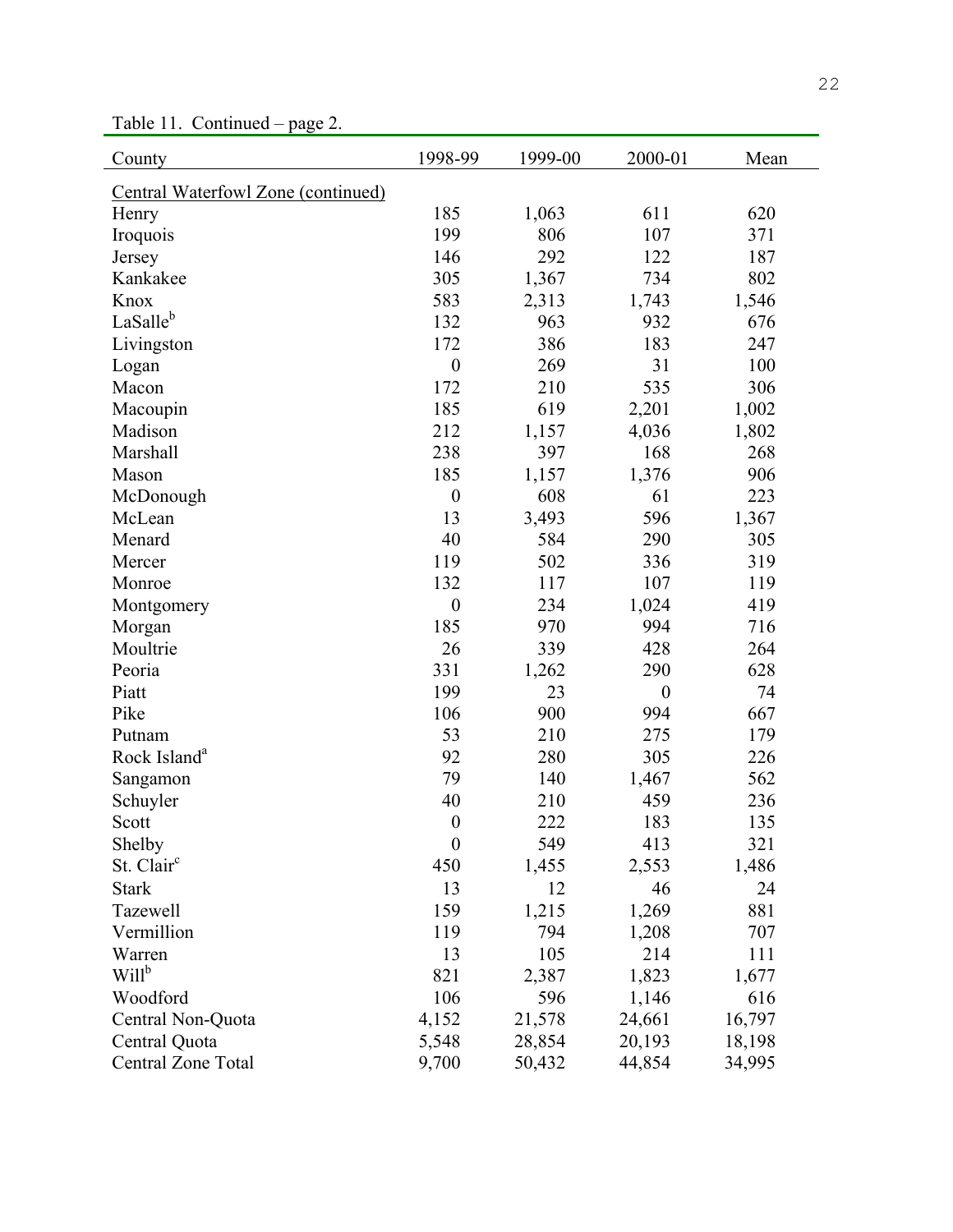| County                 | 1998-99          | 1999-00          | 2000-01          | Mean             |
|------------------------|------------------|------------------|------------------|------------------|
| South Waterfowl Zone   |                  |                  |                  |                  |
| Bond                   | 40               | 93               | 92               | 75               |
| Clark <sup>c</sup>     | 39               | 29               | 69               | 46               |
| Clay                   | $\boldsymbol{0}$ | 292              | 61               | 118              |
| Clinton                | 66               | 491              | 504              | 354              |
| Crawford               | 172              | 35               | 15               | 74               |
| Edwards                | 66               | 12               | 31               | 36               |
| Effingham              | $\boldsymbol{0}$ | 47               | 367              | 138              |
| Fayette                | 755              | 1,157            | 1,574            | 1,162            |
| Gallatin               | 26               | 12               | 382              | 140              |
| Hamilton               | 66               | 234              | 92               | 131              |
| Hardin                 | $\boldsymbol{0}$ | $\boldsymbol{0}$ | $\boldsymbol{0}$ | $\boldsymbol{0}$ |
| Jasper                 | 185              | 339              | 642              | 389              |
| Johnson                | 318              | 105              | 183              | 202              |
| Lawrence               | 13               | $\boldsymbol{0}$ | 183              | 65               |
| Marion                 | 53               | 876              | 1,712            | 880              |
| Massac                 | 53               | 210              | 290              | 184              |
| Perry                  | 1,324            | 2,933            | 2,094            | 2,117            |
| Pope                   | $\boldsymbol{0}$ | $\boldsymbol{0}$ | $\boldsymbol{0}$ | $\boldsymbol{0}$ |
| Pulaski                | 583              | 257              | 688              | 509              |
| Randolph               | 1,390            | 1,063            | 3,088            | 1,847            |
| Richland               | 13               | 70               | 92               | 58               |
| Saline                 | 569              | 58               | 2,140            | 922              |
| St. Clair <sup>c</sup> | 450              | 1,454            | 2,553            | 1,486            |
| Wabash                 | 119              | 386              | 31               | 179              |
| Washington             | 66               | 175              | 229              | 157              |
| Wayne                  | $\boldsymbol{0}$ | 82               | 275              | 119              |
| White                  | 159              | 397              | 688              | 415              |
| South Non-Quota        | 6,528            | 10,807           | 18,075           | 11,803           |
| Rend Lake Quota Zone   | 3,496            | 5,912            | 6,130            | 5,179            |
| Southern IL Quota Zone | 16,605           | 24,769           | 35,815           | 25,730           |
| South Zone Total       | 26,629           | 41,488           | 60,020           | 42,712           |
| Unknown                | 40               | 256              | 413              | 236              |
| Statewide Total        | 43,222           | 119,611          | 128,387          | 97,073           |

Table 11. Continued – page 3.

<sup>a</sup>50% in North Zone and 50% in Central Zone.

<sup>b</sup>33% in North Zone and 67% in Central Zone.

c 50% in Central Zone and 50% in South Zone.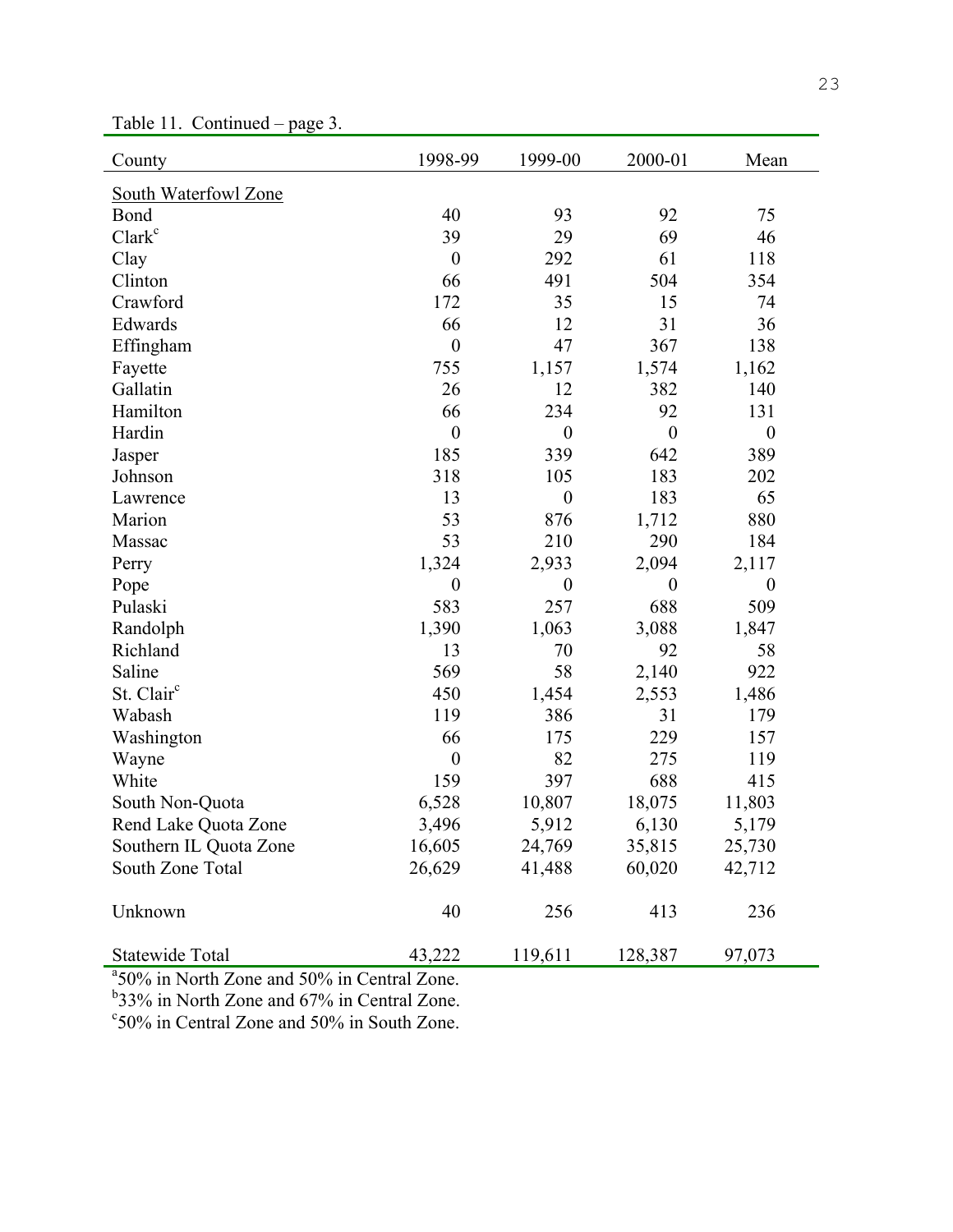Table 12. Please answer the following questions about snow goose hunting in Illinois. Please note: "Snow geese" also includes Ross' and Blue geese.

Did you hunt snow geese during the 2000 conservation order season (after Canada goose season closed)?

Yes  $12\%^a (6,834 \text{ hundreds})$ 

If "Yes," in which zone did you hunt?

| North   | 6%  |
|---------|-----|
| Central | 49% |
| South   | 45% |

Did you hunt snow geese during the 2001 conservation order season (after Canada goose season closed)?

Yes  $10\%$ <sup>a</sup> (5,695 hunters)

If "Yes," in which zone did you hunt?

| North   | 5%  |
|---------|-----|
| Central | 55% |
| South   | 40% |

How many total snow geese did you harvest?

| North Zone   | 31     |
|--------------|--------|
| Central Zone | 13,467 |
| South Zone   | 15,852 |
| Unknown      | 886    |
| Statewide    | 30,236 |

Which of the following past seasons did you hunt snow geese?

| Spring 2000 conservation season | 71\% (3,801 hunters)                     |
|---------------------------------|------------------------------------------|
| 1999-00 regular season          | $\ddot{\phantom{0}}$<br>$41\%$ $(2,192)$ |
| Spring 1999 conservation season | $46\%$ $(2,469$ "                        |
| 1998-99 regular season          | $\epsilon$<br>27\% (1,470)               |
| 1997-98 regular season          | 24\% (1,276)<br>$\sim$                   |
| 1996-97 regular season          | $\epsilon$<br>17\% ( 888                 |

<sup>a</sup> Percentage of 2000-01 waterfowl hunters.

l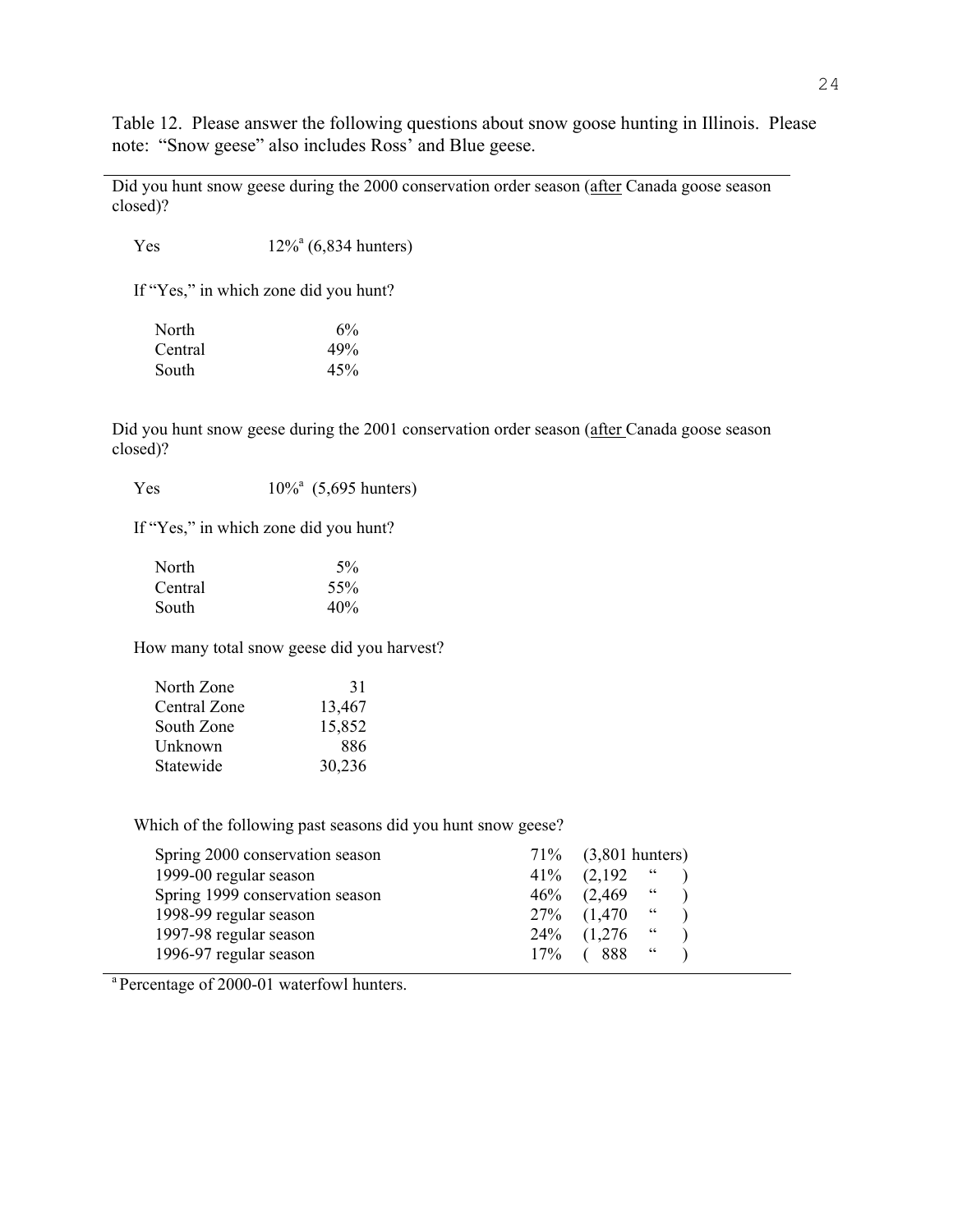| Electronic calls<br>Unplugged shotgun                     | $59\%$ <sup>a</sup><br>53% |  |
|-----------------------------------------------------------|----------------------------|--|
| Hunting from sunset to $\frac{1}{2}$ hour after<br>sunset | 60%                        |  |
|                                                           |                            |  |

Table 13. Please indicate which of the following methods you used to hunt snow geese **during the 2001 conservation order season** (Illinois).

How often did you use the following techniques when hunting snow geese during the conservation order season?

|                                       | Often     | Rarely | Never |  |
|---------------------------------------|-----------|--------|-------|--|
| Sneaking/creeping                     | $38%^{a}$ | 15%    | 47%   |  |
| Decoying over water                   | 31%       | 13%    | 55%   |  |
| Decoying over land                    | 71%       | 11%    | 18%   |  |
| Pass shooting                         | 47%       | 21%    | 33%   |  |
| Battery operated rotating-wing decoys | 7%        | 5%     | 88%   |  |
| $2\pi$ and $\pi$ and $\pi$            |           |        |       |  |

<sup>a</sup>Percentage of snow goose hunters.

| Type of Area                                              | Total                 |         |                | Days Hunted |                |         | Harvest        |        |               |
|-----------------------------------------------------------|-----------------------|---------|----------------|-------------|----------------|---------|----------------|--------|---------------|
|                                                           | Counties <sup>b</sup> | Ducks   | $\frac{0}{0}$  | Geese       | $\frac{0}{0}$  | Ducks   | $\frac{0}{0}$  | Geese  | $\frac{0}{0}$ |
| Public Area<br>No Fee                                     | 75                    | 225,781 | 47             | 73,411      | 25             | 178,364 | 47             | 20,223 | 18            |
| Public Area with<br>Daily Fee                             | 30                    | 10,800  | $\overline{2}$ | 10,876      | $\overline{4}$ | 8,754   | $\overline{2}$ | 3,730  | 3             |
| Commercial (daily,<br>weekly, or seasonal<br>fee)         | 45                    | 38,826  | 8              | 48,053      | 16             | 24,030  | 8              | 24,656 | 23            |
| Noncommercial<br>(private club or<br>private land no fee) | 92                    | 205,731 | 43             | 164,272     | 55             | 166,696 | 43             | 60,716 | 56            |

Table 14. Waterfowl hunting activity on public and private lands in Illinois 2000-01<sup>a</sup> (n=2,351).

<sup>a</sup>Total days and harvest do not equal totals reported in previous tables due to missing data for areas hunted.

<sup>b</sup>For itemized list of counties hunted and number of hunters per county, see Appendixes D-G.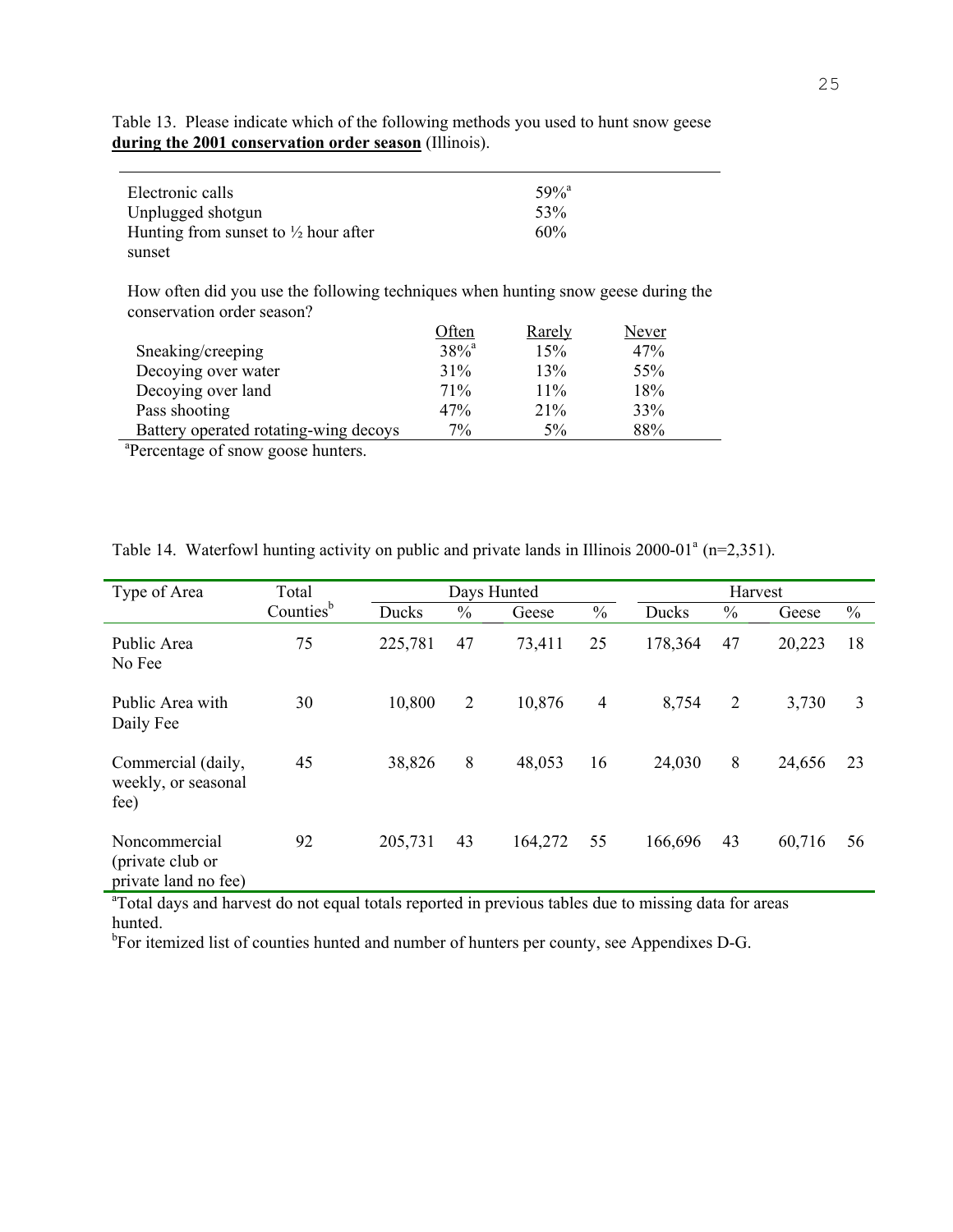|                | Percentage<br>Response |
|----------------|------------------------|
| Steel          | 95%                    |
| <b>Bismuth</b> | 18%                    |
| Tungsten       | 13%                    |
| Other          | $<1\%$                 |

Table 15. Which of the following shot types did you use during the 2000 waterfowl season? Check all that apply (Illinois 2000-01).

Table 16. When would you prefer duck season to begin for the 2001-2002 season? Assume a **60-day season** (Illinois).

|                         | Statewide | North | Central | South |
|-------------------------|-----------|-------|---------|-------|
|                         |           | Zone  | Zone    | Zone  |
| Earlier                 | 22%       | 32%   | 22%     | 16%   |
| Same as 2000-01         | 51%       | 50%   | 55%     | 37%   |
| Later                   | 27%       | 18%   | 23%     | 47%   |
| If "Earlier," how much? |           |       |         |       |
| 1 week                  | 70%       | 49%   | 71%     | 61%   |
| More than 1 week        | 29%       | 49%   | 28%     | 37%   |
| Undefined               | $1\%$     | $2\%$ | $1\%$   | $2\%$ |
| If "Later," how much?   |           |       |         |       |
| 1 week                  | 49%       | 45%   | 57%     | 36%   |
| More than 1 week        | 50%       | 55%   | 42%     | 62%   |
| Undefined               | $1\%$     | $0\%$ | $1\%$   | 2%    |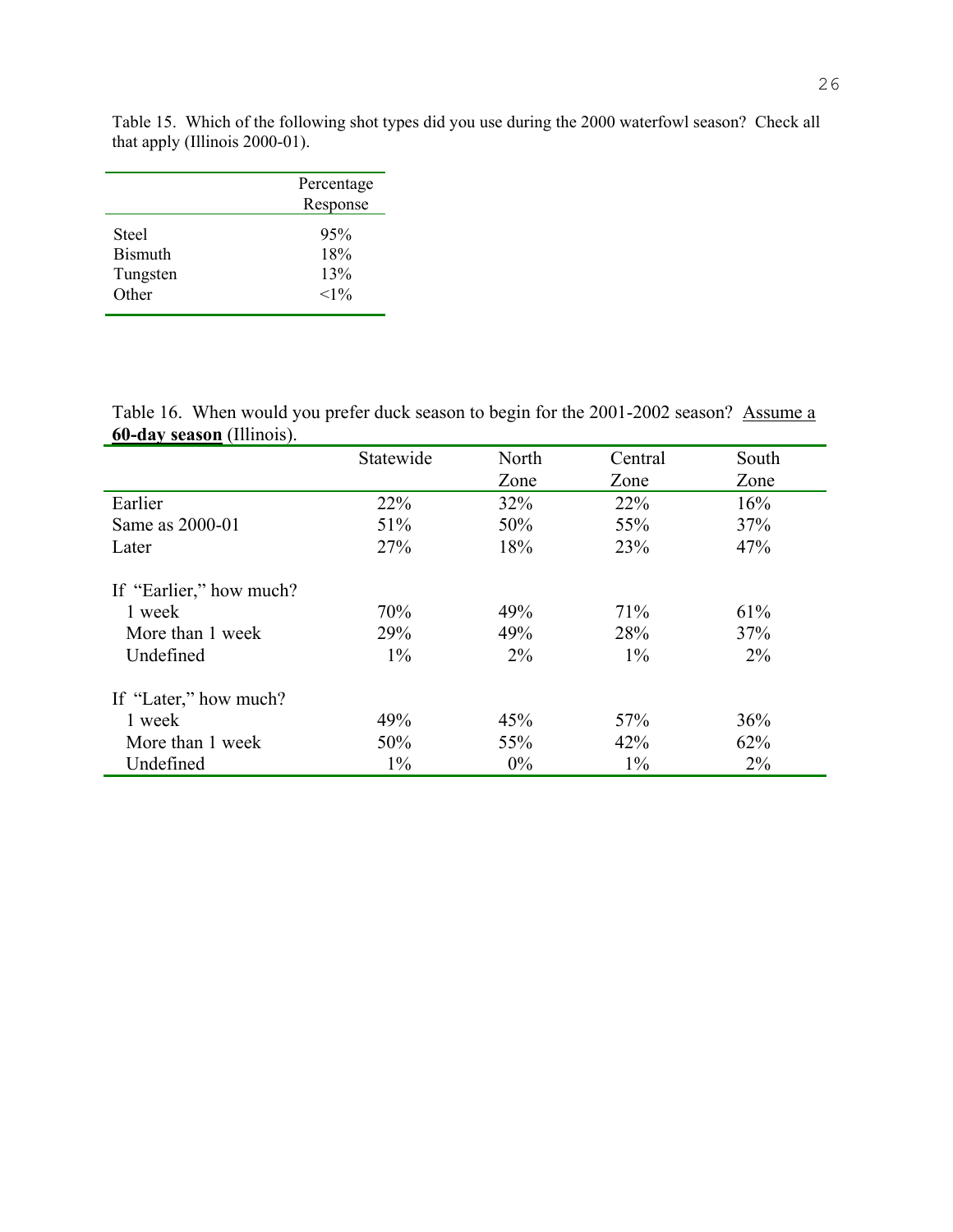|                          | Statewide | North<br>Zone | Central<br>Zone | South<br>Zone |
|--------------------------|-----------|---------------|-----------------|---------------|
| Start on Thursday        | 53%       | 57%           | 49%             | 62%           |
| <b>Start on Saturday</b> | 47        | 43            | $\mathsf{L}$    | 38            |

Table 17. Which would you prefer for the starting day of duck season with a 60-day season (Illinois 2000-01)?

Table 18. Assuming a **45-day season**, what would you prefer for the reduction of the 2001-2002 duck season (Illinois)?

|                                                                   | Statewide | North           | Central | South |
|-------------------------------------------------------------------|-----------|-----------------|---------|-------|
|                                                                   |           | Zone            | Zone    | Zone  |
| Take all 15 days from the<br>beginning of the season              | 38%       | 35%             | 34%     | 53%   |
| Take all 15 days from the<br>end of the season                    | $22\%$    | 23 <sup>%</sup> | 23%     | 20%   |
| Take 7-8 days from both the<br>beginning and end of the<br>season | 40%       | 42%             | 43%     | 27%   |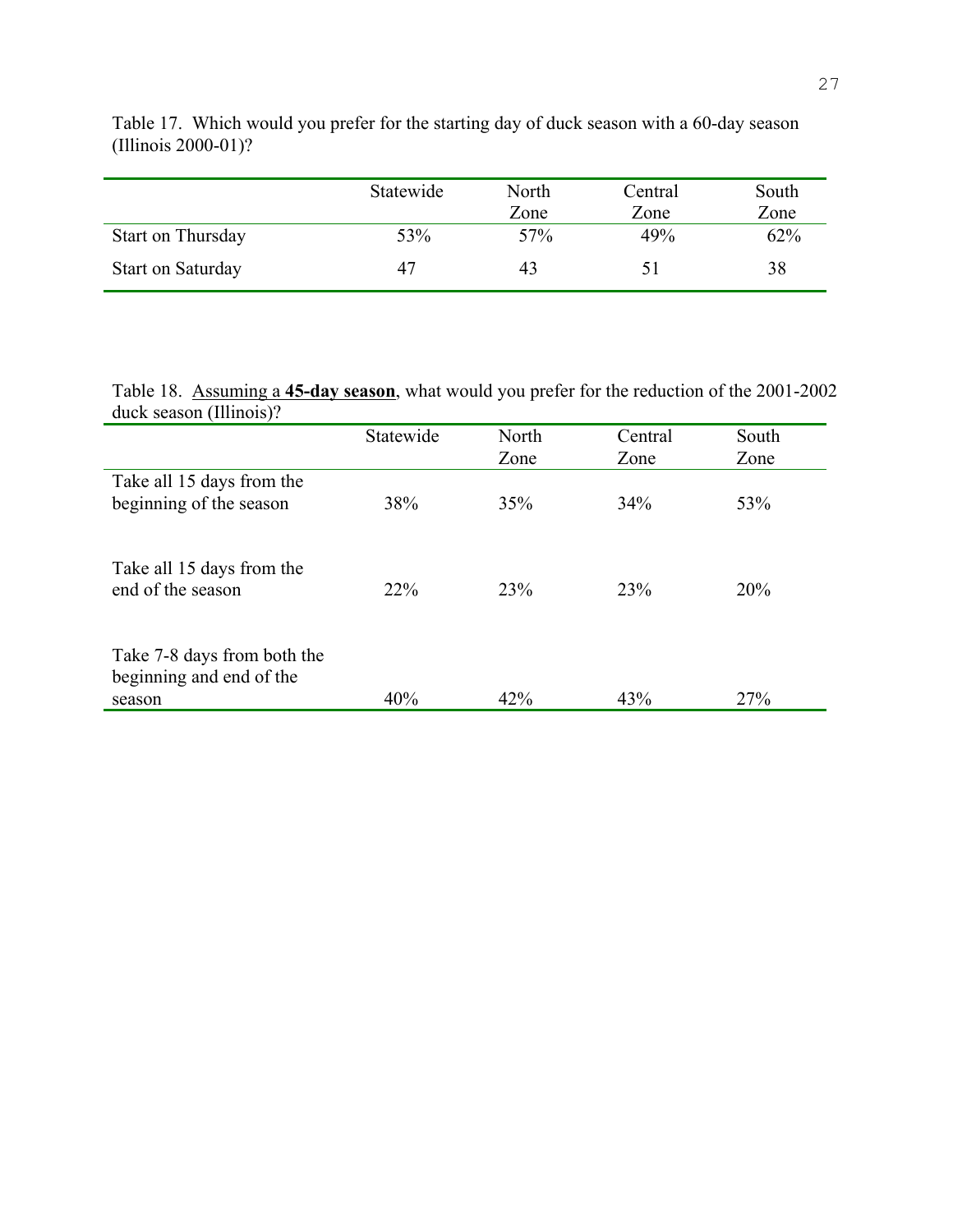|                    | Stay The Same | Move North | Move South |  |
|--------------------|---------------|------------|------------|--|
| North/Central Zone | 90%           | 3%         | $7\%$      |  |
| Central/South Zone | 89%           | $7\%$      | $4\%$      |  |

Table 19. What is your opinion of the current boundaries for duck hunting in Illinois (2000-01)?

Some areas located near zone boundaries contain shallow water and freeze earlier than other waters in the zone. Do you support moving these areas into zones that have earlier seasons to allow hunters opportunity to hunt in years when early freezing occurs?

| Yes            | 42% |
|----------------|-----|
| N <sub>0</sub> | 58% |

If you answered "Yes," would you support the proposed changes in the question above if they resulted in complex zone lines based on county or township roads?

| $\mathbf{v}$<br>Yes | 73% |  |
|---------------------|-----|--|
| No                  | 27% |  |

|                                           | Most Important |            |     | Least Important |     |
|-------------------------------------------|----------------|------------|-----|-----------------|-----|
|                                           |                | 2          | 3   | $\overline{4}$  | 5   |
| Hunter input at<br>public meetings        | 39%            | 20%        | 16% | 11%             | 14% |
| Waterfowl hunter<br>advisory committees   | 23%            | 21%        | 25% | 16%             | 14% |
| <b>Illinois DNR</b><br>should decide      | 14%            | 13%        | 19% | 22%             | 32% |
| Leave the<br>boundaries where<br>they are | 48%            | 7%         | 9%  | 9%              | 27% |
| Illinois waterfowl<br>hunter survey       | 26%            | <b>25%</b> | 22% | 17%             | 9%  |

Table 20. Every 5 years states are allowed to draw new zone boundaries. How do you think this process should be done (Illinois 2000-01)?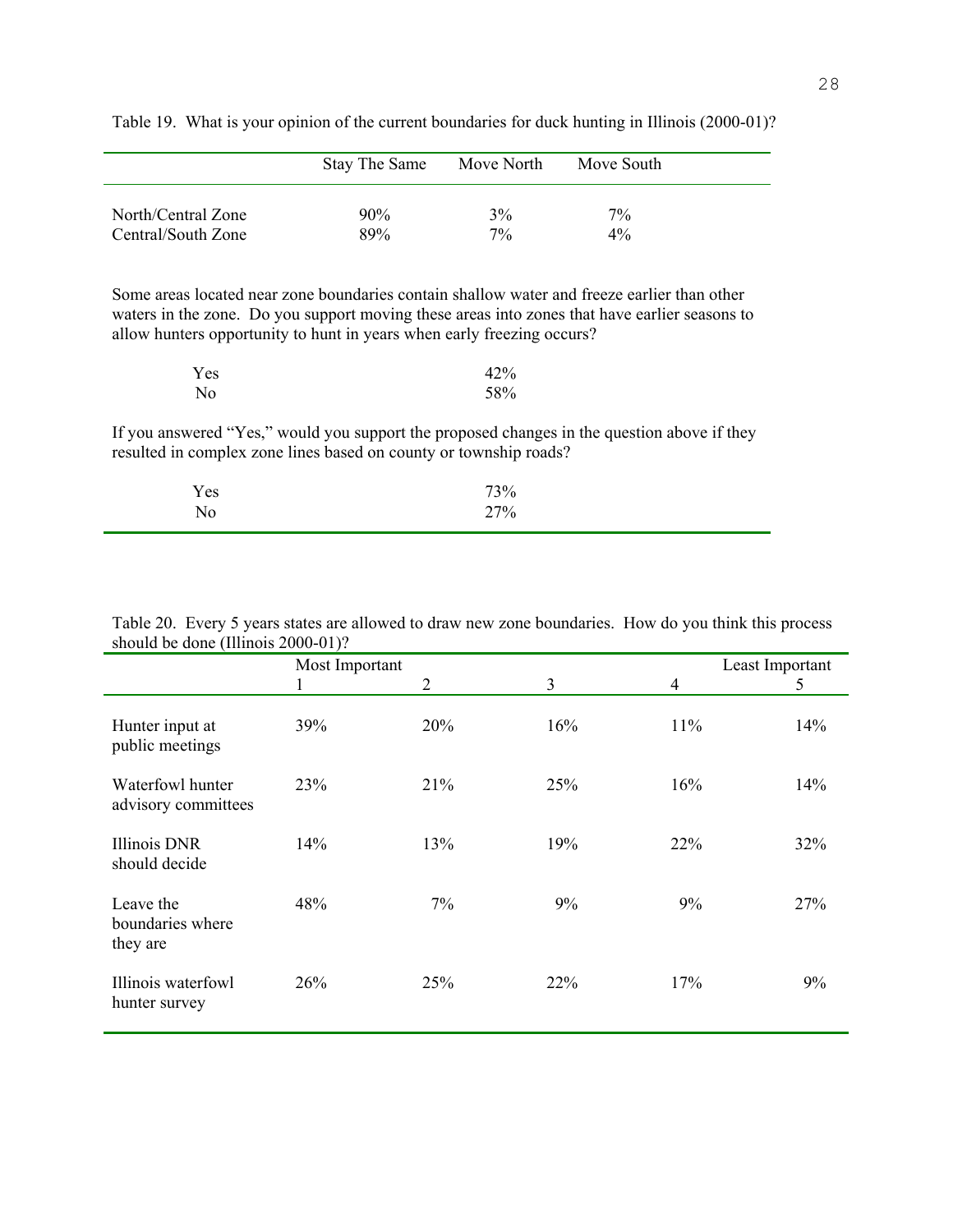|                                                                      | Percentage |
|----------------------------------------------------------------------|------------|
|                                                                      | Response   |
| All Waterfowl Hunters                                                |            |
| Open September 1 with goose season and running for 16 days           | 54%        |
| Open September 8 one week after goose season and running for 16 days | 46%        |
| Duck Hunters                                                         |            |
| Open September 1 with goose season and running for 16 days           | 54%        |
| Open September 8 one week after goose season and running for 16 days | 46%        |
| September Teal Hunters                                               |            |
| Open September 1 with goose season and running for 16 days           | 48%        |
| Open September 8 one week after goose season and running for 16 days | 52%        |
| September Canada Goose Hunters                                       |            |
| Open September 1 with goose season and running for 16 days           | 59%        |
| Open September 8 one week after goose season and running for 16 days | 41%        |

Table 21. For **early teal season**, which of the following would you prefer (Illinois 2000-01)?

Table 22. Do you support continuing the second day for Youth Waterfowl Hunting Days next year (Illinois 2000-01)?

|     | Percentage<br>Response |
|-----|------------------------|
| Yes | 86%                    |
| Nο  | 14%                    |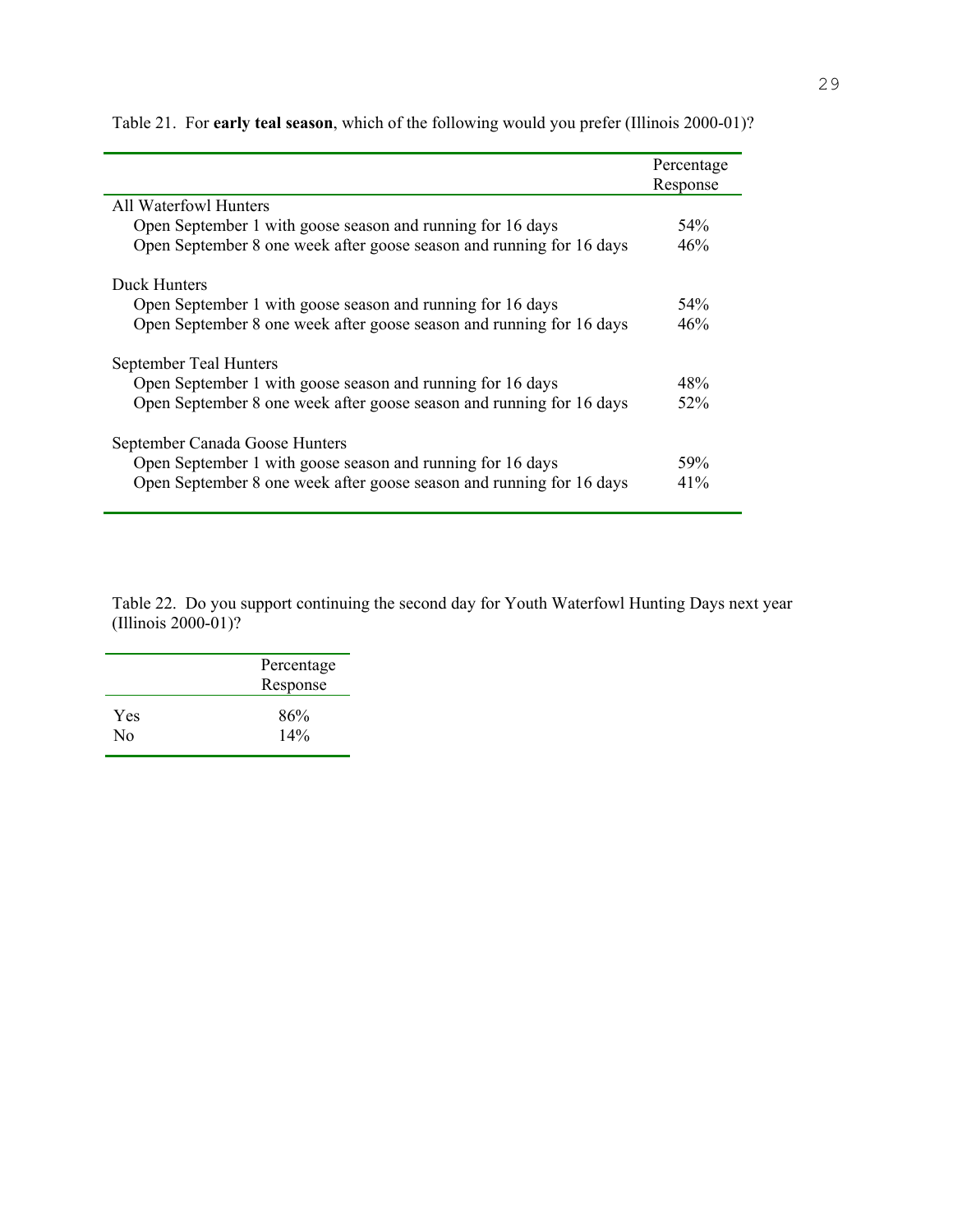|                                                                                           | Statewide  | North<br>Zone | Central<br>Zone | South<br>Zone |
|-------------------------------------------------------------------------------------------|------------|---------------|-----------------|---------------|
|                                                                                           |            |               |                 |               |
| Yes                                                                                       | 61%        | 40%           | 69%             | 59%           |
| How often did you use a battery-operated rotating wing decoy?                             |            |               |                 |               |
| Always                                                                                    | 37%        | 24%           | 41%             | 34%           |
| Often                                                                                     | 48%        | 49%           | 47%             | 49%           |
| Rarely                                                                                    | 15%        | 27%           | 12%             | 17%           |
| How effective do you feel rotating-wing decoys are in bringing ducks into shooting range? |            |               |                 |               |
| Not effective                                                                             | $4\%$      | $7\%$         | 3%              | $5\%$         |
| Effective less than $\frac{1}{2}$ time                                                    | <b>20%</b> | 25%           | 18%             | 23%           |
| Effective about $\frac{1}{2}$ time                                                        | 42%        | 37%           | 43%             | 44%           |
| Effective more than $\frac{1}{2}$ time                                                    | 28%        | 27%           | 30%             | 24%           |
| Effective all the time                                                                    | 6%         | 4%            | 6%              | 4%            |

Table 23. Did you use a battery-operated rotating-wing decoy while duck hunting in 2000-2001 (Illinois)?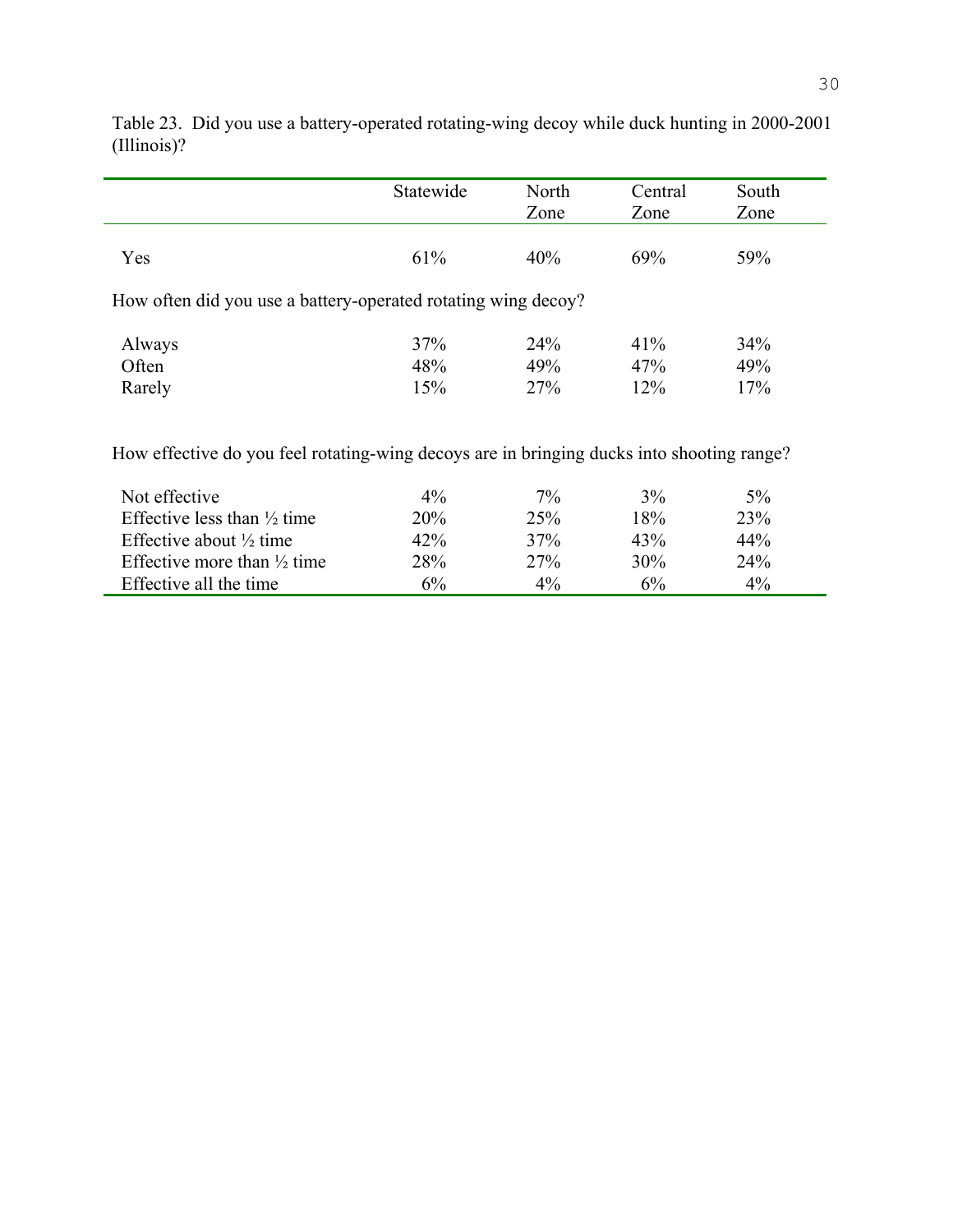Table 24. Please indicate the importance of the following reasons why you use rotating-wing decoys by circling the appropriate number (1 for Not Important to 4 for Very Important) (Illinois  $2000-01$ ).

|                                                      | <b>Not</b><br>Important | Slightly<br>Important | Moderately<br>Important | Very<br>Important |
|------------------------------------------------------|-------------------------|-----------------------|-------------------------|-------------------|
| To compete with other<br>hunters using them          | 23%                     | 16%                   | 23%                     | 39%               |
| To bring birds into shooting<br>range                | 6%                      | 15%                   | 30%                     | 49%               |
| They provide an advantage<br>over traditional decoys | 12%                     | 25%                   | 38%                     | 24%               |
| They add movement to<br>my decoys                    | 4%                      | 6%                    | 27%                     | 63%               |
| To avoid skybusting                                  | 29%                     | 9%                    | 16%                     | 47%               |
| To lure in difficult birds                           | 14%                     | 20%                   | 31%                     | 36%               |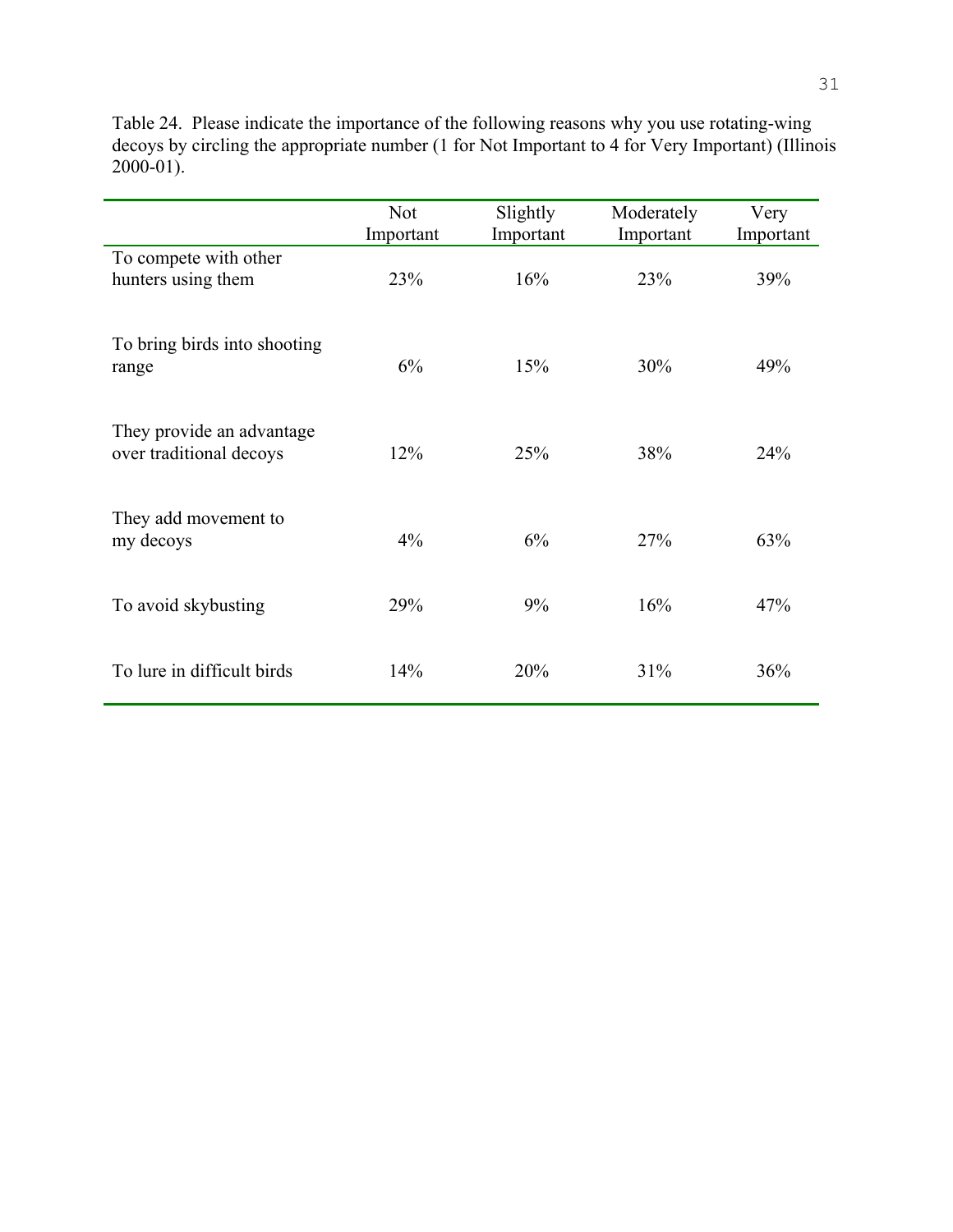|                                                                                                                                                                       | Statewide | North<br>Zone | Central<br>Zone | South<br>Zone |
|-----------------------------------------------------------------------------------------------------------------------------------------------------------------------|-----------|---------------|-----------------|---------------|
| They're against my sense of                                                                                                                                           |           |               |                 |               |
| fair chase                                                                                                                                                            | 26%       | 26%           | 26%             | 25%           |
| They're too expensive                                                                                                                                                 | 55%       | 49%           | 55%             | 65%           |
| I don't approve of any<br>mechanical devices for duck                                                                                                                 |           |               |                 |               |
| hunting                                                                                                                                                               | 24%       | 25%           | 24%             | 21%           |
| Too much extra equipment<br>to carry                                                                                                                                  | 28%       | 26%           | 28%             | 31%           |
|                                                                                                                                                                       |           |               |                 |               |
| I prefer traditional duck<br>hunting methods                                                                                                                          | 55%       | 56%           | 57%             | 50%           |
| Others                                                                                                                                                                | 6%        | 9%            | $5\%$           | 4%            |
| If rotating-wing decoys are found to increase duck harvest and lead to 30-day duck seasons<br>would you support prohibiting their use? (2000-2001 season was 60 days) |           |               |                 |               |
| Yes                                                                                                                                                                   | 74%       | 74%           | 73%             | 76%           |
| If rotating-wing decoys are found to increase duck harvest and lead to 45-day duck seasons<br>would you support prohibiting their use? (2000-2001 season was 60 days) |           |               |                 |               |

Table 25. If you **do not use** rotating-wing decoys, what are your reasons for not doing so? Please check all that apply (Illinois 2000-01).

| Yes | 62% | 64% | 60% | 64% |
|-----|-----|-----|-----|-----|
|     |     |     |     |     |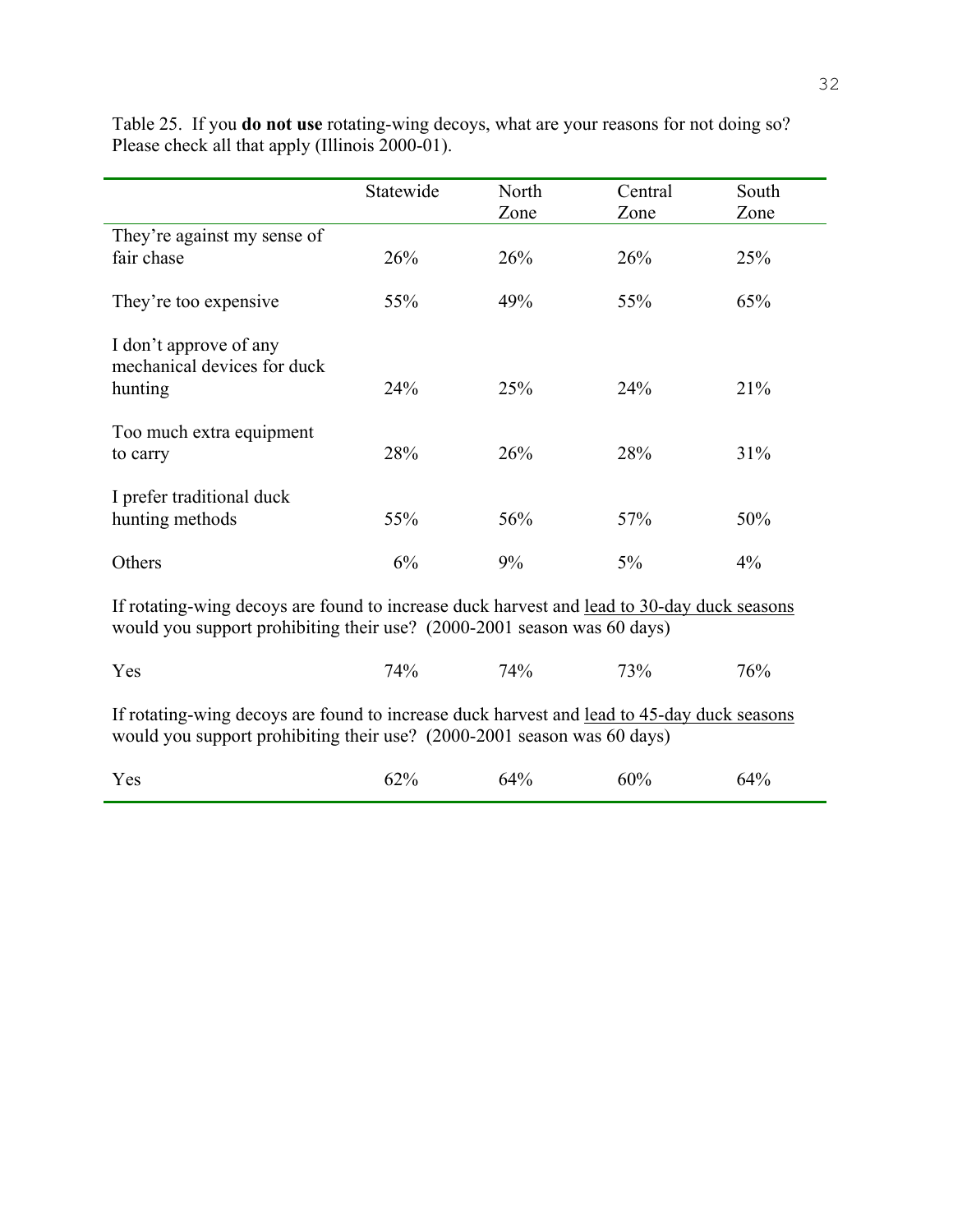|                                                       | <b>Not</b><br>Important | Slightly<br>Important | Moderately<br>Important | Very<br>Important | Extremely<br>Important |
|-------------------------------------------------------|-------------------------|-----------------------|-------------------------|-------------------|------------------------|
| To sharpen my calling skills                          | 36%                     | 15%                   | 24%                     | 16%               | 9%                     |
| To extend my hunting<br>opportunities                 | 6                       | $\overline{4}$        | 16                      | 29                | 44                     |
| To scout for fall goose hunting                       | 43                      | 17                    | 20                      | 11                | 9                      |
| To work my dog                                        | 45                      | $\tau$                | 12                      | 18                | 18                     |
| To hunt geese while teal hunting                      | 36                      | 10                    | 16                      | 16                | 22                     |
| To hunt geese in warmer weather                       | 54                      | 12                    | 14                      | 9                 | 11                     |
| Because geese are easier to shoot                     | 63                      | 15                    | 16                      | 3                 | $\mathfrak{Z}$         |
| To decrease the local goose<br>population             | 33                      | 14                    | 17                      | 14                | 22                     |
| To focus on duck hunting during<br>the regular season | 51                      | 17                    | 19                      | 8                 | 5                      |
| To improve my shooting                                | 32                      | 14                    | 23                      | 15                | 16                     |

| Table 26. How important are the following as reasons why you hunt geese during the September Canada |  |  |  |
|-----------------------------------------------------------------------------------------------------|--|--|--|
| Goose Season (Illinois 2000-01)?                                                                    |  |  |  |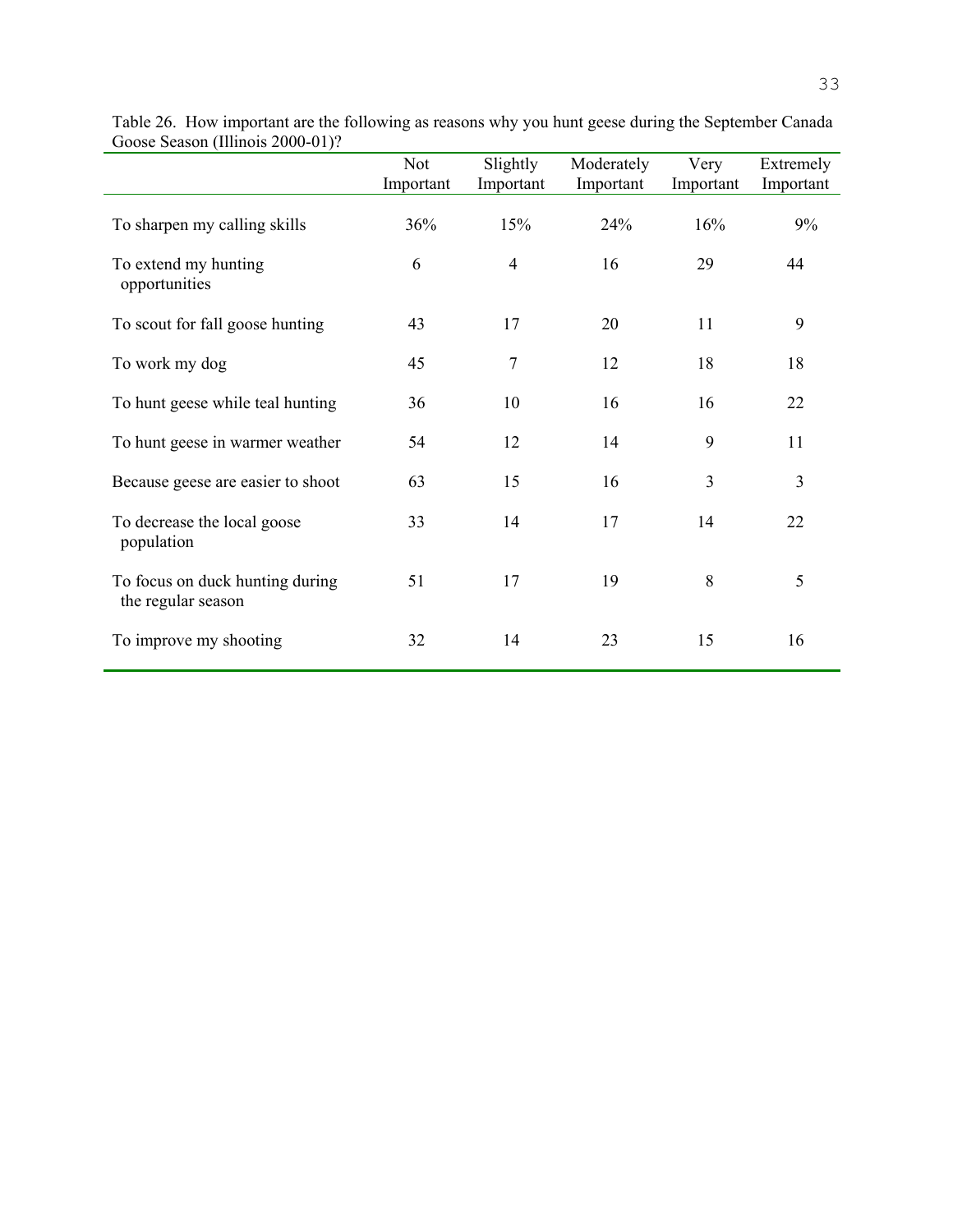Table 27. When our Canada goose quotas were large enough for maximum season length (107 days) Illinois offered a 9-15 day September season with the remaining days in the regular season. If we are given enough of a quota, which of the following would you prefer? (Remaining days will be part of regular season Oct.-Jan.). Sample sizes are in parentheses (2000-01).

|                         | September     | Regular Season |       |       | All Goose Hunters |           |
|-------------------------|---------------|----------------|-------|-------|-------------------|-----------|
|                         | Goose Hunters | Goose Hunters  | NZ    | CZ    | <b>SZ</b>         | Statewide |
|                         | (474)         | (1,289)        | (301) | (700) | (424)             | (1, 384)  |
| 15 day September season | 54%           | 31%            | 52%   | 36%   | 18%               | 33%       |
| 9 day September season  | 24%           | 22%            | 23%   | 24%   | 18%               | 22%       |
| 4 day September season  | 8%            | 8%             | $7\%$ | 8%    | 8%                | 8%        |
| 2 day September season  | $2\%$         | $2\%$          | $1\%$ | $2\%$ | 3%                | $2\%$     |
| No September season     | 12%           | 37%            | 17%   | 30%   | 53%               | 35%       |

Table 28. Geese harvested during the September season do not count towards our quota. If Illinois eliminated the September Canada goose season it is possible 3-4 years later this would allow for a larger quota during the regular season (Oct.-Jan.). In the meantime (without the September season), geese shot during the regular season may otherwise have been shot in September, causing regular season quotas to be reached earlier. Given this information, what is your opinion about continuing the September Canada goose season? Sample sizes are in parentheses (2000-01).

|                                                  | September     | Regular Season |                 |       | All Goose Hunters |                 |
|--------------------------------------------------|---------------|----------------|-----------------|-------|-------------------|-----------------|
|                                                  | Goose Hunters | Goose Hunters  | NZ              | CZ    | SZ                | Statewide       |
|                                                  | (472)         | (1,368)        | (298)           | (691) | (419)             | (1,367)         |
| Continue to offer a 9-15<br>day September season | 82%           | 55%            | 79 <sub>%</sub> | 60%   | 38%               | 57 <sub>%</sub> |
| Discontinue the<br>September season              | 18%           | 45%            | $21\%$          | 40%   | $62\%$            | 43%             |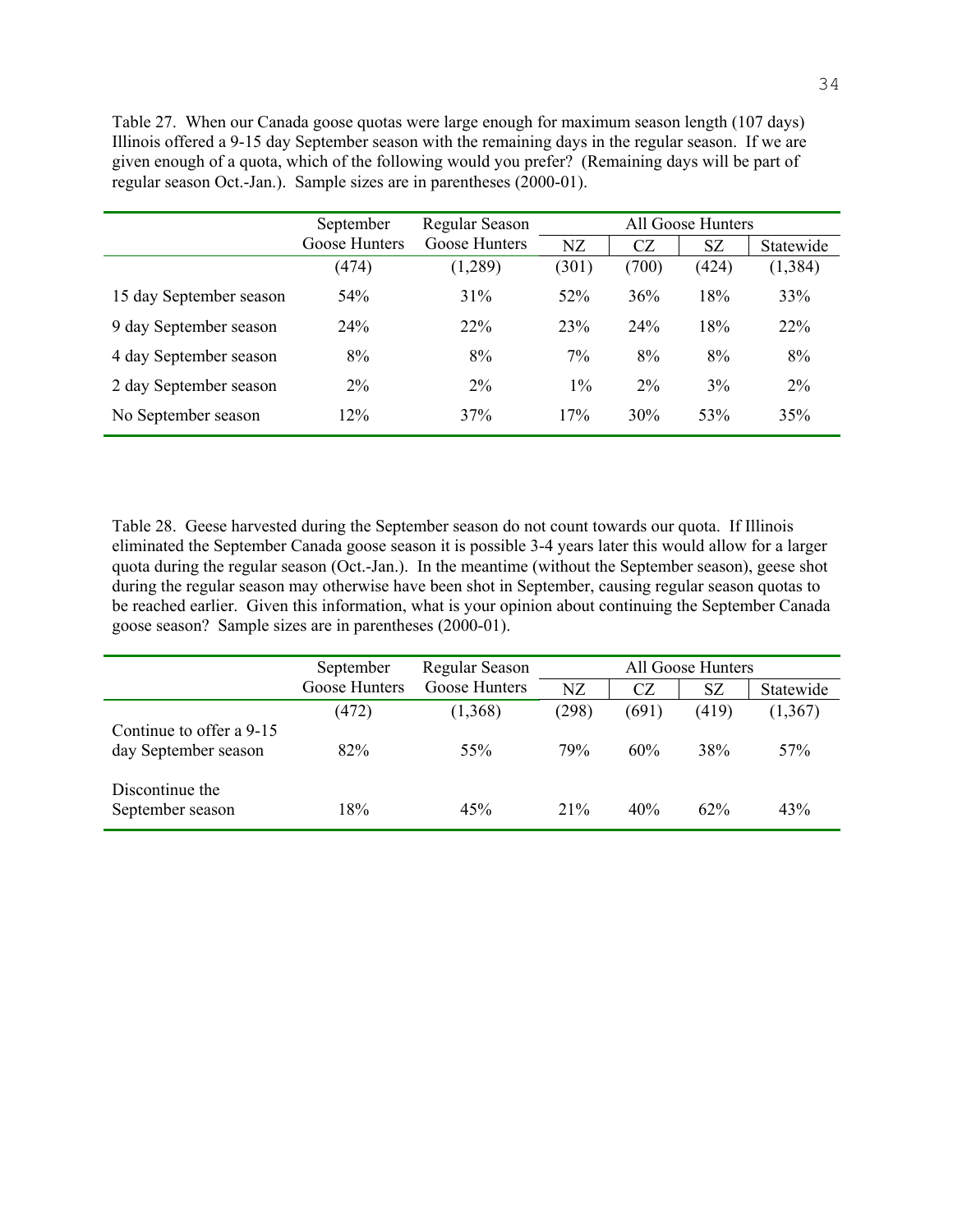|                                                                                                                                                          | North Zone    | Central Zone  |
|----------------------------------------------------------------------------------------------------------------------------------------------------------|---------------|---------------|
|                                                                                                                                                          | Goose Hunters | Goose Hunters |
| <b>Yes</b>                                                                                                                                               | 16%           | <b>29%</b>    |
| N <sub>0</sub>                                                                                                                                           | 84%           | 71%           |
| How would you prefer the split goose season to run compared with duck season?<br>First weekend with duck,<br>then close and later<br>reopen goose season | 34%           | 45%           |
| 9 days (includes first 2)<br>weekends with duck) then close<br>and later reopen goose season.                                                            | 66%           | 55%           |

Table 29. Would you prefer a split goose season in Illinois (2000-01)?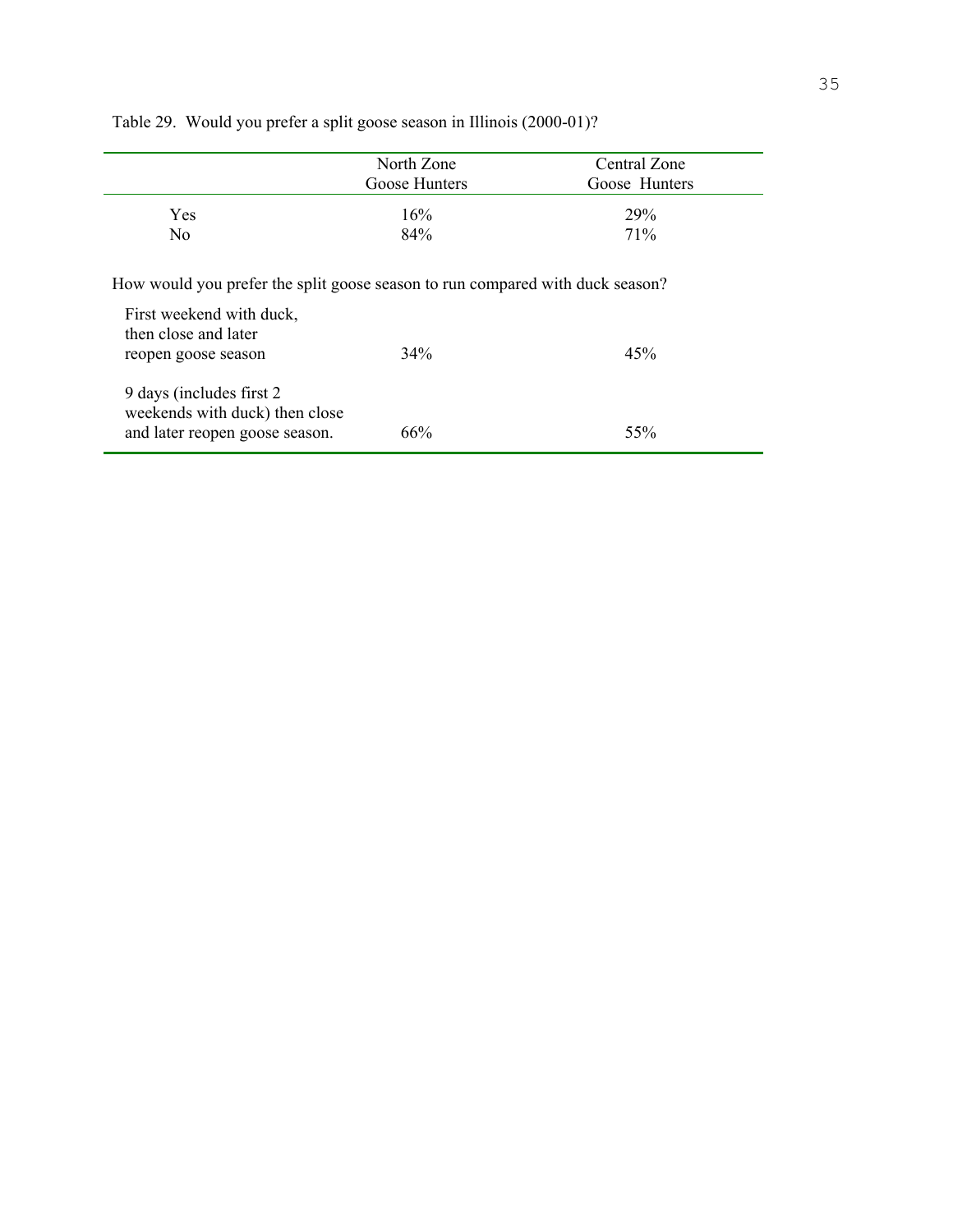|                                                                                              | Rend Lake<br>Quota Zone | Southern IL<br>Quota Zone | Remainder of<br>South Zone | Entire<br>South Zone |
|----------------------------------------------------------------------------------------------|-------------------------|---------------------------|----------------------------|----------------------|
| Split season: open with duck for 4 days,<br>reopen after Thanksgiving (same as<br>2000)      | 17%                     | 21%                       | 26%                        | $22\%$               |
| Open season similar to 1999 (after<br>Thanksgiving and run straight through<br>closing date) | 50%                     | 42%                       | 52%                        | 46%                  |
| Open in mid-December and run straight<br>through closing date                                | 33%                     | 37%                       | 22%                        | 32%                  |

Table 30. For the **South Zone**, which would you prefer for the opener for Canada goose season for fall 2001? (Season must close January 31) (Illinois 2000-01).

Table 31. If you hunted in the **Southern Illinois Quota Zone** in 2000-01, what type of areas did you hunt?  $\overline{\phantom{0}}$ 

| County              |                | Days   | Geese     |
|---------------------|----------------|--------|-----------|
|                     | <b>Hunters</b> | Afield | Harvested |
| Non-commercial area | 37%            | 42%    | 30%       |
| Commercial area     | 72             | 58     | 70        |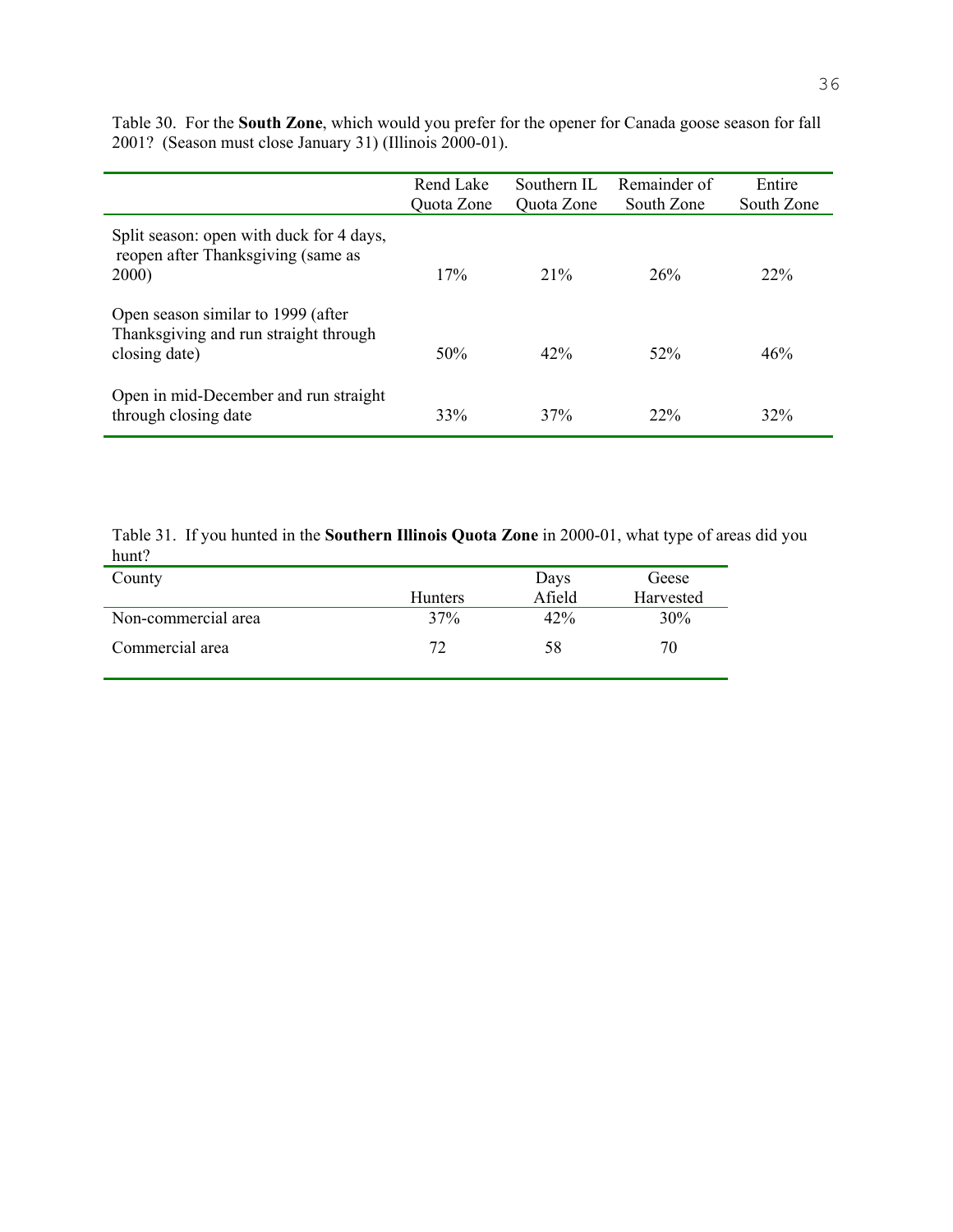Table 32. The following questions are important to help us understand more about the people involved in waterfowl hunting in Illinois. Please tell us something about yourself by checking the responses that apply (2000-01). 

What is your county of residence?

| Residents of Illinois<br>Non-residents | $1,736$ $(93.5\%)$ <sup>a</sup><br>121 $(6.5\%)^a$ |                           |
|----------------------------------------|----------------------------------------------------|---------------------------|
| Please give your age.<br>Mean          | Residents<br>45 years                              | Non-residents<br>47 years |
| Distribution:<br>$\leq$ 15             | $2\%$                                              | $2\%$                     |
| years<br>$\zeta$ $\zeta$<br>$16 - 20$  | $4\%$                                              | $1\%$                     |
| $\zeta$ $\zeta$<br>$21 - 30$           | 12%                                                | 10%                       |
| $\epsilon$<br>$31 - 40$                | 21%                                                | 23%                       |
| $\zeta$ $\zeta$<br>$41 - 50$           | 25%                                                | 26%                       |
| $\zeta\,\zeta$<br>$51-60$              | 21%                                                | 18%                       |
| C<br>61-64                             | 5%                                                 | 9%                        |
| 66<br>>65                              | 10%                                                | 12%                       |

How many years have you hunted waterfowl?

|                         | Residents | Non-residents |
|-------------------------|-----------|---------------|
| Mean                    | 23 years  | 25 years      |
| Distribution:           |           |               |
| $\leq 5$<br>years       | 19%       | 14%           |
| $\epsilon$<br>$6 - 10$  | 13%       | 9%            |
| cc<br>$11 - 20$         | 18%       | 21%           |
| cc<br>$21 - 30$         | 20%       | 27%           |
| $\epsilon$<br>$31 - 40$ | 15%       | 14%           |
| $\zeta\,\zeta$<br>>41   | 14%       | 14%           |

How many years have you hunted waterfowl in Illinois?

|                             | Residents | Non-residents |
|-----------------------------|-----------|---------------|
| Mean                        | 22 years  | 11 years      |
| Distribution:               |           |               |
| $1 - 5$<br>years            | 21%       | 44%           |
| C C<br>$6 - 10$             | 13%       | 23%           |
| $\epsilon$<br>$11 - 20$     | 20%       | 20%           |
| $\zeta\,\zeta$<br>$21 - 30$ | 19%       | 7%            |
| $\zeta\,\zeta$<br>$31 - 40$ | 15%       | 4%            |
| $\zeta$ $\zeta$<br>>41      | 12%       | 2%            |

Which of the following describes how often do you hunt waterfowl?

| 85%   |
|-------|
| $9\%$ |
| 6%    |
|       |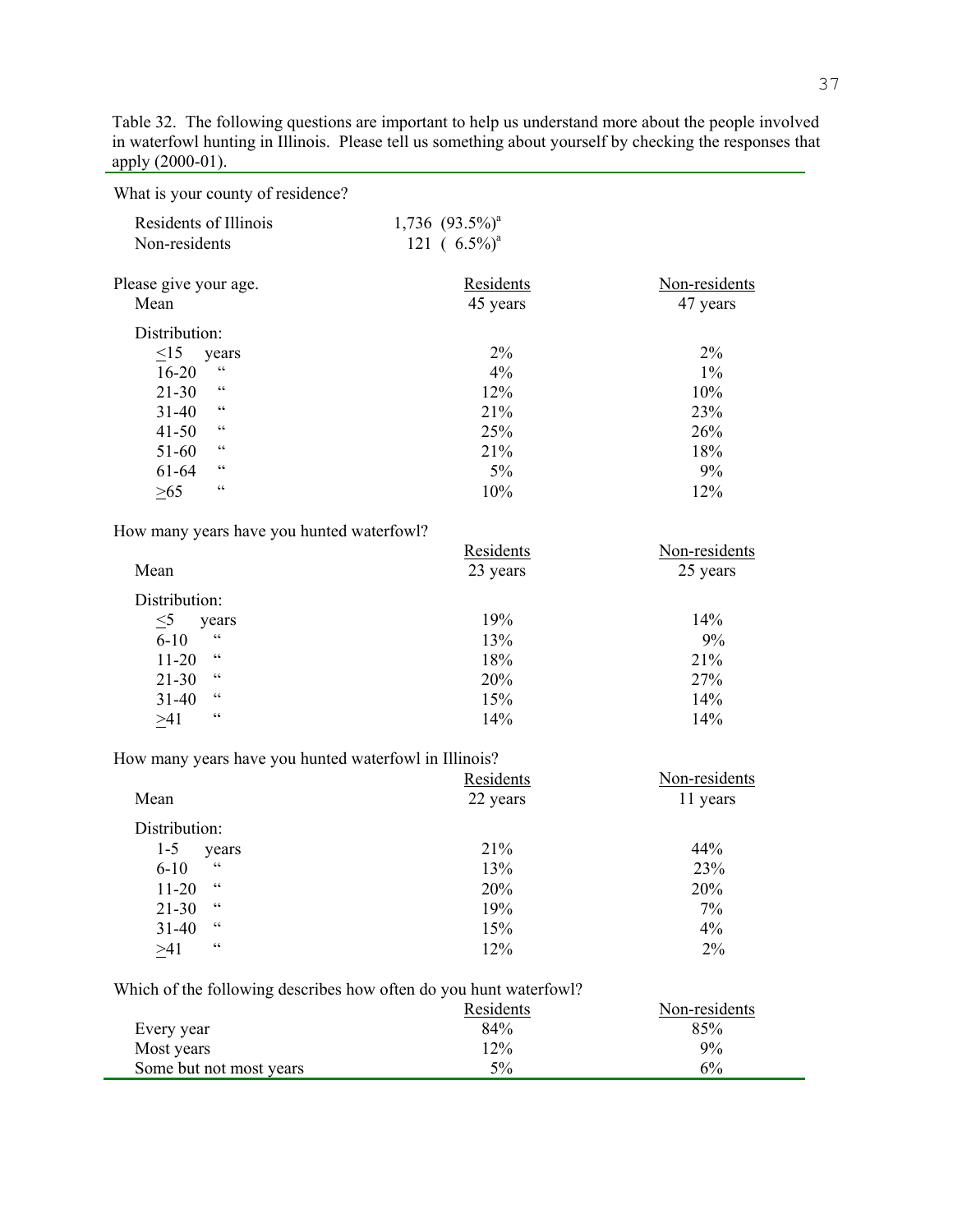If you don't hunt every year, do you buy an Illinois Duck Stamp each year?

|     | Residents | Non-residents |
|-----|-----------|---------------|
| Yes | 69%       | 33%           |

<u> 1980 - Johann Barbara, martxa alemaniar a</u>

### Where did you hunt most often during 2000-2001?

|              | Residents | Non-residents |
|--------------|-----------|---------------|
| Private land | 60%       | 76%           |
| Public land  | 38%       | 19%           |
| Both         | $2\%$     | 5%            |

How would you rate yourself as a waterfowl hunter?

|              | Residents | Non-residents |
|--------------|-----------|---------------|
| Novice       | 13%       | 6%            |
| Intermediate | 48%       | 46%           |
| Advanced     | 39%       | 48%           |

How does the amount of waterfowl you harvest compare with other hunters you know?

|               | Residents | Non-residents |
|---------------|-----------|---------------|
| Much less     | 19%       | 13%           |
| Slightly less | 21%       | <b>20%</b>    |
| Same          | 32%       | 29%           |
| Slightly more | 22%       | 27%           |
| Much more     | 6%        | 11%           |

Did you hunt waterfowl in a state other than Illinois during the 2000-01 waterfowl season?

|                                           | Residents | Non-residents |
|-------------------------------------------|-----------|---------------|
| Yes                                       | 21%       | 78%           |
| Number of states:                         |           |               |
| 1                                         | 82%       | 66%           |
| $\overline{2}$                            | 14%       | 27%           |
| $\geq$ 3                                  | 4%        | 7%            |
| States/countries most frequently visited: |           |               |
| Arkansas                                  | 15%       |               |
| Wisconsin                                 | 14%       |               |
| Missouri                                  | 12%       |               |
| North Dakota                              | 10%       |               |
| Indiana                                   | 8%        |               |
| Iowa                                      | 7%        |               |
| Canada                                    | 7%        |               |
| Others $b$                                | 28%       |               |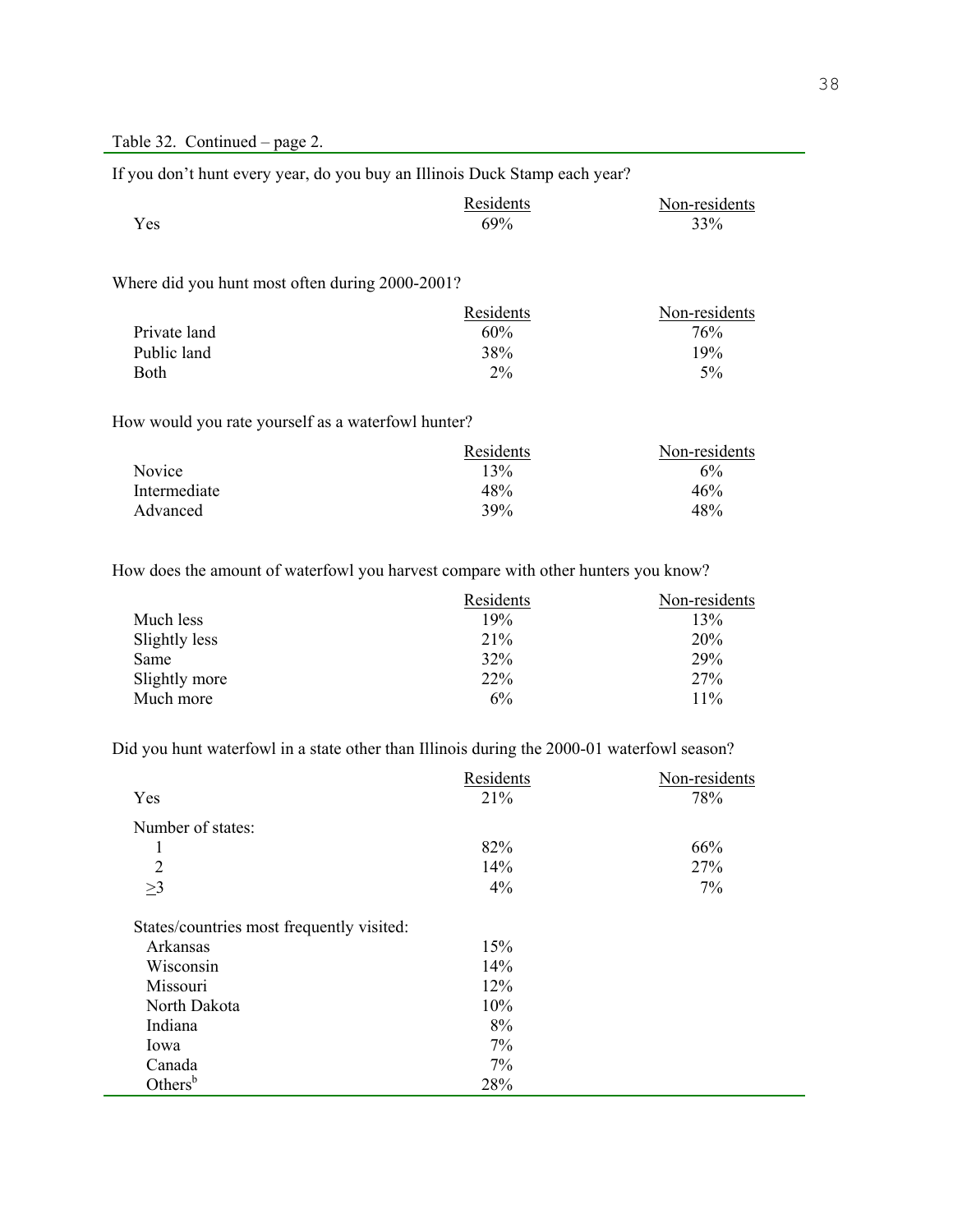I

Did you make any equipment for waterfowl hunting?

|                     | Residents | Non-residents |
|---------------------|-----------|---------------|
| Yes                 | 33%       | 27%           |
| Types of equipment: |           |               |
| Blinds/pits         | 42%       | 32%           |
| Decoys              | 37%       | 41%           |
| <b>Boats</b>        | 5%        | 16%           |
| Calls               | $4\%$     | 5%            |
| Decoy weights       | $4\%$     | $2\%$         |
| 10 others           | 8%        | 4%            |

Approximately how many days do you spend preparing for waterfowl hunting ("preparing" includes training dogs, working on boats, decoys, etc., scouting areas to hunt, etc.)?

|           |            | Residents | Non-residents |
|-----------|------------|-----------|---------------|
| None      |            | 6%        | 6%            |
| $1 - 10$  | years      | 38%       | 40%           |
| $11 - 20$ | 66         | 19%       | 14%           |
| $21 - 30$ | 66         | 11%       | 10%           |
| $31 - 40$ | 66         | 7%        | 7%            |
| >41       | $\epsilon$ | 18%       | 23%           |

Do you belong to any national, state, or local waterfowl hunting/waterfowl conservation organizations?

|                             | Residents          | Non-residents       |
|-----------------------------|--------------------|---------------------|
| Yes                         | 62%                | 70%                 |
| Number of organizations:    |                    |                     |
| 1                           | 78%                | 71%                 |
| $\overline{2}$              | 15%                | 17%                 |
| $\geq$ 3                    | 7%                 | 12%                 |
| Name of organizations:      |                    |                     |
| Ducks Unlimited             | 71%                | 66%                 |
| Delta Waterfowl             | 5%                 | 9%                  |
| Waterfowl USA               | $5\%$              | $7\%$               |
| Migratory Waterfowl Hunters | $4\%$              | $1\%$               |
| Tri-County Duck and Goose   | 4%                 | $0\%$               |
| Illinois Waterfowl Alliance | 4%                 | $0\%$               |
| Others                      | $8\%$ <sup>c</sup> | $16\%$ <sup>d</sup> |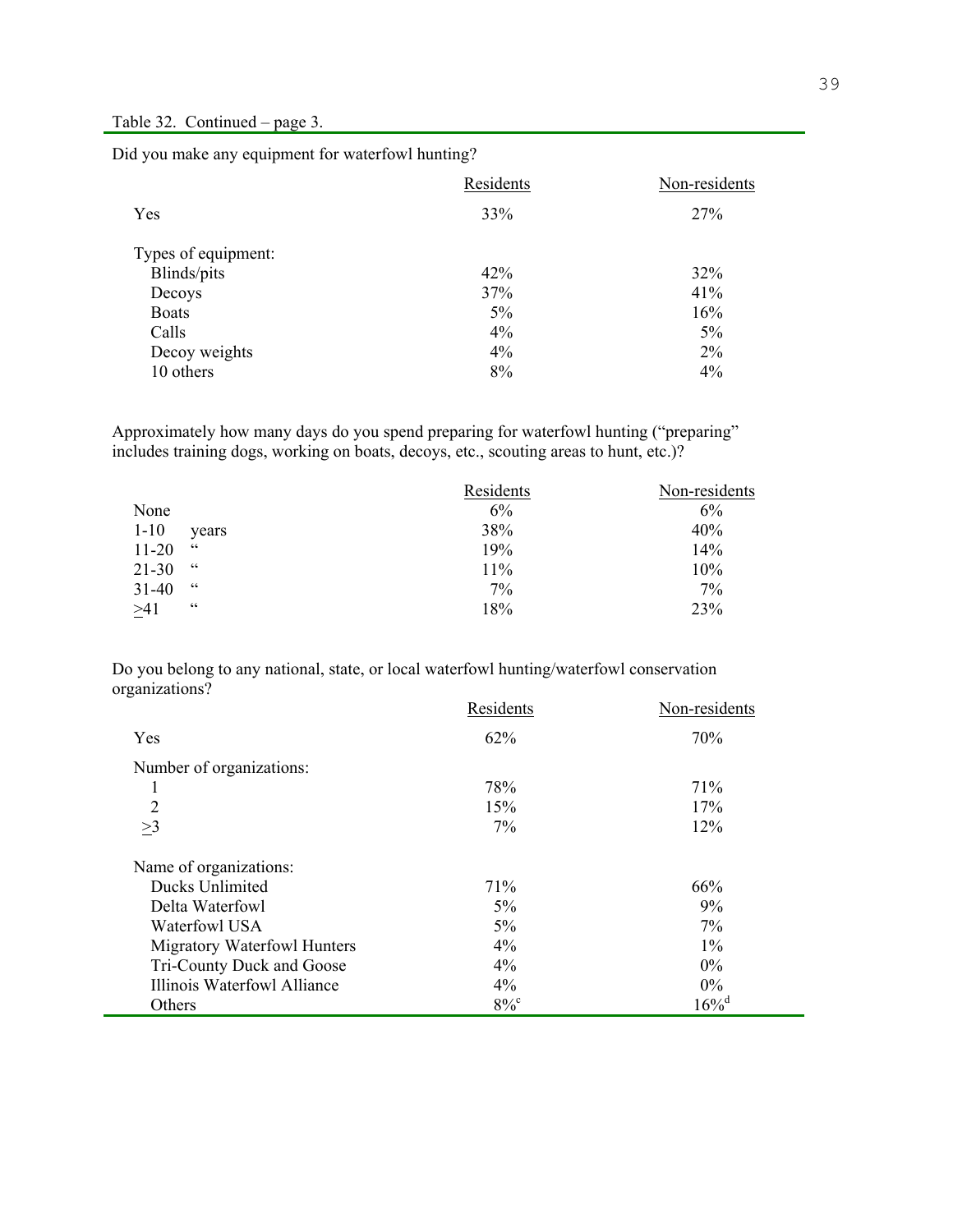Please rate the ease of using the telephone to register with the Harvest Information Program (HIP).

|            | Residents | Non-residents |
|------------|-----------|---------------|
| Very easy  | 36%       | 27%           |
| Easy       | 48%       | 44%           |
| Hard       | 9%        | 18%           |
| Very hard  | 2%        | 8%            |
| Didn't use | 5%        | 3%            |

Did you hunt doves, woodcock, snipe, or rails during the 2000-2001 season?

|     | Residents | Non-residents |
|-----|-----------|---------------|
| Yes | 66%       | 43%           |

<sup>a</sup>See Appendix H.<br><sup>b</sup>25 other states.<br><sup>c</sup>16 other organizations.<br><sup>d</sup>5 other organizations.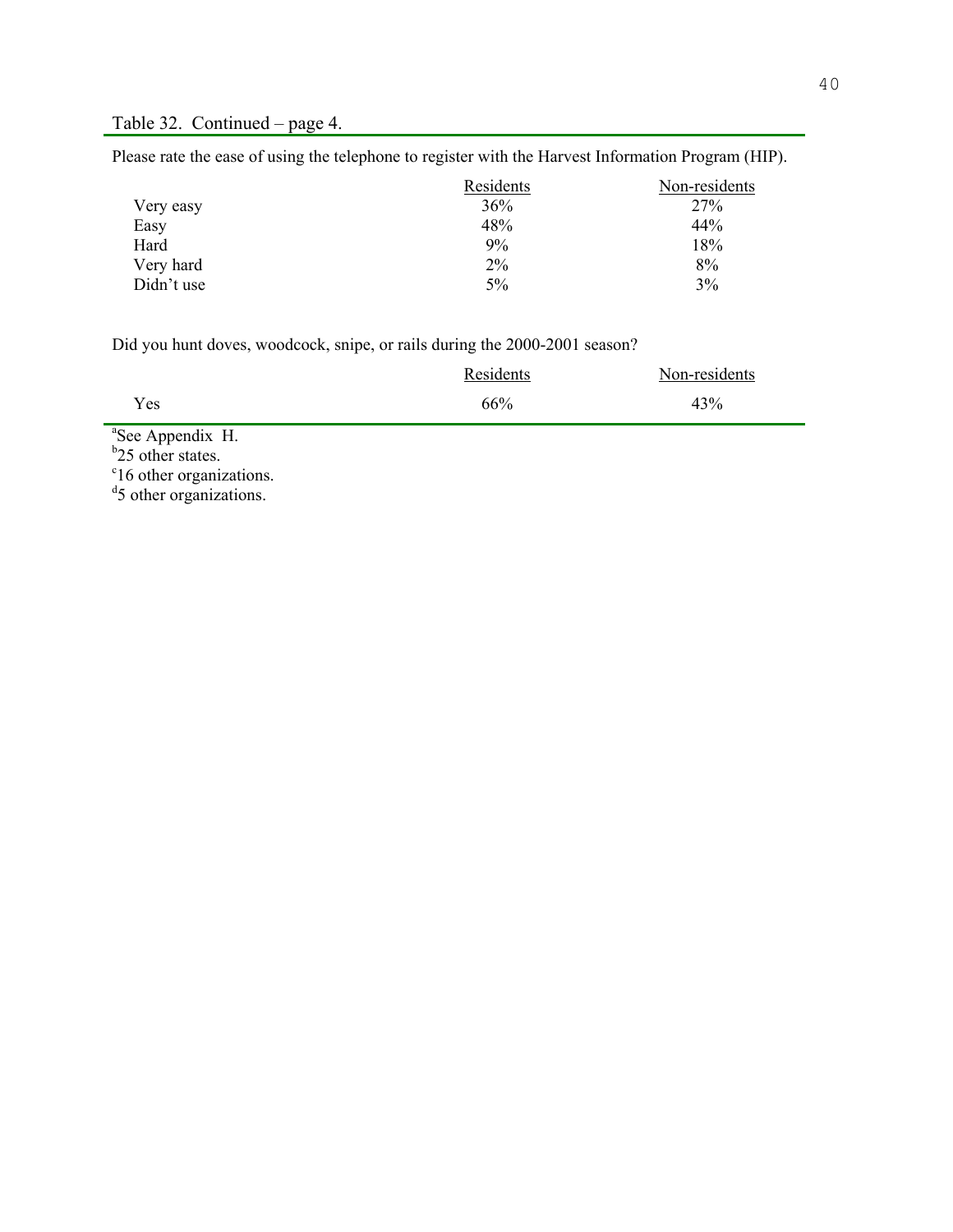|                                                          | Not            | Slightly       | Moderately     | Very      | Extremely |
|----------------------------------------------------------|----------------|----------------|----------------|-----------|-----------|
|                                                          | Important      | Important      | Important      | Important | Important |
| Waterfowl hunting is a central part<br>of my life        | 4%             | 10%            | 22%            | 27%       | 37%       |
| To learn about wildlife                                  | 6              | 12             | 28             | 33        | 21        |
| To control waterfowl populations                         | 22             | 18             | 26             | 20        | 14        |
| To harvest waterfowl                                     | 8              | 16             | 34             | 25        | 17        |
| Waterfowl hunting is a fun activity                      | 1              | $\mathbf{1}$   | $\overline{7}$ | 27        | 64        |
| To share my experience with friends                      | 3              | $\overline{4}$ | 13             | 32        | 48        |
| To feel close to nature and the land                     | $\overline{2}$ | $\overline{4}$ | 17             | 33        | 44        |
| To get away from day-to-day life                         | 3              | 4              | 13             | 29        | 51        |
| To remain a part of the heritage of<br>waterfowl hunting | 3              | $\overline{4}$ | 15             | 29        | 49        |
| To share my skills and knowledge<br>with others          | 5              | 9              | 24             | 28        | 34        |
| For the independence                                     | 10             | 10             | 26             | 26        | 28        |
| To share my experience with family                       | 6              | 10             | 19             | 25        | 40        |
| To observe wildlife                                      | 1              | 3              | 17             | 35        | 45        |
| To maintain a rural American<br>tradition                | 6              | 9              | 19             | 27        | 39        |
| For the challenge                                        | 3              | 5              | 16             | 31        | 45        |
| To provide meat for myself and<br>family                 | 28             | 20             | 27             | 12        | 13        |
| To work with my dog                                      | 38             | 8              | 12             | 16        | 26        |
| Waterfowl hunting is my favorite<br>activity             | 5              | 10             | 21             | 24        | 39        |
| To develop my skills                                     | 6              | 9              | 29             | 29        | 27        |
| To maintain a family tradition                           | 19             | 15             | 20             | 20        | 26        |
| To interact with other hunters                           | 7              | $\overline{7}$ | 20             | 32        | 34        |
| To spend time outdoors                                   | $\leq$ 1       | $\mathbf{1}$   | $\overline{7}$ | 26        | 66        |

Table 33. **Attitudes Toward Waterfowl Hunting**. Please rate the following reasons why you hunt on a scale of "Not Important" to "Extremely Important" (Illinois 2000-01).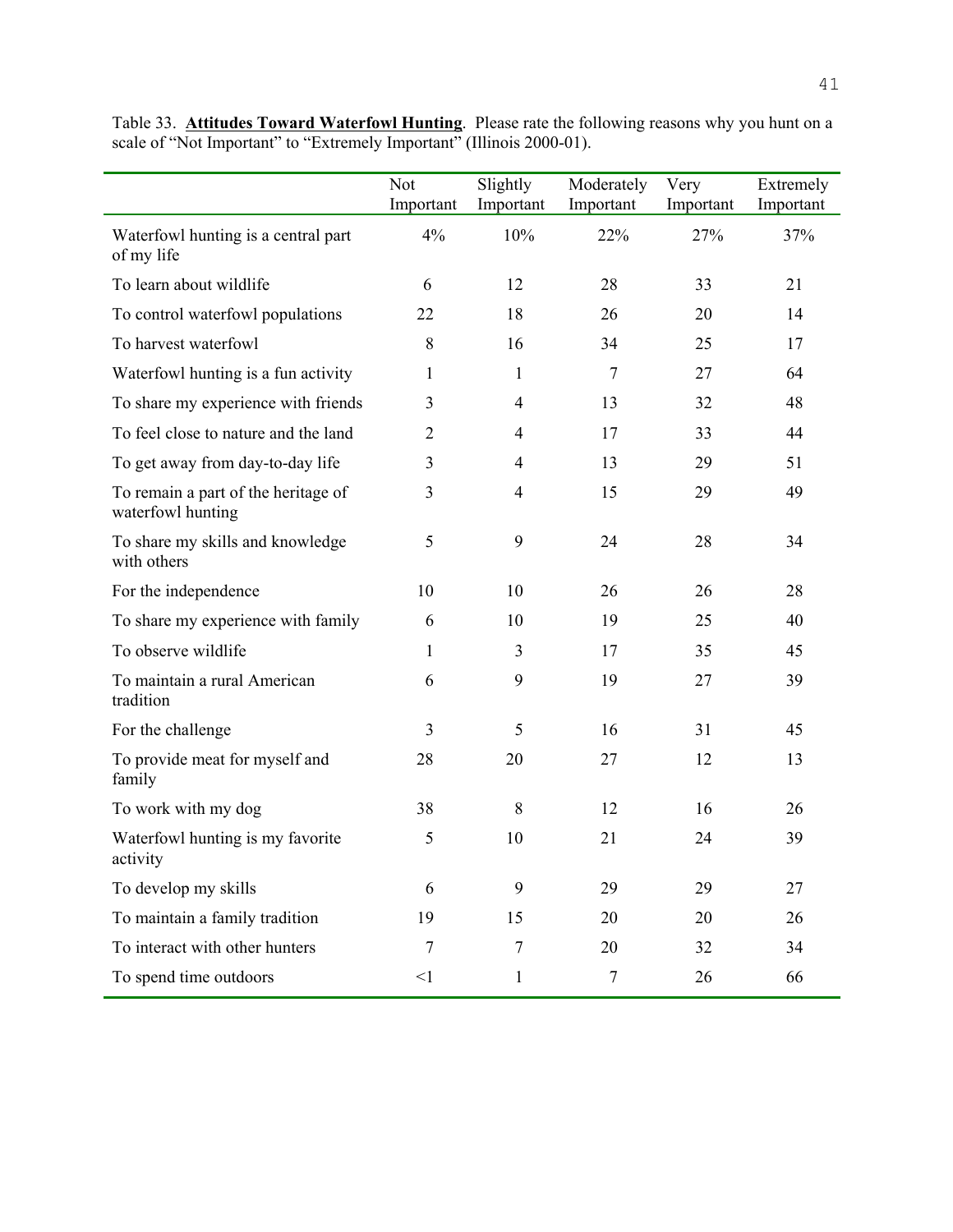|                                                                                 | Strongly<br>Disagree | Disagree       | <b>Not</b><br>Sure | Agree | Strongly<br>Agree |
|---------------------------------------------------------------------------------|----------------------|----------------|--------------------|-------|-------------------|
| Hunting is one of the most important<br>activities in my life.                  | $1\%$                | 4%             | 4%                 | 35%   | 56%               |
| I spend a lot of time in the off-season<br>planning for the hunt.               | $\overline{2}$       | 12             | 9                  | 47    | 31                |
| I am disappointed when I have no<br>game to show for my efforts.                | 22                   | 45             | 10                 | 17    | 6                 |
| I plan vacation time around hunting<br>seasons.                                 | 6                    | 12             | 5                  | 38    | 39                |
| Some of my best days of hunting have<br>been when I come home empty-<br>handed. | $\overline{4}$       | 14             | 13                 | 44    | 25                |
| I try to have the best hunting<br>equipment available.                          | $\overline{2}$       | 18             | 13                 | 45    | 23                |
| Hunting determines much of my<br>lifestyle.                                     | $\overline{4}$       | 20             | 13                 | 38    | 25                |
| Waterfowl hunting is a test of skill.                                           | $\mathbf{1}$         | 3              | 8                  | 50    | 37                |
| My closest friends are hunters.                                                 | 1                    | 6              | 6                  | 42    | 45                |
| I spend a lot of time before the season<br>scouting the area I will hunt.       | 5                    | 23             | 15                 | 40    | 17                |
| I enjoy introducing new people to the<br>sport.                                 | $\mathfrak{Z}$       | 8              | 14                 | 48    | 27                |
| It is important to have equipment for<br>different hunting conditions.          | 1                    | $\overline{2}$ | 5                  | 51    | 42                |
| Seeing waterfowl is important for a<br>satisfying hunt.                         | $\mathbf{1}$         | $\tau$         | 5                  | 47    | 40                |
| Having the right equipment is an<br>important part of the hunt.                 | $\mathbf{1}$         | 3              | 6                  | 55    | 35                |
| I would rather go hunting than do any<br>other recreation activity.             | 1                    | 9              | 13                 | 29    | 48                |
| If I cannot find anyone to hunt with me<br>I will often hunt alone.             | $\overline{4}$       | 13             | 6                  | 40    | 37                |
| I am disappointed if I do not get any<br>shooting at waterfowl while hunting.   | 15                   | 39             | 16                 | 24    | 6                 |
| I hunt waterfowl for the challenge.                                             | $\overline{2}$       | 8              | 10                 | 54    | 27                |
| It takes skill to be a successful<br>waterfowl hunter.                          | 1                    | $\overline{2}$ | 6                  | 48    | 43                |

| Table 34. Please state if you agree or disagree with the following statements by circling the number that |  |
|-----------------------------------------------------------------------------------------------------------|--|
| matches your response (Illinois 2000-01).                                                                 |  |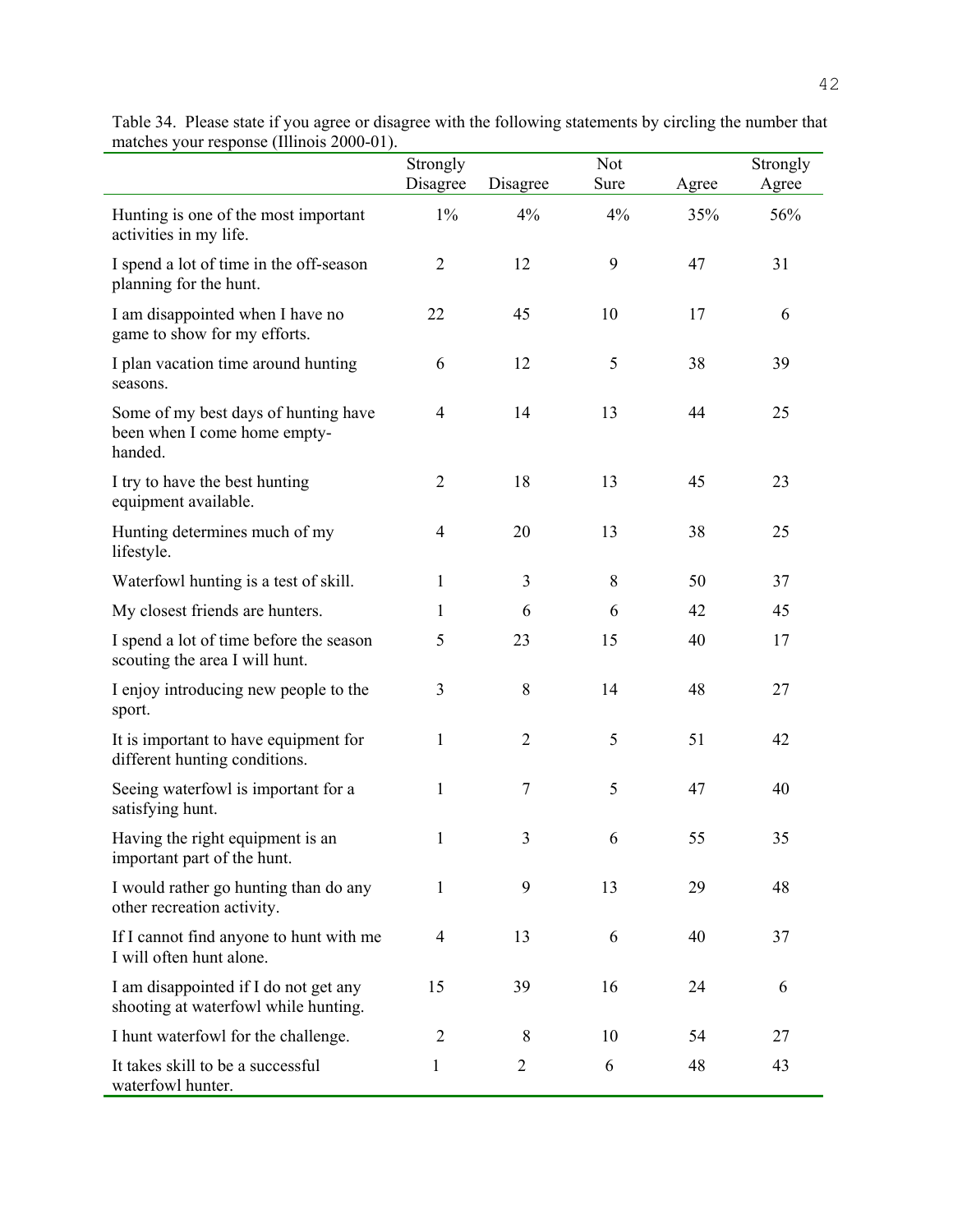# Illinois Waterfowl Hunter Survey

# 2000 – 2001 Season



## ALL RESPONSES ARE CONFIDENTIAL **THANK YOU FOR YOUR COOPERATION!**

Postage-paid return envelope provided



Illinois Department of Natural Resources Division of Wildlife Resources and the Illinois Natural History Survey



The Department of Natural Resources is requesting disclosure of information that is necessary to accomplish the statutory purpose as outlined under the Illinois Compiled Statutes, The Wildlife Code, Chapter 520. Disclosure of information is voluntary.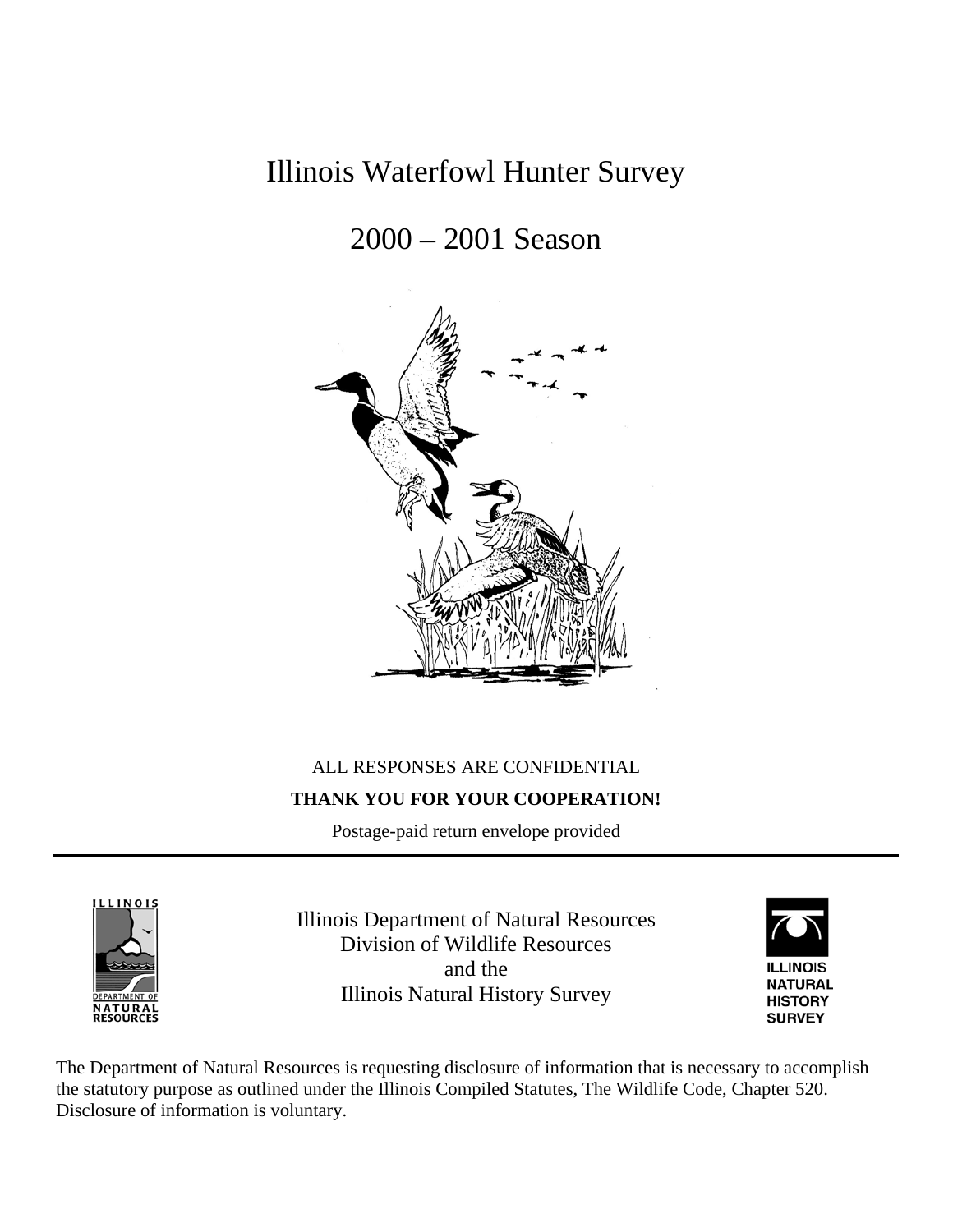**Please take 30 minutes of your time to complete this questionnaire. Your responses will tell us more about Illinois waterfowl hunters and important issues concerning waterfowl hunters in Illinois.** 

**Section 1. Waterfowl Harvest and Days Afield.** Please complete this questionnaire for the past hunting season (September 2000 - March 2001). **Include only the waterfowl harvested** and **days hunted IN ILLINOIS**. **List only your own hunting activities**. Count part of a day as a whole day.

- 1. Did you hunt waterfowl in Illinois during the 2000-2001 season?
- Yes (Please report harvest in following tables)
- \_\_\_\_\_\_ No (please go to **question 3**)

## **DUCK HUNTING**

- **Note: DO NOT include September teal season here**
- **DO NOT include days if ducks were killed while goose hunting**

| <b>County</b> | Number of<br><b>Days</b><br><b>Hunted</b> | <b>Teal</b><br>(exclude<br>Sept.<br>season) | <b>Mallards</b> | <b>Wood</b><br><b>Ducks</b> | <b>Canvas-</b><br><b>backs</b> | <b>Other</b><br><b>Ducks</b> | Coots | <b>Ducks</b><br>downed but<br>not retrieved |
|---------------|-------------------------------------------|---------------------------------------------|-----------------|-----------------------------|--------------------------------|------------------------------|-------|---------------------------------------------|
|               |                                           |                                             |                 |                             |                                |                              |       |                                             |
|               |                                           |                                             |                 |                             |                                |                              |       |                                             |
|               |                                           |                                             |                 |                             |                                |                              |       |                                             |
|               |                                           |                                             |                 |                             |                                |                              |       |                                             |
|               |                                           |                                             |                 |                             |                                |                              |       |                                             |

### **GOOSE HUNTING**

- **Note: DO NOT include September goose season here**
- **DO NOT include days if geese were killed while duck hunting**

| County | <b>Number</b><br>of Days<br><b>Hunted</b> | Canada<br><b>Geese</b><br><i>(exclude)</i><br>Sept. seas.) | <b>Snow /Blue</b><br><b>Geese</b><br>(reg. season<br>only) | <b>White-fronted</b><br>(Specklebelly)<br>Geese | <b>Other Geese</b><br>(Brant, etc.) | <b>Geese</b><br>downed but<br>not retrieved |
|--------|-------------------------------------------|------------------------------------------------------------|------------------------------------------------------------|-------------------------------------------------|-------------------------------------|---------------------------------------------|
|        |                                           |                                                            |                                                            |                                                 |                                     |                                             |
|        |                                           |                                                            |                                                            |                                                 |                                     |                                             |
|        |                                           |                                                            |                                                            |                                                 |                                     |                                             |
|        |                                           |                                                            |                                                            |                                                 |                                     |                                             |
|        |                                           |                                                            |                                                            |                                                 |                                     |                                             |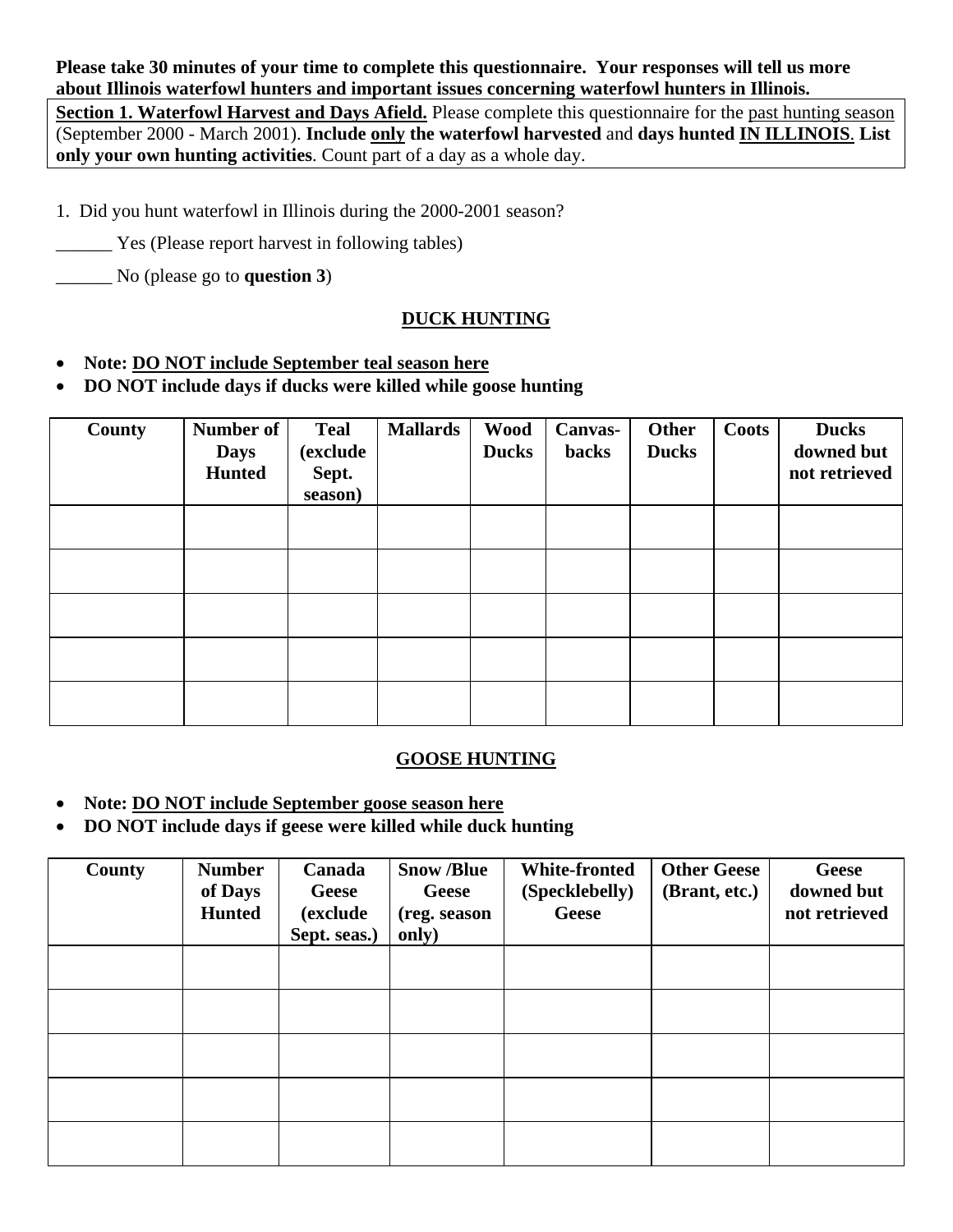2. Please list the counties, days hunted and harvest for the following types of areas.

|                                                                                                 | <b>County</b>                               | <b>Days Hunted</b>                                                                                        |              | <b>Harvest</b> |              |  |
|-------------------------------------------------------------------------------------------------|---------------------------------------------|-----------------------------------------------------------------------------------------------------------|--------------|----------------|--------------|--|
|                                                                                                 |                                             | <b>Ducks</b>                                                                                              | <b>Geese</b> | <b>Ducks</b>   | <b>Geese</b> |  |
| <b>Public Area</b>                                                                              |                                             |                                                                                                           |              |                |              |  |
| No Fee                                                                                          |                                             |                                                                                                           |              |                |              |  |
|                                                                                                 |                                             |                                                                                                           |              |                |              |  |
| <b>Public Area</b>                                                                              |                                             |                                                                                                           |              |                |              |  |
| with Daily Fee                                                                                  |                                             |                                                                                                           |              |                |              |  |
|                                                                                                 |                                             |                                                                                                           |              |                |              |  |
|                                                                                                 |                                             |                                                                                                           |              |                |              |  |
| <b>Commercial</b>                                                                               |                                             |                                                                                                           |              |                |              |  |
| (daily, weekly,<br>or seasonal fee)                                                             |                                             |                                                                                                           |              |                |              |  |
|                                                                                                 |                                             |                                                                                                           |              |                |              |  |
| <b>Noncommercial</b>                                                                            |                                             |                                                                                                           |              |                |              |  |
| (private club or                                                                                |                                             |                                                                                                           |              |                |              |  |
| private land no                                                                                 |                                             |                                                                                                           |              |                |              |  |
| fee)                                                                                            |                                             |                                                                                                           |              |                |              |  |
| 3. When would you prefer duck season to begin for the 2001-2002 season? Assume a 60-day season. |                                             |                                                                                                           |              |                |              |  |
| _______ earlier                                                                                 |                                             |                                                                                                           |              |                |              |  |
|                                                                                                 | same as 2000                                |                                                                                                           |              |                |              |  |
| later                                                                                           |                                             |                                                                                                           |              |                |              |  |
|                                                                                                 |                                             |                                                                                                           |              |                |              |  |
|                                                                                                 |                                             | 4. Assuming a 45-day season, what would you prefer for the reduction of the 2001-2002 duck season?        |              |                |              |  |
|                                                                                                 |                                             | take all 15 days from the beginning of the season                                                         |              |                |              |  |
|                                                                                                 |                                             | take all 15 days from the end of the season                                                               |              |                |              |  |
|                                                                                                 |                                             | take 7-8 days from both the beginning and end of the season                                               |              |                |              |  |
|                                                                                                 |                                             |                                                                                                           |              |                |              |  |
|                                                                                                 |                                             | 5. Which would you prefer for the starting day of duck season with a 60-day season?                       |              |                |              |  |
|                                                                                                 | ___________ Thursday _____________ Saturday |                                                                                                           |              |                |              |  |
|                                                                                                 |                                             | 6. For early Teal season, which of the following would you prefer? (Note: Goose must close September 15)  |              |                |              |  |
|                                                                                                 |                                             | Opening September 1 with goose season and running for 16 days                                             |              |                |              |  |
|                                                                                                 |                                             | <b>Example 16 Dening September 8 one week after goose season and running for 16 days</b>                  |              |                |              |  |
|                                                                                                 |                                             |                                                                                                           |              |                |              |  |
|                                                                                                 |                                             | 7. Did you hunt teal during the 2000 September teal season? The Mess Test Contract No                     |              |                |              |  |
|                                                                                                 |                                             | 7a. If "Yes," please state how many days you hunted and teal harvested in the 2000 September teal season. |              |                |              |  |
|                                                                                                 | Days hunted                                 | Teal harvested                                                                                            |              |                |              |  |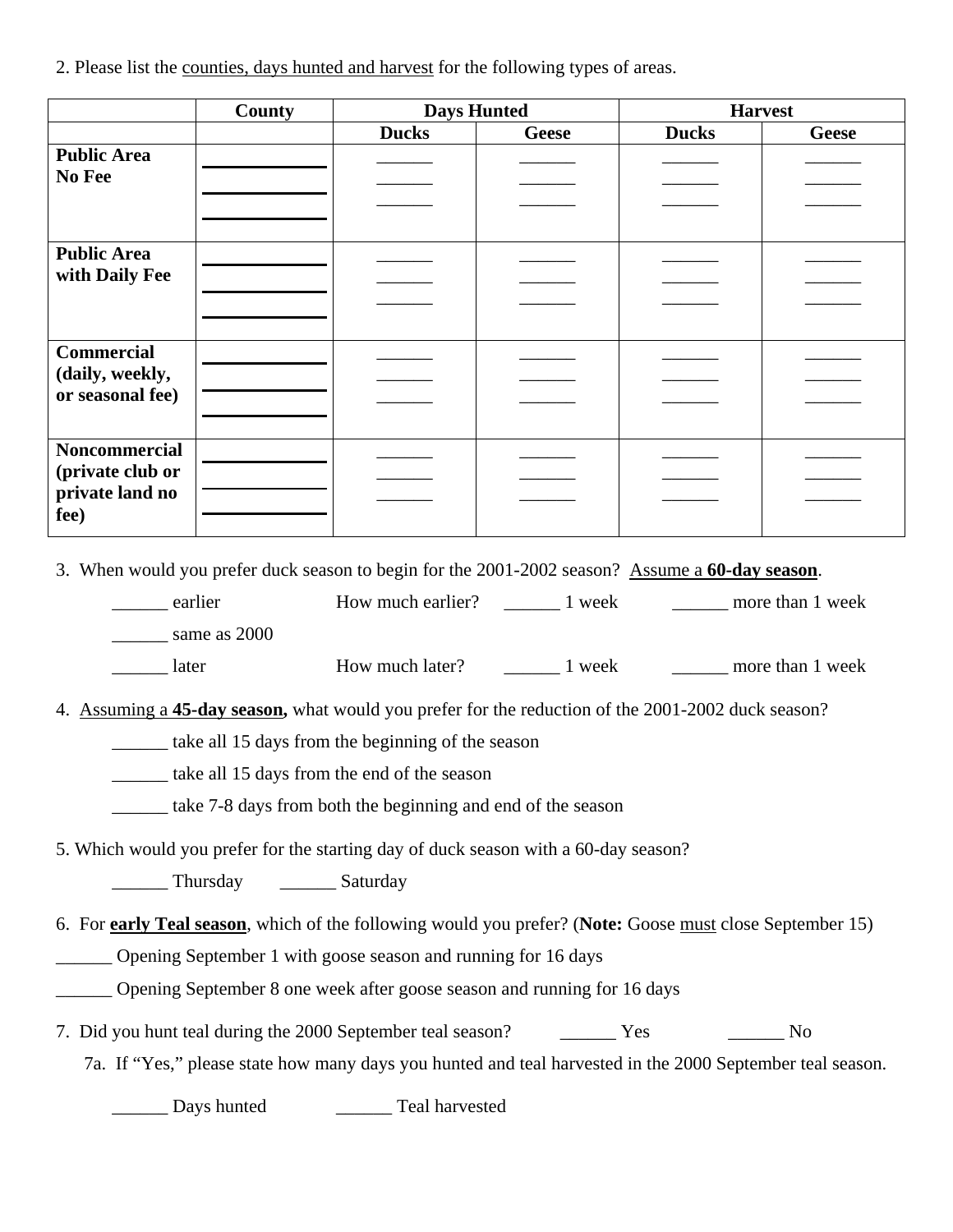8. Did you take a youth hunting during the 2000 Youth Waterfowl Hunting Days?

\_\_\_\_\_\_ Yes \_\_\_\_\_\_ No

8a. If you answered "Yes," how many youths did you take? \_\_\_\_\_\_ youths

8b. Did you hunt both of the Youth Waterfowl Hunting Days? \_\_\_\_\_\_\_ Yes \_\_\_\_\_\_\_ No

If "No," which day did you hunt? \_\_\_\_\_\_\_\_ first day only \_\_\_\_\_\_\_ second day only

8c. How many waterfowl did the youth harvest?

 $\frac{1}{\sqrt{3}}$  ducks  $1^{st}$  day  $\frac{1}{\sqrt{3}}$  geese  $1^{st}$  day  $\frac{1}{\sqrt{3}}$  coots  $1^{st}$  day

ducks  $2^{nd}$  day  $\qquad \qquad$  geese  $2^{nd}$  day  $\qquad \qquad$  coots  $2^{nd}$  day

9. Do you support continuing the second day for Youth Waterfowl Hunting Days next year?

\_\_\_\_\_\_ Yes \_\_\_\_\_\_ No

10. Which of the following shot types did you use during the 2000 waterfowl season? Check all that apply.

\_\_\_\_\_\_\_ steel \_\_\_\_\_\_\_\_ bismuth

 $\frac{1}{\text{tungsten}}$  tungsten  $\frac{1}{\text{tCom}}$  other (please list):  $\frac{1}{\text{tCom}}$ 

## **Section 2. Duck Hunting** Please answer the following questions regarding **duck hunting in Illinois.**

1. What is your opinion of the current boundaries for duck hunting in Illinois? (See enclosed map) Circle the answer that matches your response.

|                    | Stay the Same | Move North | Move South |
|--------------------|---------------|------------|------------|
| North/Central Zone |               |            |            |
| Central/South Zone |               |            |            |

2. Some areas located near zone boundaries contain shallow water and freeze earlier than other waters in the zone. Do you support moving these areas into zones that have earlier seasons to allow hunters opportunity to hunt in years when early freezing occurs?

 $Yes$  No

2a. If you answered "Yes," would you support the proposed changes in question 2 above if they resulted in complex zone lines based on county or township roads?

\_\_\_\_\_\_ Yes \_\_\_\_\_\_ No

3. Every 5 years states are allowed to draw new zone boundaries. How do you think this process should be done? **Please rate "1" for most important "5" for least important**.

\_\_\_\_\_\_ hunter input at public meetings \_\_\_\_\_\_ waterfowl hunter advisory committees

\_\_\_\_\_\_ Illinois DNR should decide \_\_\_\_\_\_ leave the boundaries where they are

\_\_\_\_\_\_ Illinois Waterfowl Hunter Survey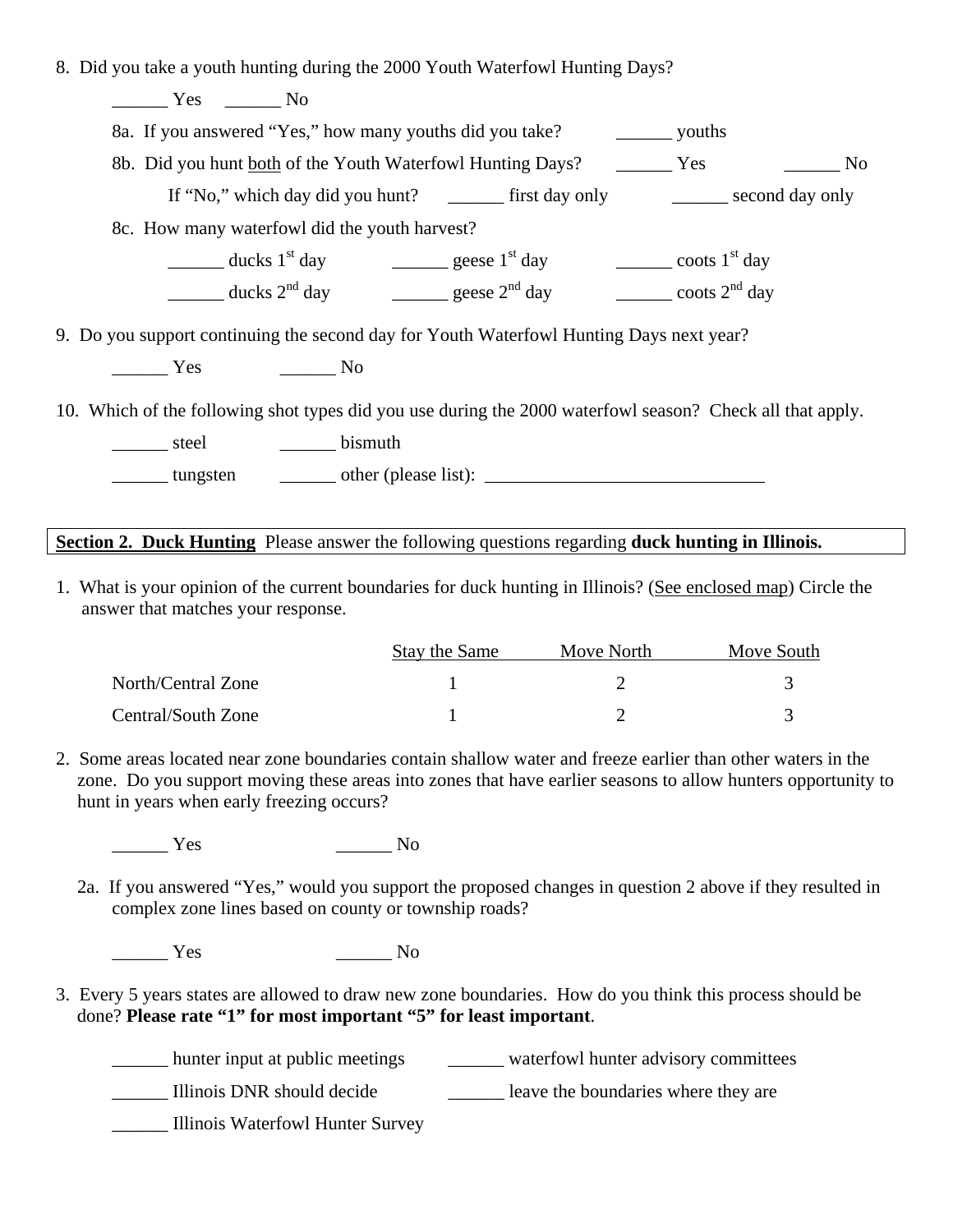**Section 3. Rotating-Wing Decoys** Please answer the following questions about your use of rotating-wing decoys. **Note**: "Rotating wing decoy" refers to decoys that sit on poles and wings rotate by battery power.

1. Did you use a battery-operated rotating-wing decoy while duck hunting in 2000-2001?

\_\_\_\_\_\_ Yes \_\_\_\_\_\_ No (Please go to **question 2**)

1a. How often did you use a battery-operated rotating wing decoy?

\_\_\_\_\_\_\_ Always \_\_\_\_\_\_\_\_\_ Often \_\_\_\_\_\_\_\_\_ Rarely

1b. How effective do you feel rotating-wing decoys are in bringing ducks into shooting range? Please circle the number that matches your response.

| Not       | Effective                    | Effective                | Effective                    | Effective    |
|-----------|------------------------------|--------------------------|------------------------------|--------------|
| Effective | less than $\frac{1}{2}$ time | about $\frac{1}{2}$ time | more than $\frac{1}{2}$ time | all the time |
|           |                              |                          |                              |              |

2. If you **do not use** rotating-wing decoys, what are your reasons for not doing so? Please check all that apply.

\_\_\_\_\_\_ They're against my sense of fair chase

They're too expensive

\_\_\_\_\_\_ I don't approve of any mechanical devices for duck hunting

\_\_\_\_\_\_ Too much extra equipment to carry

\_\_\_\_\_\_ I prefer traditional duck hunting methods

\_\_\_\_\_\_ Other (Please identify): \_\_\_\_\_\_\_\_\_\_\_\_\_\_\_\_\_\_\_\_\_\_\_\_\_\_\_\_\_\_\_\_\_\_\_\_\_\_\_

3. If rotating-wing decoys are found to increase duck harvest and lead to 30-day duck seasons would you support prohibiting their use? (2000-2001 season was 60 days)

Yes No

4. If rotating-wing decoys are found to increase duck harvest and lead to 45-day duck seasons would you support prohibiting their use? (2000-2001 season was 60 days)

\_\_\_\_\_\_ Yes \_\_\_\_\_\_ No

5. Please indicate the importance of the following reasons why you use rotating-wing decoys by circling the appropriate number.

|                                                   | <b>Not</b><br>Important | Slightly<br>Important | Moderately<br>Important | Very<br>Important |
|---------------------------------------------------|-------------------------|-----------------------|-------------------------|-------------------|
|                                                   |                         |                       |                         |                   |
| To compete with other hunters using them          |                         |                       |                         | 4                 |
| To bring birds into shooting range                |                         |                       |                         | 4                 |
| They provide an advantage over traditional decoys |                         |                       |                         | 4                 |
| They add movement to my decoys                    |                         |                       | 3                       | 4                 |
| To avoid skybusting                               |                         |                       |                         | 4                 |
| To lure in difficult birds                        |                         |                       |                         | 4                 |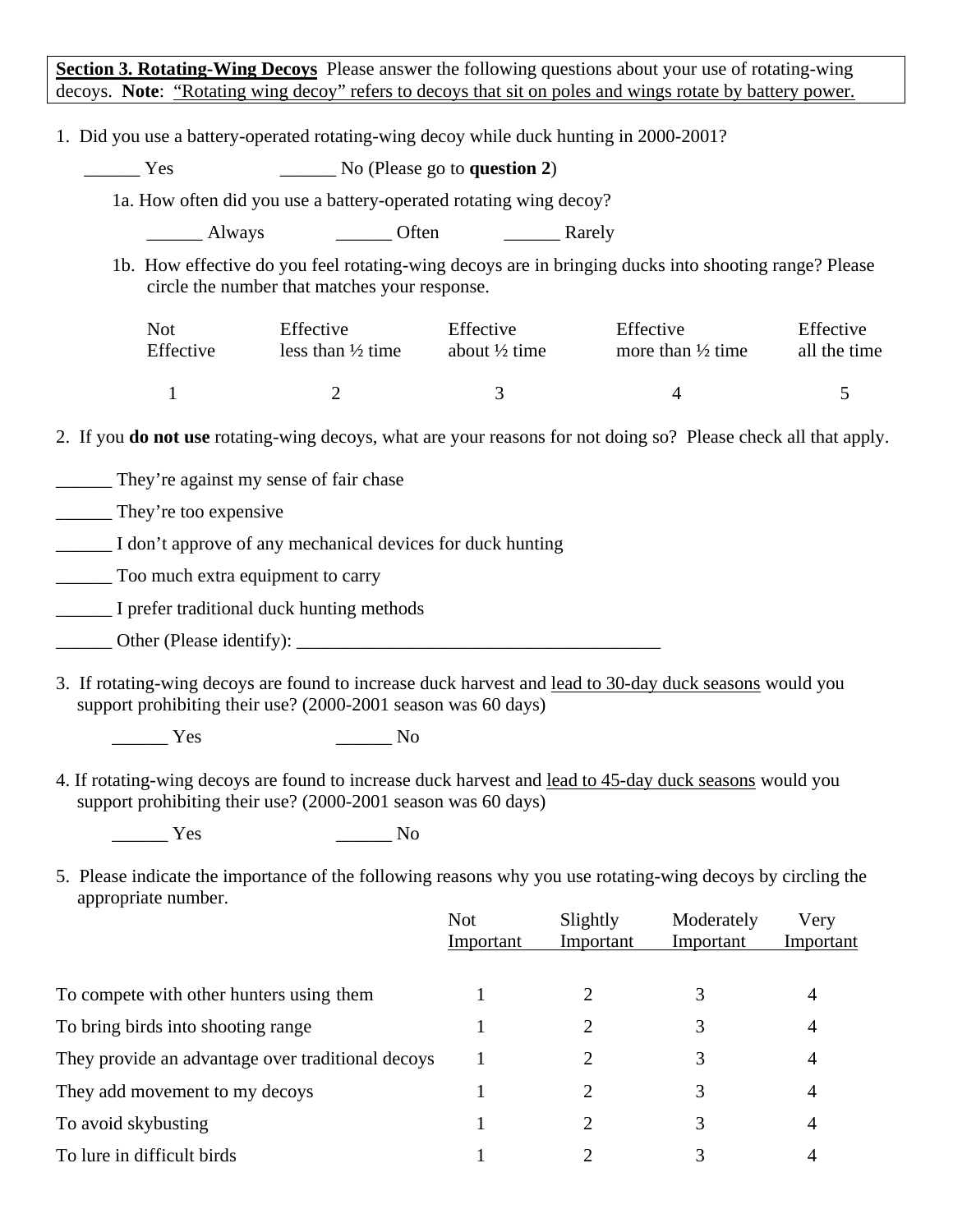**Section 4. September Canada Goose Season** Please answer the following questions regarding **September goose hunting in Illinois.** 

- 1. Did you hunt Canada geese during the September season (September  $2 15$ , 2000)?
- \_\_\_\_\_\_ Yes (please go to **question 2**) \_\_\_\_\_\_ No (please go to **question 3**)
- 2. If you answered "Yes" for question 1, please give the number of days, county or counties, and harvest for September Canada Goose season.

### **Early Canada Goose Season**

| <b>Days Hunted</b> | County | <b>Geese Harvested</b> |
|--------------------|--------|------------------------|
|                    |        |                        |
|                    |        |                        |
|                    |        |                        |

- 3. When our Canada goose quotas were large enough for maximum season length (107 days) Illinois offered a 9-15 day September season with the remaining days in the regular season. If we are given enough of a quota, which of the following would you prefer? (Remaining days will be part of regular season Oct.-Jan.)
	- \_\_\_\_\_\_ 15 day September season \_\_\_\_\_\_ 2 day September season
	- \_\_\_\_\_\_ 9 day September season \_\_\_\_\_\_ No September season

\_\_\_\_\_\_ 4 day September season

4. How important are the following as reasons why you hunt geese during the September Canada Goose Season? Please circle the appropriate response.

|                                                       | <b>Not</b><br>Important | Slightly<br>Important | Moderately<br><b>Important</b> | Very<br><b>Important</b> | Extremely<br>Important |
|-------------------------------------------------------|-------------------------|-----------------------|--------------------------------|--------------------------|------------------------|
| To sharpen my calling skills                          |                         | 2                     | 3                              | 4                        | 5                      |
| To extend my hunting opportunities                    |                         |                       | 3                              |                          | C.                     |
| To scout for fall goose hunting                       |                         | 2                     | 3                              | 4                        | 5                      |
| To work my dog                                        |                         |                       | 3                              |                          | 5                      |
| To hunt geese while teal hunting                      |                         |                       | 3                              |                          |                        |
| To hunt geese in warmer weather                       |                         | 2                     | 3                              | 4                        | 5                      |
| Because geese are easier to shoot                     |                         | 2                     | 3                              | 4                        | 5                      |
| To decrease the local goose<br>population             |                         |                       | 3                              |                          | 5                      |
| To focus on duck hunting during<br>the regular season |                         | 2                     | 3                              | 4                        | 5                      |
| To improve my shooting                                |                         |                       | 3                              |                          | 5                      |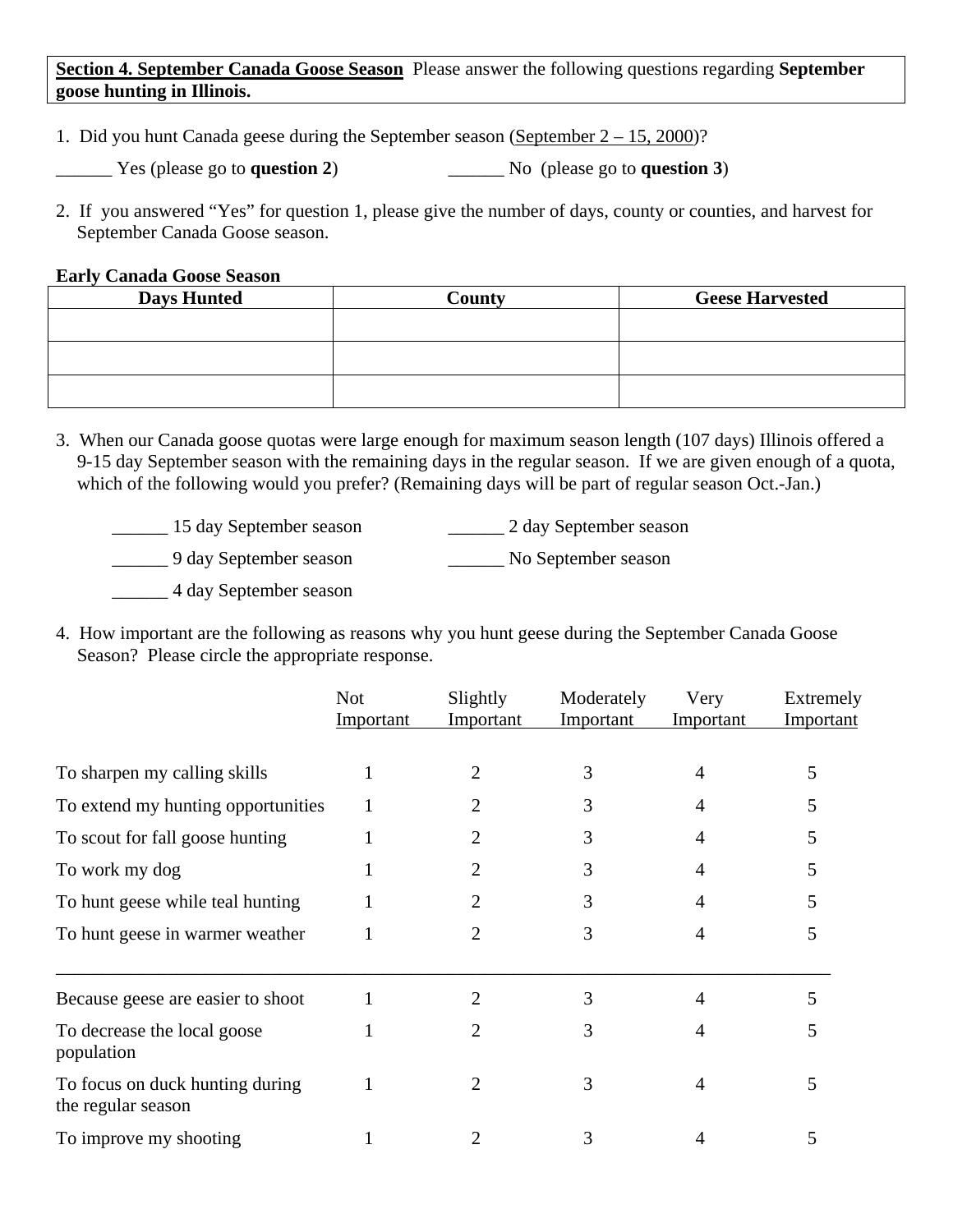5. Geese harvested during the September season do not count towards our quota. If Illinois eliminated the September Canada goose season it is possible 3-4 years later this would allow for a larger quota during the regular season (Oct.-Jan.). In the meantime (without the September season), geese shot during the regular season may otherwise have been shot in September, causing regular season quotas to be reached earlier. Given this information, what is your opinion about continuing the September Canada goose season?

\_\_\_\_\_\_\_ Continue to offer a 9-15 day September season

\_\_\_\_\_\_\_ Discontinue the September season

**Section 5. Regular Goose Season** Please answer the following questions regarding **regular season (Oct. – Jan.) goose hunting in Illinois.** 

1. Would you prefer a split goose season in Illinois?

\_\_\_\_\_\_ Yes

 $\_\_$  No

1a. If "Yes," please check the zone(s) you would like to see have a split goose season.

\_\_\_\_\_\_ North \_\_\_\_\_\_ Central

1b. How would you prefer the split goose season to run compared with duck season?

first weekend with duck, then close and later reopen goose season

\_\_\_\_\_\_ 9 days (includes first 2 weekends with duck) then close and later reopen goose season

### 2. If you hunted in the **Southern Illinois Quota Zone** in 2000-2001, what type of areas did you hunt?

| Area                                               | Days Hunted | Geese Harvested |
|----------------------------------------------------|-------------|-----------------|
| Non-commercial Area (No charge, public or private) |             |                 |
| Commercial (Fee charged, public or private)        |             |                 |

3. For the **South Zone**, which would you prefer for the opener for Canada goose season for fall 2001? (Season must close January 31)

\_\_\_\_\_\_ split season: open with duck for 4 days, reopen after Thanksgiving (same as 2000)

\_\_\_\_\_\_ open season similar to 1999 (after Thanksgiving and run straight through closing date)

\_\_\_\_\_\_ open in mid-December and run straight through closing date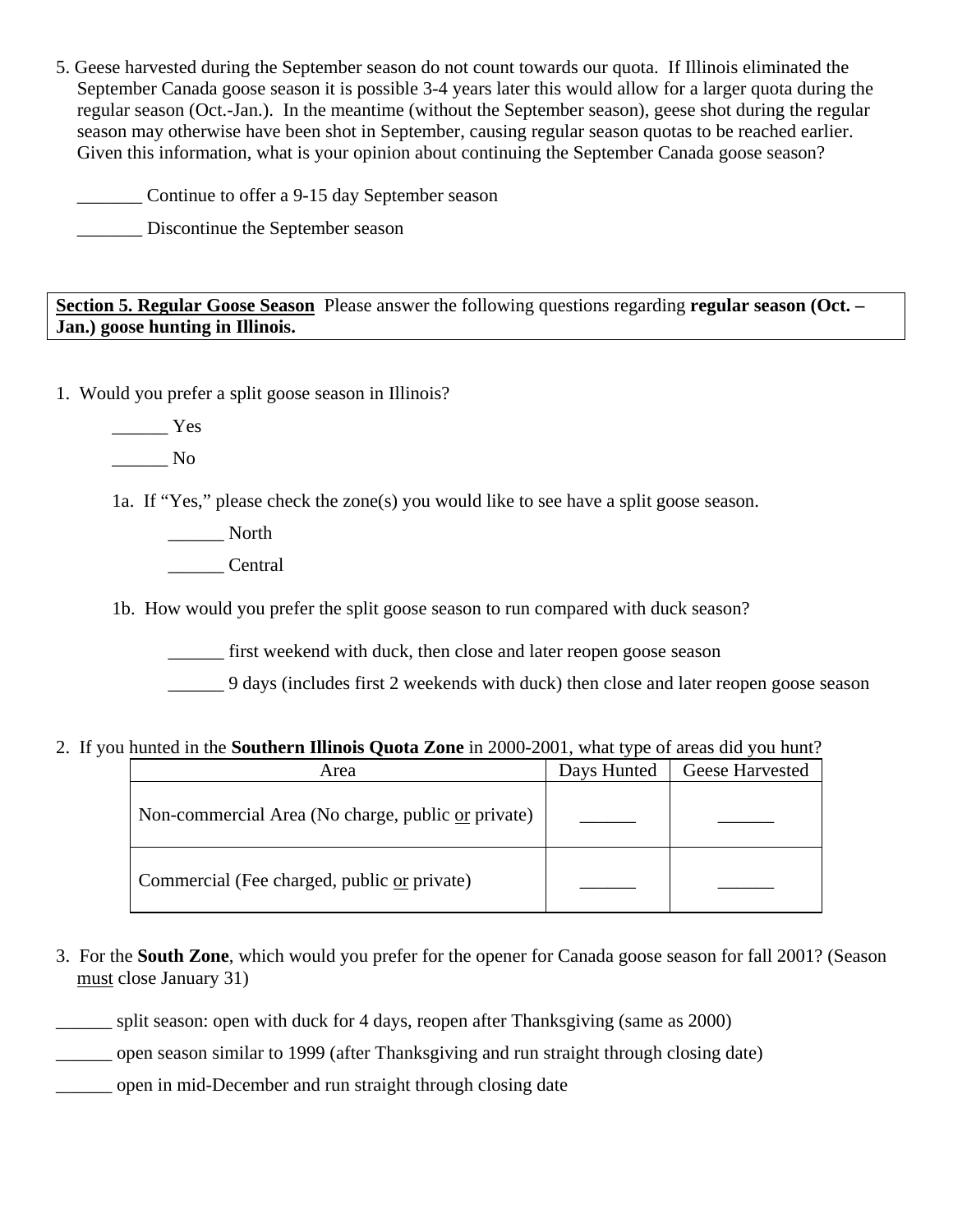**Section 6. Snow Goose Hunting** Please answer the following questions about snow goose hunting in Illinois Please note: "Snow geese" also includes Ross' and Blue geese.

1. Did you hunt snow geese during the **2000 conservation order season** (after Canada goose season closed)?

| <b>Yes</b><br>No.                                                                                        |            |         |       |
|----------------------------------------------------------------------------------------------------------|------------|---------|-------|
| 1a. If "Yes," in which zone did you hunt?                                                                | North      | Central | South |
| 2. Did you hunt snow geese during the 2001 conservation order season (after Canada goose season closed)? |            |         |       |
| <b>Solution</b> Yes<br><b>No.</b> No.                                                                    |            |         |       |
| 2a. If "Yes," in which zone did hunt?                                                                    | North      | Central | South |
| 3. How many total snow geese did you harvest?                                                            | snow geese |         |       |

4. Please indicate which of the following methods you used to hunt snow geese **during the 2001 conservation order season** and your harvest using each method.

| Used | Did                   |
|------|-----------------------|
|      | Not Use               |
|      | $\mathcal{D}_{\cdot}$ |
|      | 2                     |
|      | 2                     |
|      |                       |

5. How often did you use the following techniques when hunting snow geese during the conservation order season?

| <b>Hunting Technique</b>                 | Often | Rarely | Never |  |
|------------------------------------------|-------|--------|-------|--|
| Sneaking/creeping                        |       | 2      | 3     |  |
| Decoying over water                      |       |        | 3     |  |
| Decoying over land                       |       | 2      | 3     |  |
| Pass Shooting                            |       | 2      | 3     |  |
| Battery-operated<br>rotating-wing decoys |       |        | 3     |  |

6. Which of the following past seasons did you hunt snow geese? Please check all that apply.

| spring 2000 conservation action | 1999-2000 regular season         |
|---------------------------------|----------------------------------|
| spring 1999 conservation action | 1998-99 regular season           |
| 1997-98 regular season          | 1996-97 regular season or before |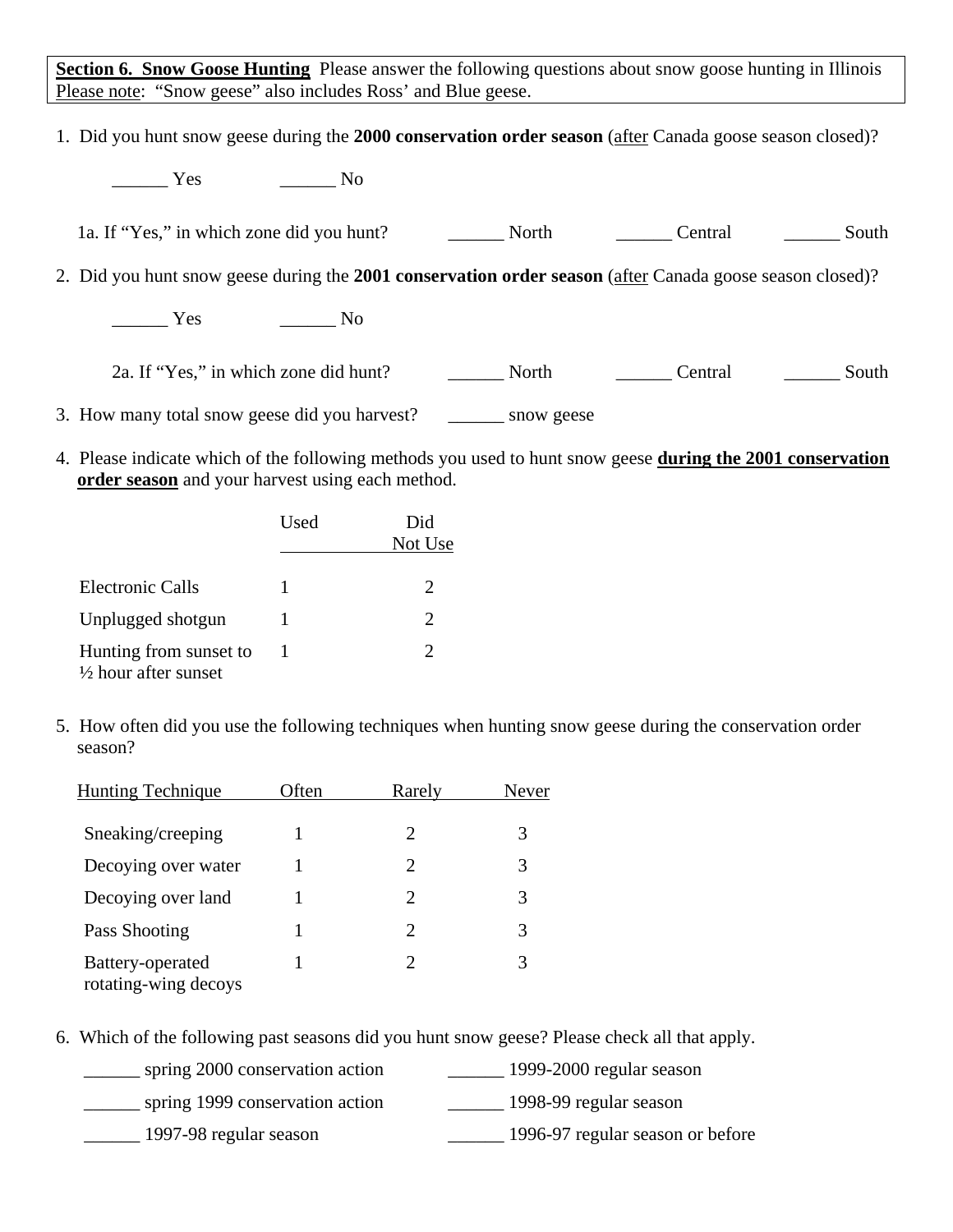**Section 7. Attitudes Toward Waterfowl Hunting** Please rate the following reasons why you hunt on a scale of "Not Important" to "Extremely Important". Circle the number that matches your response.

|                                                          | <b>Not</b><br>Important | Slightly<br>Important | Moderately<br>Important | Very<br>Important | Extremely<br>Important |
|----------------------------------------------------------|-------------------------|-----------------------|-------------------------|-------------------|------------------------|
| Waterfowl hunting is a<br>central part of my life        | 1                       | $\overline{2}$        | 3                       | 4                 | 5                      |
| To learn about wildlife                                  |                         | 2                     | 3                       | 4                 | 5                      |
| To control waterfowl populations                         | 1                       | 2                     | 3                       | 4                 | 5                      |
| To harvest waterfowl                                     | 1                       | 2                     | 3                       | 4                 | 5                      |
| Waterfowl hunting is a fun activity                      | $\mathbf{1}$            | $\overline{c}$        | 3                       | 4                 | 5                      |
| To share my experience with friends                      | $\mathbf{1}$            | 2                     | 3                       | 4                 | 5                      |
| To feel close to nature and the land                     | 1                       | 2                     | 3                       | 4                 | 5                      |
| To get away from day-to-day life                         | 1                       | 2                     | 3                       | 4                 | 5                      |
| To remain a part of the heritage<br>of waterfowl hunting | 1                       | 2                     | 3                       | 4                 | 5                      |
| To share my skills and knowledge<br>with others          | $\mathbf{1}$            | 2                     | 3                       | $\overline{4}$    | 5                      |
| For the independence                                     | $\mathbf{1}$            | 2                     | 3                       | $\overline{4}$    | 5                      |
| To share my experience with family                       | 1                       | 2                     | 3                       | 4                 | 5                      |
| To observe wildlife                                      | 1                       | 2                     | 3                       | 4                 | 5                      |
| To maintain a rural American<br>tradition                | 1                       | 2                     | 3                       | 4                 | 5                      |
| For the challenge                                        |                         | 2                     | 3                       | 4                 | 5                      |
| To provide meat for myself<br>and family                 | 1                       |                       | 3                       | 4                 | ς                      |
| To work with my dog                                      | 1                       | $\overline{2}$        | 3                       | $\overline{4}$    | 5                      |
| Waterfowl hunting is my<br>favorite activity             | 1                       | 2                     | 3                       | 4                 | 5                      |
| To develop my skills                                     | 1                       | 2                     | 3                       | 4                 | 5                      |
| To maintain a family tradition                           |                         | 2                     | 3                       | 4                 | 5                      |
| To interact with other hunters                           | 1                       | 2                     | 3                       | 4                 | 5                      |
| To spend time outdoors                                   | $\mathbf{1}$            | $\overline{2}$        | 3                       | 4                 | 5                      |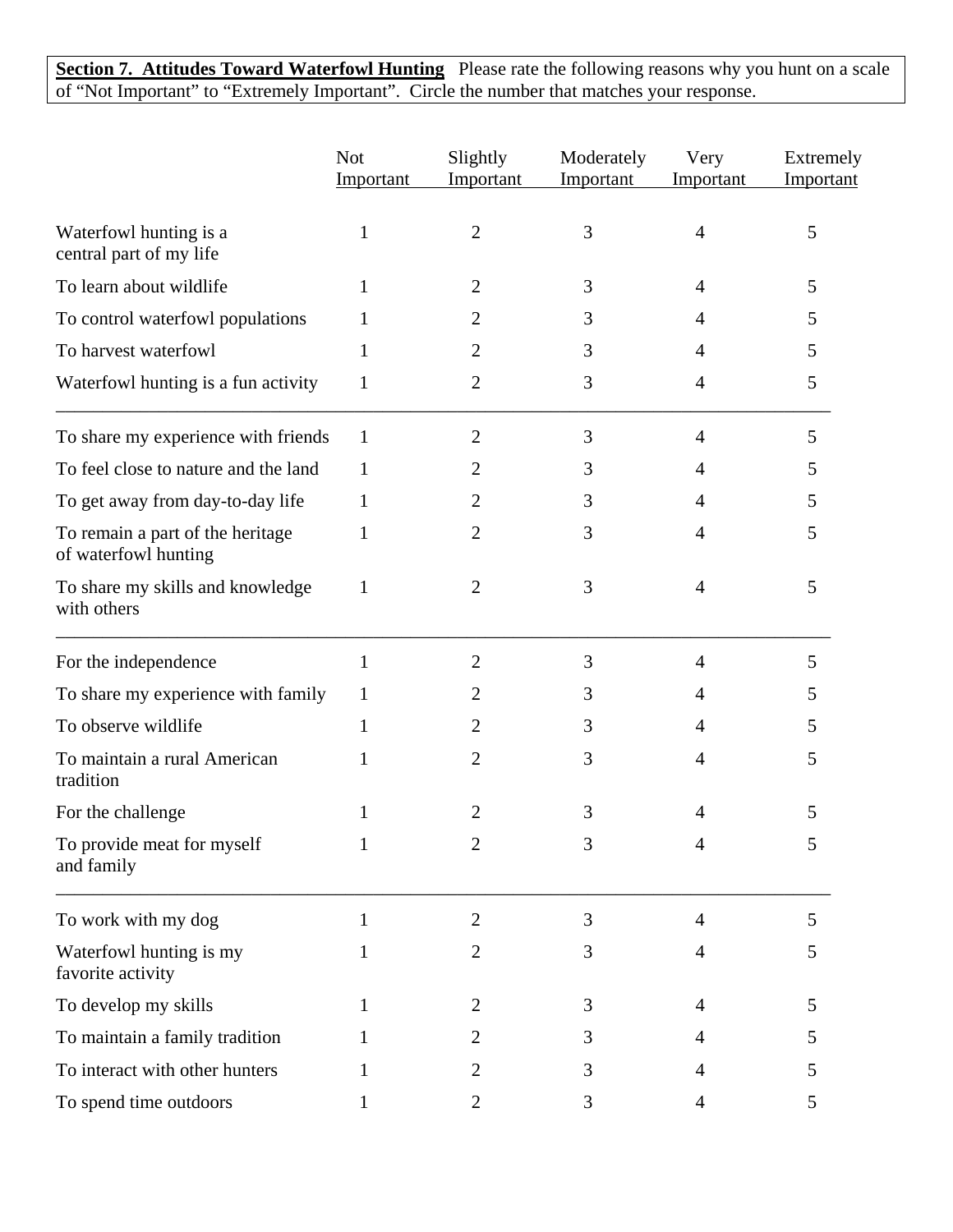**Section 8. Waterfowl Hunting Experience** The following questions are important to help us understand more about the people involved in waterfowl hunting in Illinois. Please tell us something about yourself by checking the responses that apply.

| 1. What is your county of residence?                                                                                                                                                                                                                                                                                                                                                                                              | County                                        |
|-----------------------------------------------------------------------------------------------------------------------------------------------------------------------------------------------------------------------------------------------------------------------------------------------------------------------------------------------------------------------------------------------------------------------------------|-----------------------------------------------|
|                                                                                                                                                                                                                                                                                                                                                                                                                                   |                                               |
| 3. How many years total have you hunted waterfowl? ___________ years                                                                                                                                                                                                                                                                                                                                                              |                                               |
| 4. How many years have you hunted waterfowl in Illinois? _______ years                                                                                                                                                                                                                                                                                                                                                            |                                               |
| 5. Which of the following describes how often do you hunt waterfowl? Choose one.                                                                                                                                                                                                                                                                                                                                                  |                                               |
| every year ________ most years _______ some but not most years                                                                                                                                                                                                                                                                                                                                                                    |                                               |
| 5a. If you don't hunt every year, do you buy an Illinois Duck Stamp each year?                                                                                                                                                                                                                                                                                                                                                    |                                               |
| $\frac{1}{\sqrt{1-\frac{1}{\sqrt{1-\frac{1}{\sqrt{1-\frac{1}{\sqrt{1-\frac{1}{\sqrt{1-\frac{1}{\sqrt{1-\frac{1}{\sqrt{1-\frac{1}{\sqrt{1-\frac{1}{\sqrt{1-\frac{1}{\sqrt{1-\frac{1}{\sqrt{1-\frac{1}{\sqrt{1-\frac{1}{\sqrt{1-\frac{1}{\sqrt{1-\frac{1}{\sqrt{1-\frac{1}{\sqrt{1-\frac{1}{\sqrt{1-\frac{1}{\sqrt{1-\frac{1}{\sqrt{1-\frac{1}{\sqrt{1-\frac{1}{\sqrt{1-\frac{1}{\sqrt{1-\frac{1}{\sqrt{1-\frac{1}{\sqrt{1-\frac{1$ |                                               |
| 6. Where did you hunt most often during 2000-2001? Private land _________ Public land                                                                                                                                                                                                                                                                                                                                             |                                               |
| 7. How would you rate yourself as a waterfowl hunter?                                                                                                                                                                                                                                                                                                                                                                             |                                               |
| Novice Intermediate                                                                                                                                                                                                                                                                                                                                                                                                               | _______ Advanced                              |
| 8. How does the amount of waterfowl you harvest compare with other hunters you know?                                                                                                                                                                                                                                                                                                                                              |                                               |
|                                                                                                                                                                                                                                                                                                                                                                                                                                   |                                               |
| 9. Did you hunt waterfowl in a state other than Illinois during the 2000-2001 waterfowl season?                                                                                                                                                                                                                                                                                                                                   |                                               |
|                                                                                                                                                                                                                                                                                                                                                                                                                                   | $\frac{1}{1}$ Yes What state(s) did you hunt? |
| $\overline{\phantom{1}}$ No                                                                                                                                                                                                                                                                                                                                                                                                       |                                               |
| 10. Do you make any equipment for waterfowl hunting?                                                                                                                                                                                                                                                                                                                                                                              |                                               |
|                                                                                                                                                                                                                                                                                                                                                                                                                                   |                                               |
| $\overline{\phantom{1}}$ No                                                                                                                                                                                                                                                                                                                                                                                                       |                                               |
| 11. Approximately how many days do you spend preparing for waterfowl hunting ("preparing" includes<br>training dogs, working on boats, decoys, etc., scouting areas to hunt, etc.)?                                                                                                                                                                                                                                               |                                               |
| $\frac{11-20 \text{days}}{20}$                                                                                                                                                                                                                                                                                                                                                                                                    | $\frac{31-40 \text{ days}}{2}$                |
| $\frac{1-10 \text{ days}}{21-30 \text{ days}}$                                                                                                                                                                                                                                                                                                                                                                                    | More than 40 days                             |
| 12. Do you belong to any national, state, or local waterfowl hunting/waterfowl conservation organizations?                                                                                                                                                                                                                                                                                                                        |                                               |
| Yes                                                                                                                                                                                                                                                                                                                                                                                                                               |                                               |
| No                                                                                                                                                                                                                                                                                                                                                                                                                                |                                               |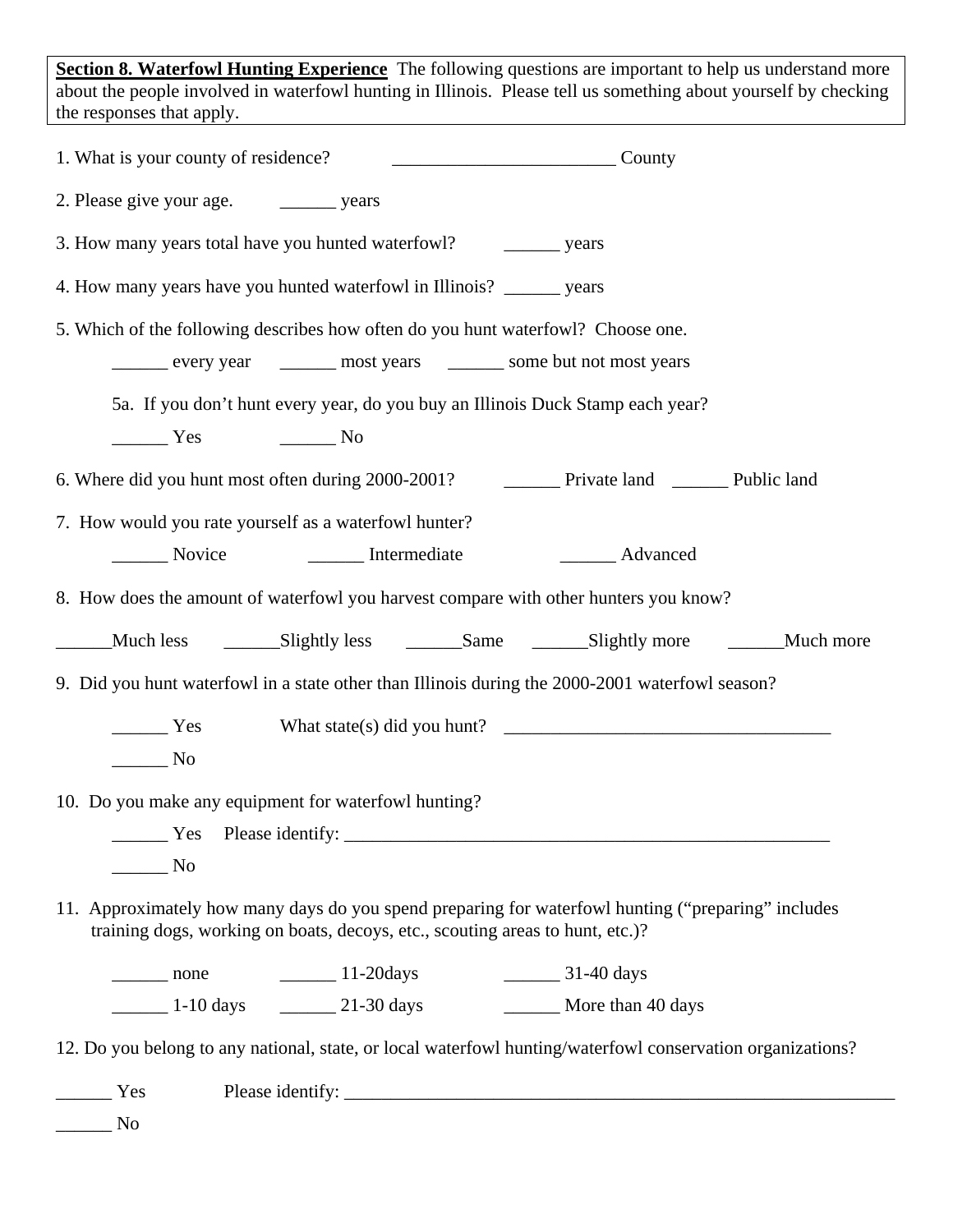13. Please rate the ease of using the telephone to register with the Harvest Information Program (HIP).

| Very easy<br>◡<br>vu. | ∠asv | taro | hard<br>$1 \wedge r$<br>் ⊏ா | t use<br>Jidn |
|-----------------------|------|------|------------------------------|---------------|
|-----------------------|------|------|------------------------------|---------------|

14. Did you hunt doves, woodcock, snipe, or rails during the 2000-2001 season? \_\_\_\_\_\_ Yes \_\_\_\_\_\_No

Please state if you agree or disagree with the following statements by circling the number that matches your response.

|                                                                               | Strongly<br>Disagree | Disagree       | <b>Not</b><br>Sure | Agree          | Strongly<br>Agree |
|-------------------------------------------------------------------------------|----------------------|----------------|--------------------|----------------|-------------------|
| Hunting is one of the most important activities in<br>my life.                | 1                    | $\overline{2}$ | 3                  | $\overline{4}$ | 5                 |
| I spend a lot of time in the off-season planning for<br>the hunt.             | 1                    | $\overline{2}$ | 3                  | 4              | 5                 |
| I am disappointed when I have no<br>game to show for my efforts.              | 1                    | 2              | 3                  | 4              | 5                 |
| I plan vacation time around hunting seasons.                                  | 1                    | $\overline{2}$ | 3                  | 4              | 5                 |
| Some of my best days of hunting have<br>been when I come home empty-handed.   | 1                    | $\overline{2}$ | 3                  | 4              | 5                 |
| I try to have the best hunting equipment available.                           | 1                    | $\overline{2}$ | 3                  | $\overline{4}$ | 5                 |
| Hunting determines much of my lifestyle.                                      | 1                    | $\overline{2}$ | 3                  | 4              | 5                 |
| Waterfowl hunting is a test of skill.                                         | 1                    | 2              | 3                  | 4              | 5                 |
| My closest friends are hunters.                                               | 1                    | 2              | 3                  | 4              | 5                 |
| I spend a lot of time before the<br>season scouting the area I will hunt.     | 1                    | $\overline{2}$ | 3                  | $\overline{4}$ | 5                 |
| I enjoy introducing new people to the sport.                                  | 1                    | $\overline{2}$ | 3                  | 4              | 5                 |
| It is important to have equipment for<br>different hunting conditions.        | 1                    | $\overline{2}$ | 3                  | 4              | 5                 |
| Seeing waterfowl is important for a satisfying hunt.                          | 1                    | 2              | 3                  | 4              | 5                 |
| Having the right equipment is an important part of<br>the hunt.               | 1                    | $\overline{2}$ | 3                  | 4              | 5                 |
| I would rather go hunting than do any other<br>recreation activity.           | 1                    | $\overline{2}$ | 3                  | 4              | 5                 |
| If I cannot find anyone to hunt with<br>me I will often hunt alone.           | $\mathbf{1}$         | $\overline{2}$ | 3                  | $\overline{4}$ | 5                 |
| I am disappointed if I do not get any<br>shooting at waterfowl while hunting. | 1                    | 2              | 3                  | 4              | 5                 |
| I hunt waterfowl for the challenge.                                           | 1                    | $\overline{2}$ | 3                  | 4              | 5                 |
| It takes skill to be a successful waterfowl hunter.                           | 1                    | $\overline{2}$ | 3                  | 4              | 5                 |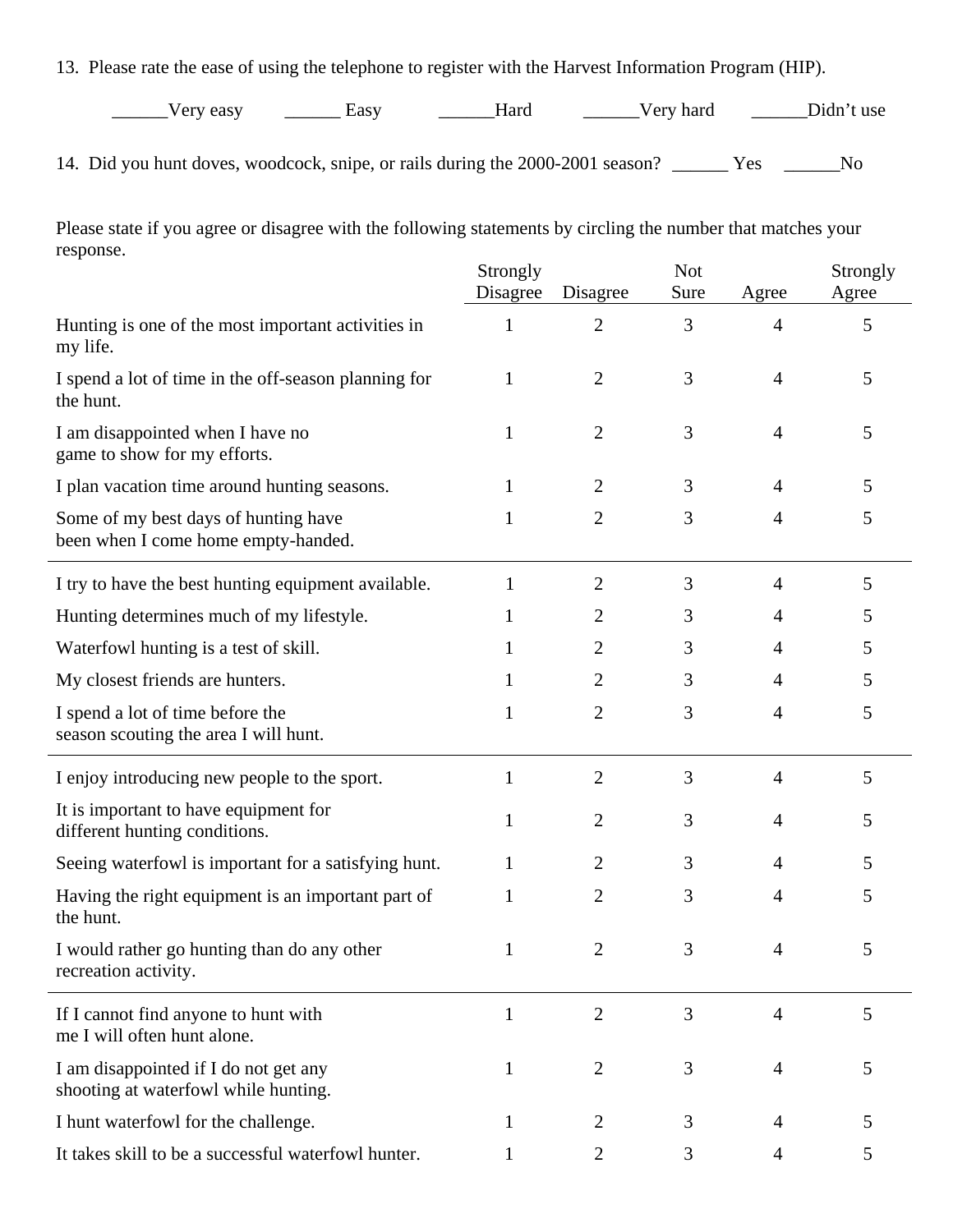## **COMMENTS**

### **RETURN ENVELOPE IS PROVIDED – POSTAGE-PAID THANK YOU FOR YOUR TIME AND ASSISTANCE!**  Your input will help us understand more about hunters and hunting in Illinois.

The Illinois Department of Natural Resources receives federal assistance and therefore must comply with federal anti-discrimination laws. In compliance with the Illinois Human Rights Act, the Illinois Constitution, Title VI of the 1964 Civil Rights Act, Section 504 of the Rehabilitation Act as amended, and the U.S. Constitution, the Illinois Department of Natural Resources does not discriminate on the basis of race, color, sex, national origin, age, or disability. If you believe you have been discriminated against in any program, activity, or facility, please contact the Equal Employment Opportunity Officer, Department of Natural Resources, 524 S. Second St., Springfield, IL 62701-1787, (217) 782-7616 or the Officer of Human Resources, U.S. Fish and Wildlife Service, Washington, D.C. 20240.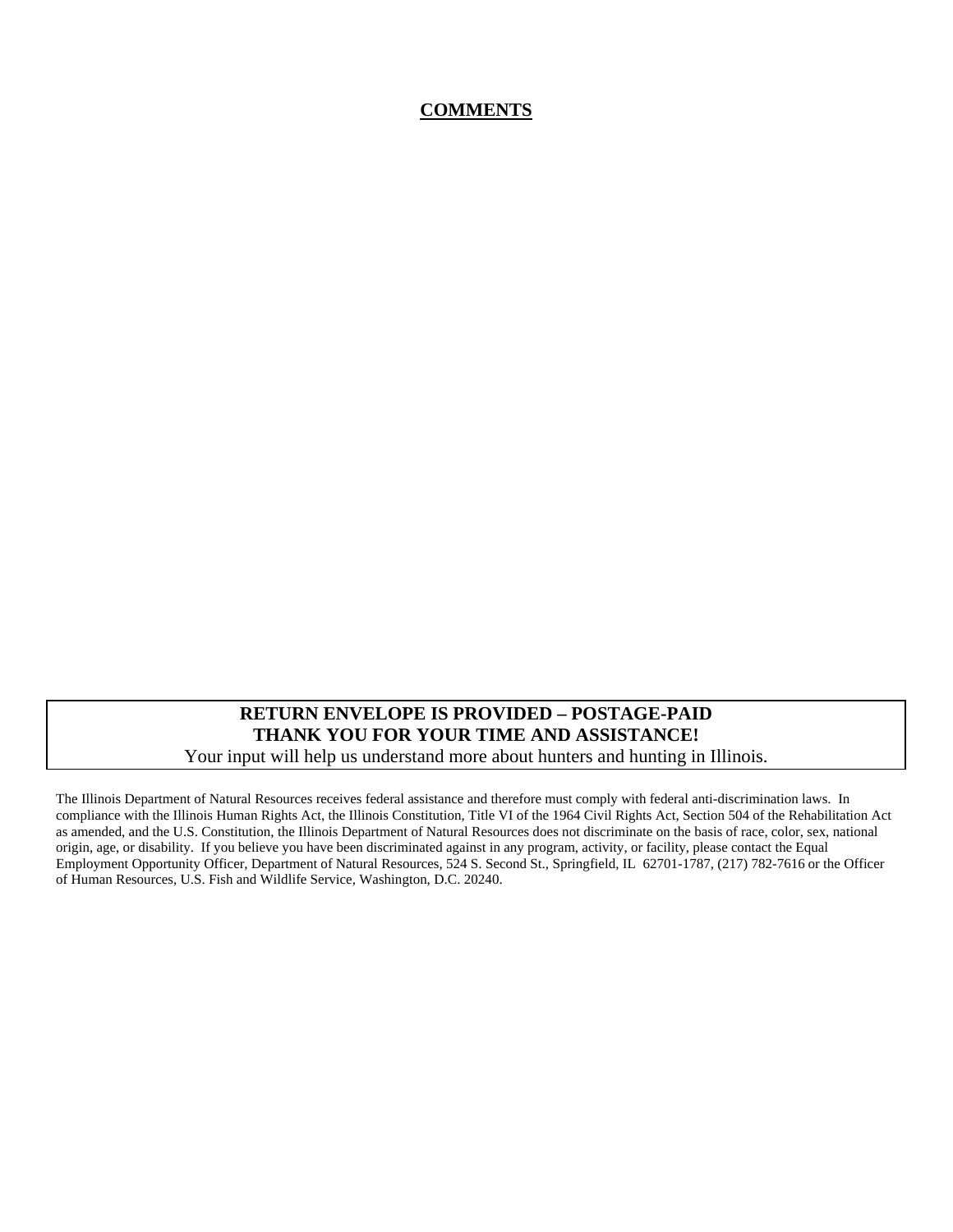## Appendix B

Dear Waterfowl Hunter,

You are one of a select group of waterfowl hunters asked to provide information about your hunting activities during the 2000-2001 season. . Please complete and return the enclosed questionnaire about your waterfowl harvest and activities in Illinois during the 2000-2001 waterfowl hunting season **even if you were not successful.**

The information you and other selected hunters furnish our biologists is vital for proper waterfowl management and allows us to safeguard waterfowl populations while maximizing hunting opportunities.

This survey is limited to those hunters selected. Please take 15 minutes to complete the enclosed questionnaire. A postage-paid envelope is provided for returning the questionnaire to us.

Thank you for your time and assistance.

Sincerely,

 Jeffrey M. Ver Steeg Chief, Wildlife Resources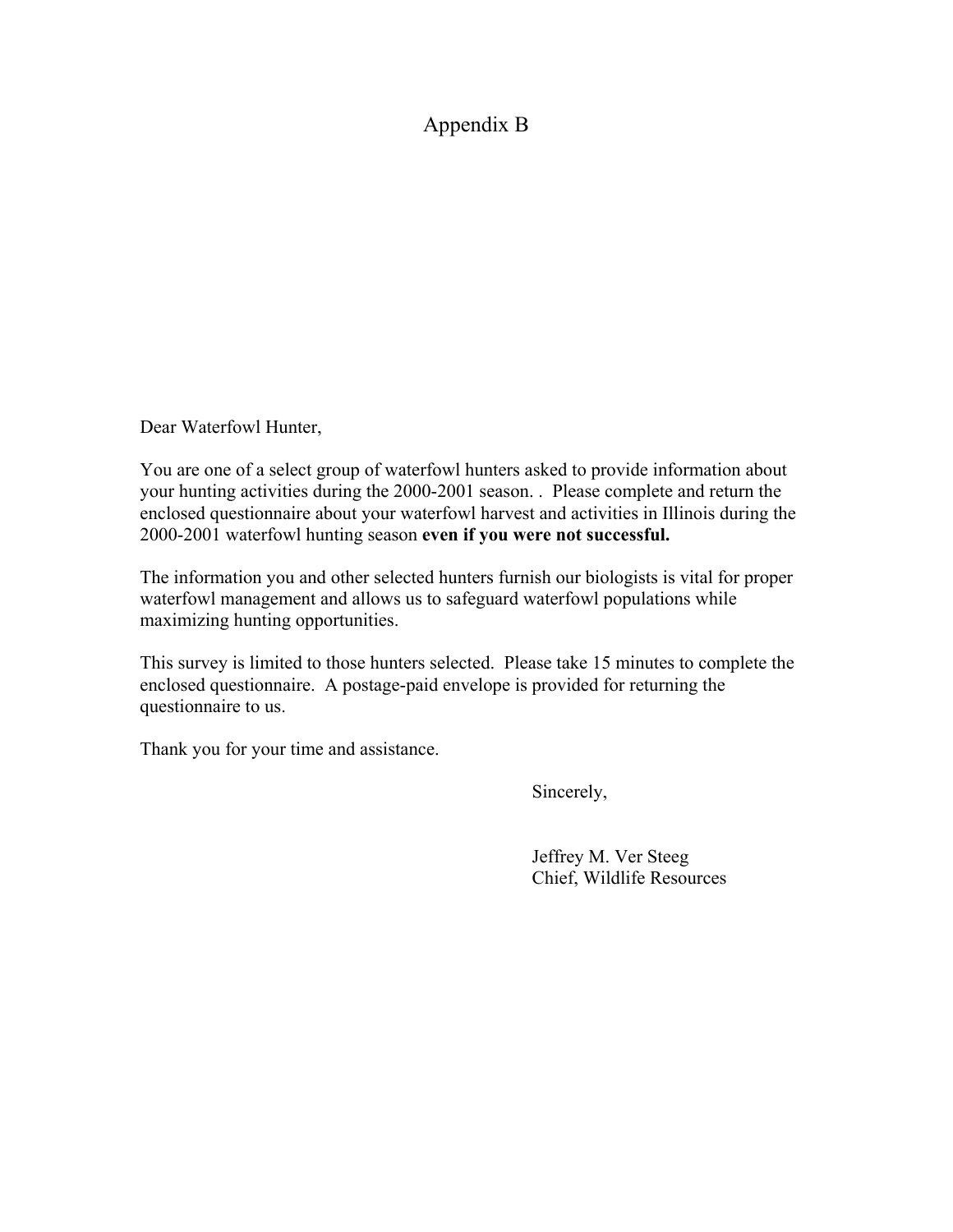Appendix C

| <b>DUCKS &amp; EARLY CANADA GEESE</b> |  |
|---------------------------------------|--|
|---------------------------------------|--|

| <b>SPECIES</b>            | <b>DATES</b> (Inclusive)                                            | <b>HOURS</b>                    | -----<br><b>BAG LIMIT</b>             | .<br>LIMIT             |
|---------------------------|---------------------------------------------------------------------|---------------------------------|---------------------------------------|------------------------|
| · Teal                    | Sept. 2-Sept. 17<br>(Statewide)                                     | Sunrise<br>to Sunset            |                                       | 8                      |
| Ducks ·                   | North Zone<br>Oct. 19-Dec. 17                                       | $1/2$ hour<br>before<br>sunrise | (See section on<br><b>Bag Limits)</b> | 2 x daily<br>bag limit |
| Mergansers                | <b>Central Zone</b><br>Oct. 28-Dec. 26                              |                                 | 5<br>(See section on<br>Bag Limits)   | 2 x daily<br>bag limit |
| Coots                     | <b>South Zone</b><br>Nov. 9-Jan. 7                                  |                                 | 15                                    | 30                     |
| Early Canada Geese        | Sept. 2-Sept. 15<br>(Northeast Zone only)                           | to sunset                       | $5*$                                  | 10                     |
| <b>Early Canada Geese</b> | Sept. 2-Sept. 15<br>(North, Central &<br>South Zones <sup>b</sup> ) |                                 | 2 <sup>a</sup>                        |                        |

**DAILY** 

**POSSESSION** 

\* Daily bag limit is five in Northeast Canada Goose Zone and two in the South Zone and that portion of the North & Central Zones outside the Northeast Canada Goose Zone.

<sup>b</sup> Includes Rend Lake and Southern IL Quota Zones.

#### **YOUTH WATERFOWL HUNTING DAYS\* DAILY BAG LIMIT HOURS DATES SPECIES** 6  $\gamma_{\rm NL}$  . **Ducks** (See section on  $\hat{q}_{P}$  , **Bag Limits)** 5 **North Zone** Mergansers (See section on Oct. 7-8 **Bag Limits)** 1/2 hour 15 Coots **Central Zone** before Oct. 14-15 sunrise  $\overline{\mathbf{c}}$ Canada Geese to sunset **South Zone Snow Geese** 20 Oct. 28-29  $\overline{c}$ **White-fronted Geese**  $\mathbf{1}$ **Brants**

\*Youth Waterfowl Hunting Day Regulations

1. Youth hunters must be 15 years of age or younger and must have a hunting license and HIP registration number unless hunting on property where they reside.

2. Only geese, ducks, mergansers and coots may be taken in addition to other game in season.

3. An adult at least 18 years of age must accompany the youth hunter into the field. This adult cannot hunt geese, ducks, coots or mergansers but can participate in other open seasons.

Bag Limit - DUCKS - Bag limits on ducks are established by a conventional bag limit as follows: The basic daily bag limit shall be 6 ducks of any species, (except mergansers); however, no more than 4 shall be mallards (no more than 2 hen mallards) and not more than 3 scaup, 2 wood ducks, 2 redheads, and not more than 1 pintail, 1 black duck and 1 canvasback. The daily bag limit for all mergansers is 5, only 1 of which may be a hooded merganser. The possession limit for ducks and mergansers is twice the daily bag limit.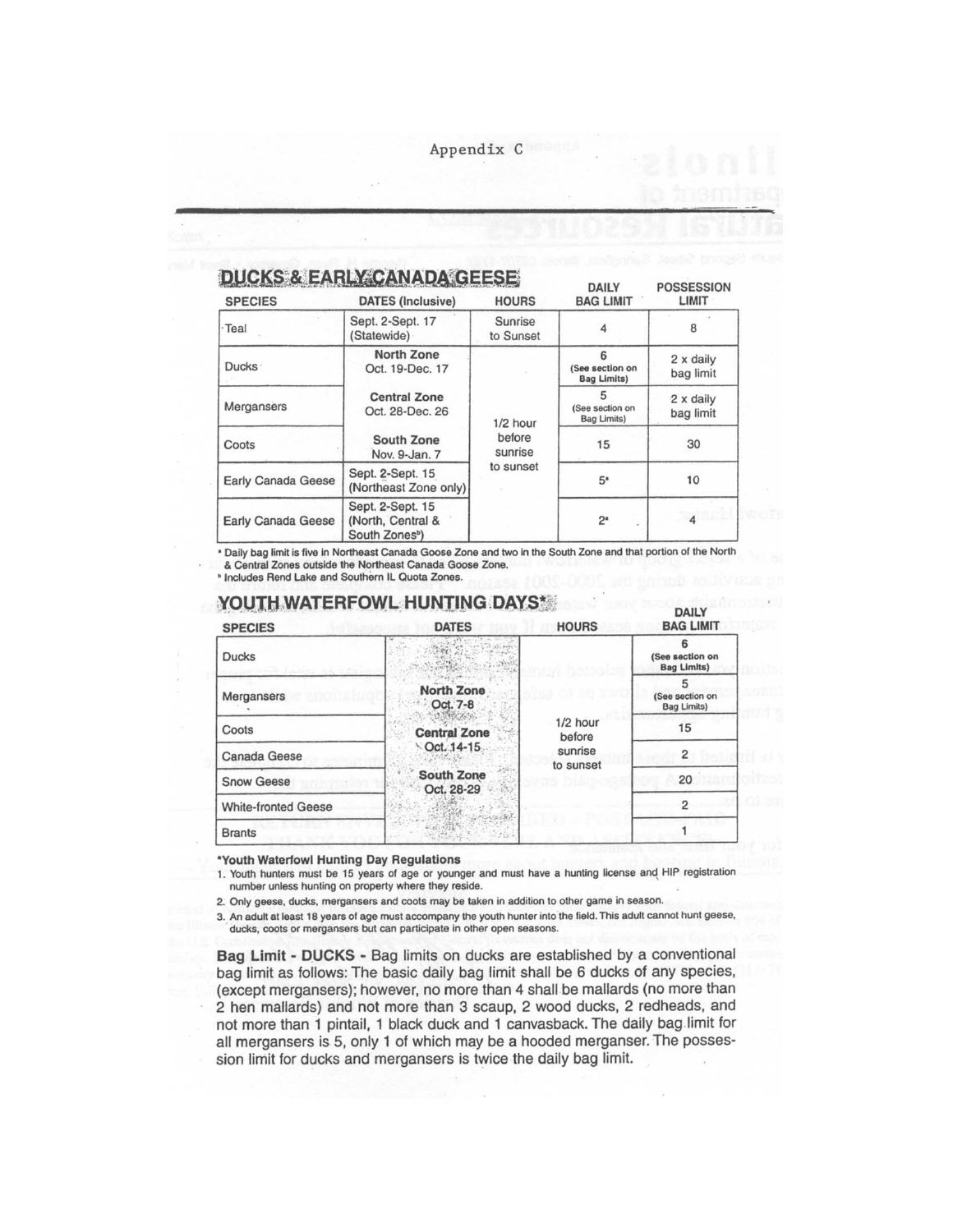| <b>DATES</b> (Inclusive)       | <b>HOURS</b>                                                                    | DAILY<br><b>BAG LIMIT</b>                      | <b>POSSESSION</b><br>LIMIT                         |  |
|--------------------------------|---------------------------------------------------------------------------------|------------------------------------------------|----------------------------------------------------|--|
|                                |                                                                                 |                                                |                                                    |  |
| Oct. 19-Jan. 17                | $1/2$ hour<br>before                                                            | 3<br>erfile e post                             | $-10$                                              |  |
| Oct. 28-29 &<br>Nov. 4-Jan. 31 | sunrise<br>to sunset                                                            | 2, except<br>Dec. 1-Jan. 31<br>bag limit is 3. |                                                    |  |
|                                | 1/2 hour before<br>sunrise to sunset                                            |                                                |                                                    |  |
| Nov. 24-Jan. 31                | 1/2 hour before sun-<br>rise to 3 p.m(b)                                        | Jan. 1-Jan. 31<br>bag limit is 3               |                                                    |  |
|                                |                                                                                 |                                                |                                                    |  |
| Oct. 19-Jan. 17                | $1/2$ hour                                                                      |                                                | Unlimited<br>Snow/Blue<br>& Ross' Geese<br>2 Brant |  |
| Oct. 28-Jan. 31                | sunrise<br>to sunset                                                            | 20 Snow/Blue<br>& Ross' Geese                  |                                                    |  |
| Nov. 9-Jan. 31                 |                                                                                 |                                                |                                                    |  |
| Nov. 9-Jan. 31                 | 1/2 hour before sun-<br>rise to 3 p.m(b)                                        |                                                |                                                    |  |
|                                |                                                                                 |                                                |                                                    |  |
| Oct. 24-Jan. 17                |                                                                                 |                                                |                                                    |  |
| Nov. 7-Jan. 31                 | before<br>sunrise<br>to sunset                                                  | $\overline{2}$                                 | 4                                                  |  |
| Nov. 9-Jan. 31                 |                                                                                 |                                                |                                                    |  |
| Nov. 9-Jan. 31                 | 1/2 hour before sun-<br>rise to 3 p.m(b)                                        |                                                |                                                    |  |
|                                | Nov. 9-12 &<br>Snow/Blue & Ross' Geese and Brant (a)<br>White-fronted Geese (a) | before<br>$1/2$ hour                           | 2, except<br>1 Brant                               |  |

(a) The DNR will close the Canada goose, snow/blue and Ross' goose, brant and white-fronted goose season early in a quota zone and the entire zone within which a quota zone lies by giving 48 hours notice when quotas are reached in a quota zone. Call toll-free, 1-877-249-3679 for information on season closures. Entire zones will be closed as the following quota zones reach their quotas, respectively: Northern Illinois Quota Zone will close the North Zone; Central Illinois Quota Zone will close the Central Zone; Rend Lake Quota Zone AND Southern Illinois Quota Zone combined will close the South Zone.

(b) During Jan. 29, 30 and 31 hunting hours end at sunset.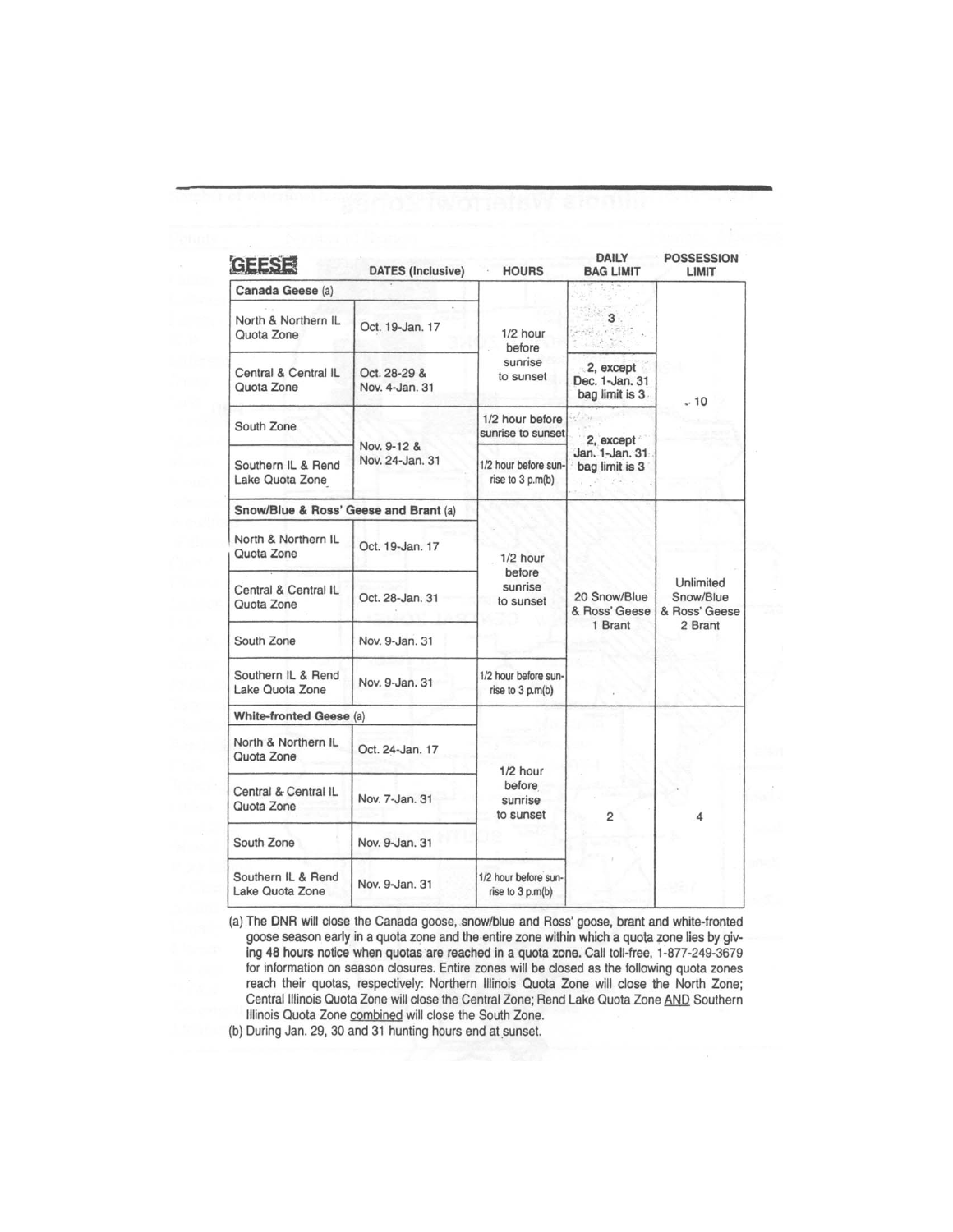# **Illinois Waterfowl Zones**

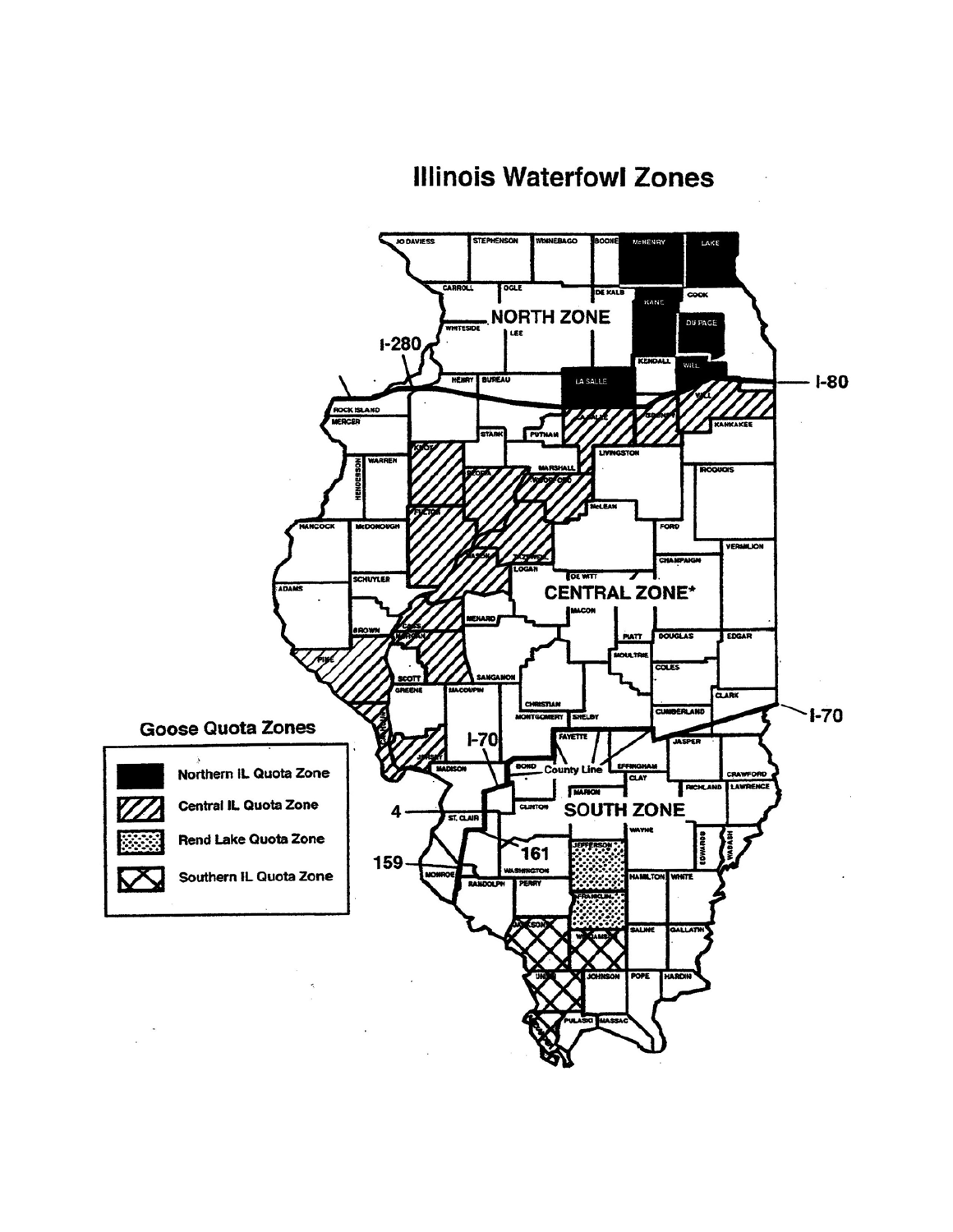## Appendix D

| County      | Number of Hunters | County     | Number of Hunters       |
|-------------|-------------------|------------|-------------------------|
|             |                   |            |                         |
| Fulton      | 58                | Alexander  | $\overline{7}$          |
| Calhoun     | 52                | Bond       | $\overline{7}$          |
| Fayette     | 38                | Macon      | $\overline{7}$          |
| Will        | 32                | Peoria     | $\overline{7}$          |
| Jefferson   | 30                | Henderson  | 6                       |
| Jersey      | 29                | Jasper     | 6                       |
| Cass        | 27                | Pike       | 6                       |
| Marshall    | 27                | Johnson    | 5                       |
| Madison     | 26                | McHenry    | 5                       |
| Mason       | 25                | Pulaski    | 5                       |
| Moultrie    | 24                | Mercer     | $\overline{4}$          |
| Whiteside   | 24                | Perry      | $\overline{4}$          |
| Woodford    | 24                | Coles      | $\overline{\mathbf{3}}$ |
| Williamson  | 23                | DuPage     | $\overline{\mathbf{3}}$ |
| Carroll     | 22                | Lee        | $\overline{\mathbf{3}}$ |
| Clinton     | 22                | Menard     | $\overline{\mathbf{3}}$ |
| Jackson     | 19                | Putnam     | $\overline{\mathbf{3}}$ |
| Lake        | 19                | Winnebago  | $\overline{\mathbf{3}}$ |
| LaSalle     | 17                | Effingham  | $\overline{2}$          |
| Shelby      | 17                | Hancock    | $\overline{2}$          |
| Franklin    | 16                | McDonough  | $\overline{2}$          |
| Tazewell    | 16                | McLean     | $\overline{2}$          |
| Christian   | 15                | Macoupin   | $\overline{2}$          |
| Randolph    | 14                | Morgan     | $\overline{2}$          |
| Cook        | 13                | Ogle       | $\overline{2}$          |
| JoDaviess   | 13                | Vermilion  | $\overline{2}$          |
| Union       | 13                | Clark      | $\mathbf{1}$            |
| Kankakee    | 11                | Hamilton   | $\mathbf{1}$            |
| Massac      | 11                | Hardin     | $\mathbf{1}$            |
| Rock Island | 11                | Iroquois   | 1                       |
| St Clair    | 11                | Kendall    | $\mathbf{1}$            |
| Adams       | 10                | Knox       | $\mathbf{1}$            |
| Grundy      | 10                | Monroe     | $\mathbf{1}$            |
| Marion      | 10                | Richland   | $\mathbf{1}$            |
| Bureau      | 9                 | Saline     | $\mathbf{1}$            |
| DeWitt      | 9                 | Stephenson | $\mathbf 1$             |
| Sangamon    | 9                 | White      | $\mathbf{1}$            |
| Montgomery  | 8                 |            |                         |

Number of waterfowl hunters per county who used public areas with no fee (n=2,351).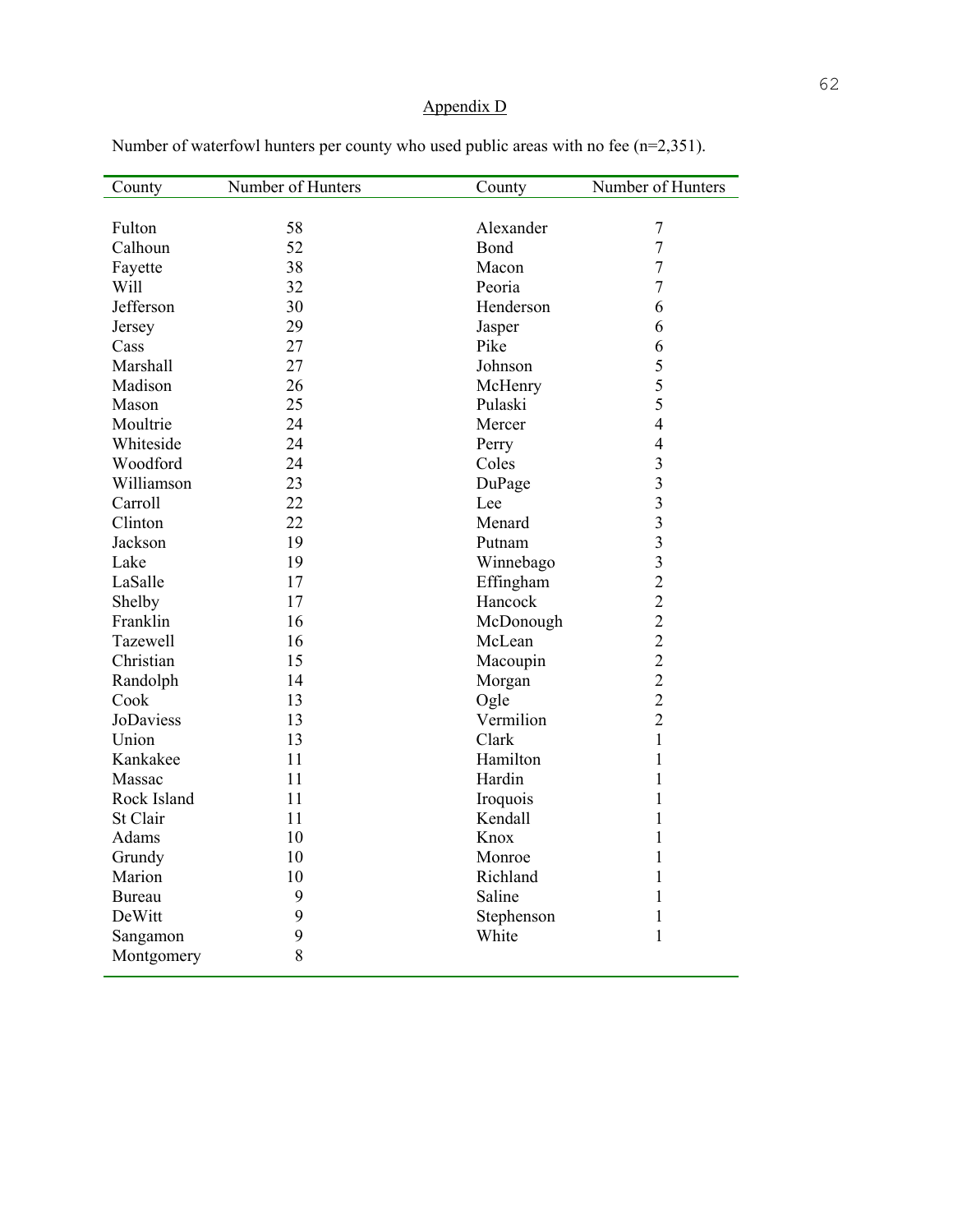## Appendix E

| County        | Number of Hunters | County       | Number of Hunters |
|---------------|-------------------|--------------|-------------------|
|               |                   |              |                   |
| Union         | 56                | Jackson      | 1                 |
| Knox          | 23                | LaSalle      |                   |
| Fulton        | 22                | Marion       | 1                 |
| Peoria        | 17                | St Clair     | 1                 |
| Williamson    | 13                | <b>Stark</b> | 1                 |
| Christian     | 8                 | Will         | $\mathbf{1}$      |
| Putnam        | 8                 |              |                   |
| Sangamon      | 5                 |              |                   |
| Vermilion     | 4                 |              |                   |
| Lake          | 3                 |              |                   |
| Moultrie      | 3                 |              |                   |
| Tazewell      | 3                 |              |                   |
| Clinton       | $\overline{2}$    |              |                   |
| Mason         | $\overline{c}$    |              |                   |
| Shelby        | $\overline{2}$    |              |                   |
| Woodford      | $\overline{2}$    |              |                   |
| Alexander     | 1                 |              |                   |
| <b>Bureau</b> | 1                 |              |                   |
| Carroll       | 1                 |              |                   |
| Cass          |                   |              |                   |
| DeWitt        |                   |              |                   |
| Franklin      |                   |              |                   |
| Grundy        | 1                 |              |                   |
| Hancock       | 1                 |              |                   |

Number of waterfowl hunters per county who used public areas that had daily fees (n=2351).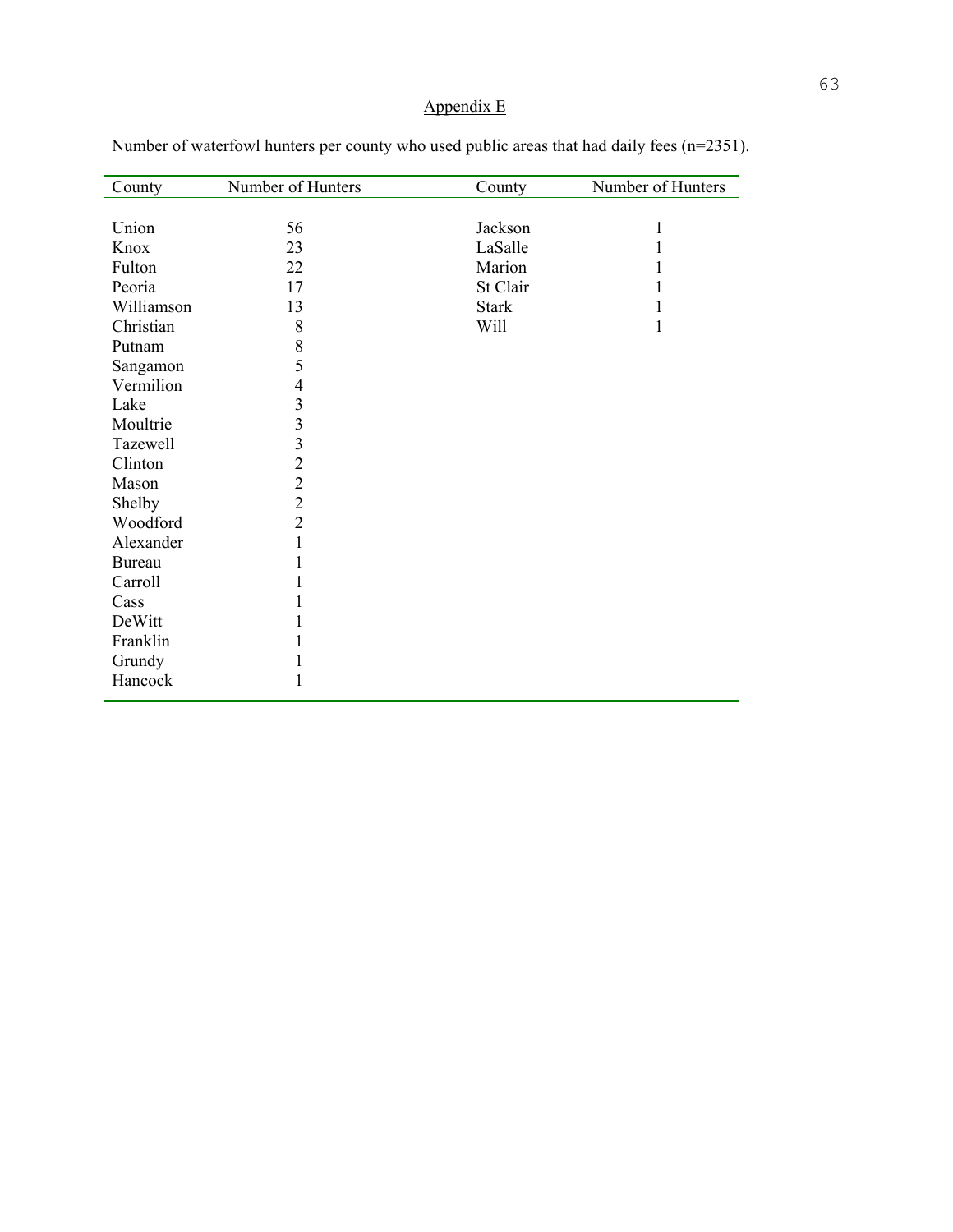## Appendix F

| County     | Number of<br>Hunters | County     | Number of<br>Hunters |
|------------|----------------------|------------|----------------------|
|            |                      |            |                      |
| Williamson | 71                   | Fayette    | 3                    |
| Union      | 52                   | Jackson    | 3                    |
| Alexander  | 33                   | Kankakee   | 3                    |
| Fulton     | 23                   | Putnam     | 3                    |
| McHenry    | 23                   | Adams      | $\overline{2}$       |
| Jefferson  | 11                   | Effingham  | $\overline{2}$       |
| Lake       | 9                    | Knox       | $\overline{2}$       |
| Mason      | 9                    | Bureau     | 1                    |
| Will       | 8                    | Cass       |                      |
| Kane       | 7                    | DuPage     |                      |
| Marion     | 6                    | Hancock    |                      |
| Perry      | 6                    | Henderson  |                      |
| Woodford   | 6                    | Jersey     |                      |
| Monroe     | 5                    | LaSalle    |                      |
| Pulaski    | 5                    | Macoupin   |                      |
| St Clair   | 5                    | Madison    |                      |
| Franklin   | 4                    | Marshall   |                      |
| Pike       | 4                    | Montgomery | 1                    |
| Randolph   | 4                    | Morgan     |                      |
| Grundy     | 4                    | Shelby     | 1                    |
| Calhoun    | 3                    | Tazewell   |                      |
| Carroll    | 3                    | Whiteside  | 1                    |
| Clinton    | 3                    |            |                      |

Number of waterfowl hunters per county who used commercial areas which had daily, weekly, or seasonal fees (n=2351).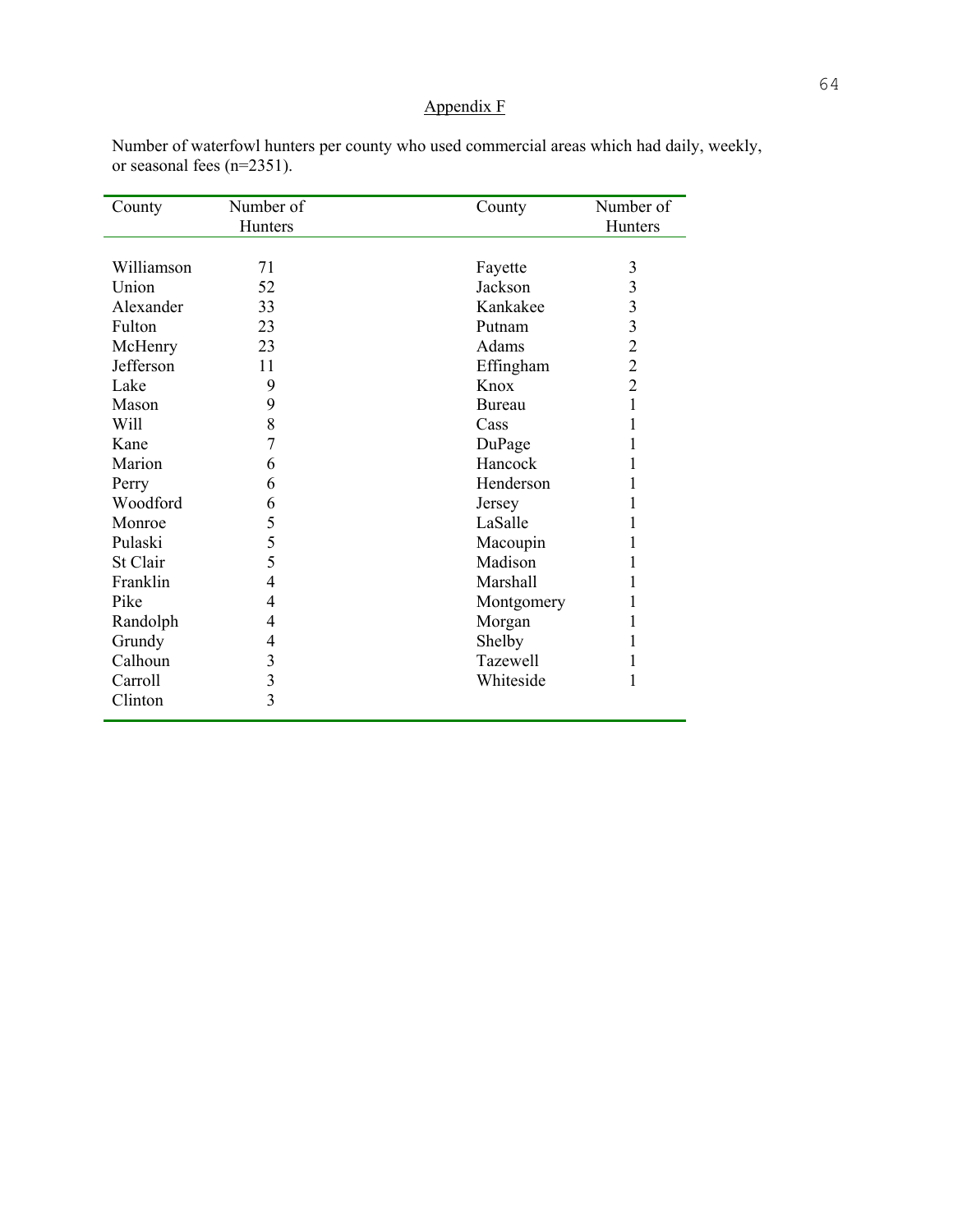## Appendix G

Number of waterfowl hunters per county who used noncommercial waterfowl areas such as private club or private land with no fees (n=2,351).

| County     | Number of<br>Hunters | County       | Number<br>of Hunters | County           | Number of<br>Hunters    |
|------------|----------------------|--------------|----------------------|------------------|-------------------------|
|            |                      |              |                      |                  |                         |
| Fulton     | 68                   | Marshall     | 10                   | Jasper           | $\overline{4}$          |
| Williamson | 55                   | Winnebago    | 10                   | Moultrie         | 4                       |
| Mason      | 52                   | Carroll      | 9                    | Washington       | 4                       |
| McHenry    | 39                   | DuPage       | 9                    | Effingham        | 3                       |
| Will       | 39                   | Jefferson    | 9                    | Livingston       | $\overline{\mathbf{3}}$ |
| Woodford   | 39                   | Kankakee     | 9                    | McLean           | $\overline{\mathbf{3}}$ |
| Lake       | 32                   | Boone        | 8                    | Massac           | 3                       |
| Kane       | 29                   | Champaign    | 8                    | Menard           | $\overline{\mathbf{3}}$ |
| St. Clair  | 27                   | Henderson    | 8                    | Mercer           | $\overline{\mathbf{3}}$ |
| Bureau     | 24                   | Johnson      | 8                    | Pulaski          | 3                       |
| Union      | 24                   | Macon        | 8                    | Rock Island      | $\overline{\mathbf{3}}$ |
| Fayette    | 22                   | Montgomery   | 8                    | Stephenson       | $\overline{3}$          |
| LaSalle    | 21                   | Morgan       | 8                    | Clay             | $\overline{2}$          |
| Randolph   | 21                   | Peoria       | 8                    | Gallatin         | $\overline{2}$          |
| Putnam     | 20                   | Clinton      | 7                    | Jersey           | $\overline{c}$          |
| Alexander  | 19                   | Marion       | $\overline{7}$       | Shelby           | $\overline{2}$          |
| Madison    | 19                   | Schuyler     | 7                    | Clark            | $\mathbf 1$             |
| Perry      | 19                   | Bond         | 6                    | Crawford         | $\mathbf{1}$            |
| Pike       | 19                   | Cook         | 6                    | Cumberland       | $\mathbf{1}$            |
| Cass       | 16                   | DeKalb       | 6                    | Edgar            | $\mathbf{1}$            |
| Franklin   | 16                   | Hancock      | 6                    | Edwards          | $\mathbf{1}$            |
| Jackson    | 16                   | Henry        | 6                    | <b>JoDaviess</b> | $\mathbf{1}$            |
| Macoupin   | 16                   | Lee          | 6                    | Logan            | $\mathbf{1}$            |
| Tazewell   | 15                   | Saline       | 6                    | McDonough        | $\mathbf{1}$            |
| Grundy     | 14                   | <b>Brown</b> | 5                    | Richland         | $\mathbf{1}$            |
| Knox       | 13                   | Kendall      | 5                    | Scott            | 1                       |
| Calhoun    | 11                   | Ogle         | 5                    | Vermilion        | $\mathbf{1}$            |
| Greene     | 11                   | Whiteside    | 5                    | Wabash           | $\mathbf{1}$            |
| Monroe     | 11                   | Christian    | 4                    | Warren           | $\mathbf{1}$            |
| Sangamon   | 11                   | Coles        | 4                    | White            | $\mathbf{1}$            |
| Adams      | 10                   | Iroquois     | 4                    |                  |                         |